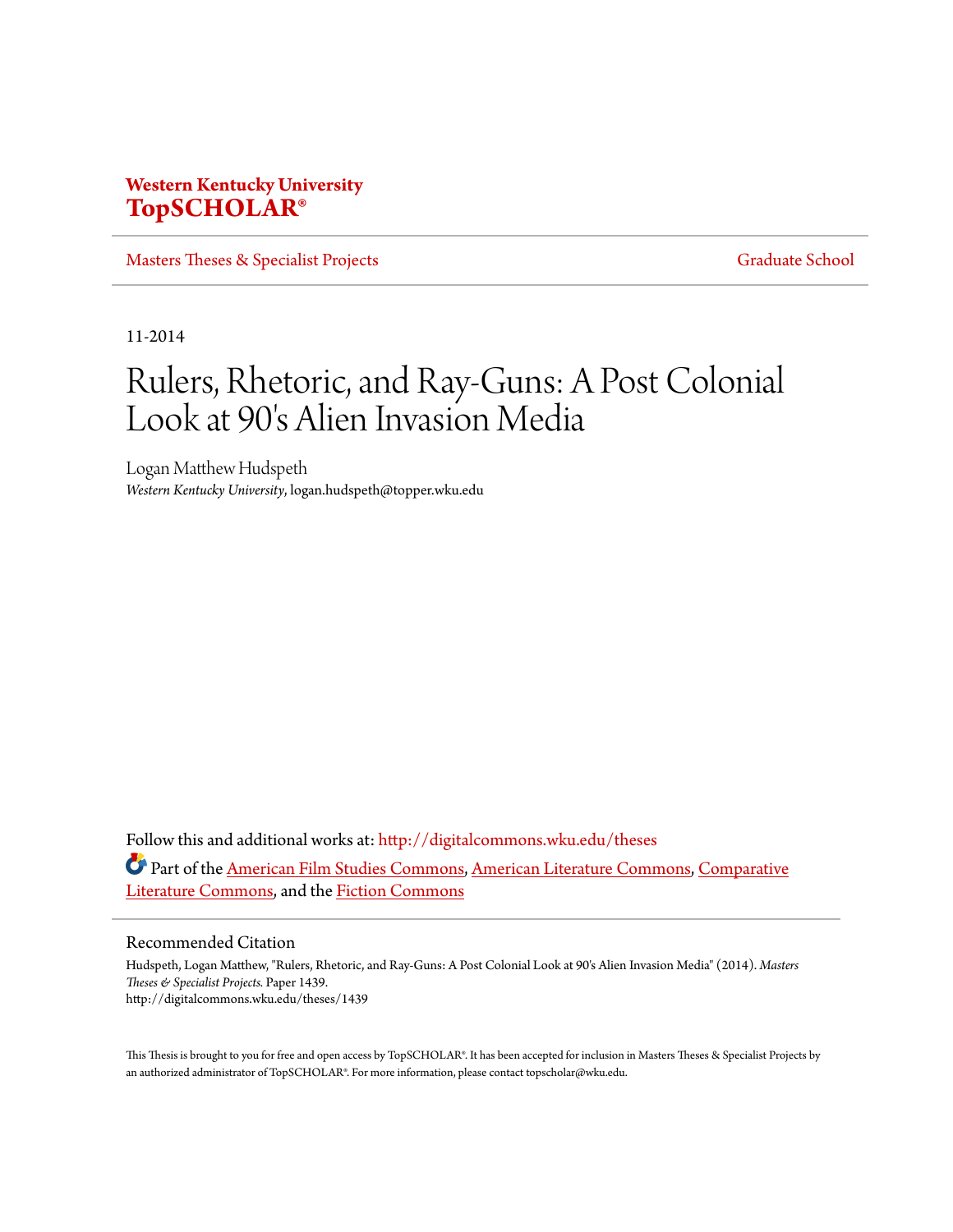## RULERS, RHETORIC, AND RAY-GUNS: A POST COLONIAL LOOK AT 90'S ALIEN INVASION MEDIA

A Thesis Presented to The Faculty of the Department of English Western Kentucky University Bowling Green, Kentucky

In Partial Fulfillment Of the Requirements for the Degree Master of Arts

> By Logan Matthew Hudspeth

> > December 2014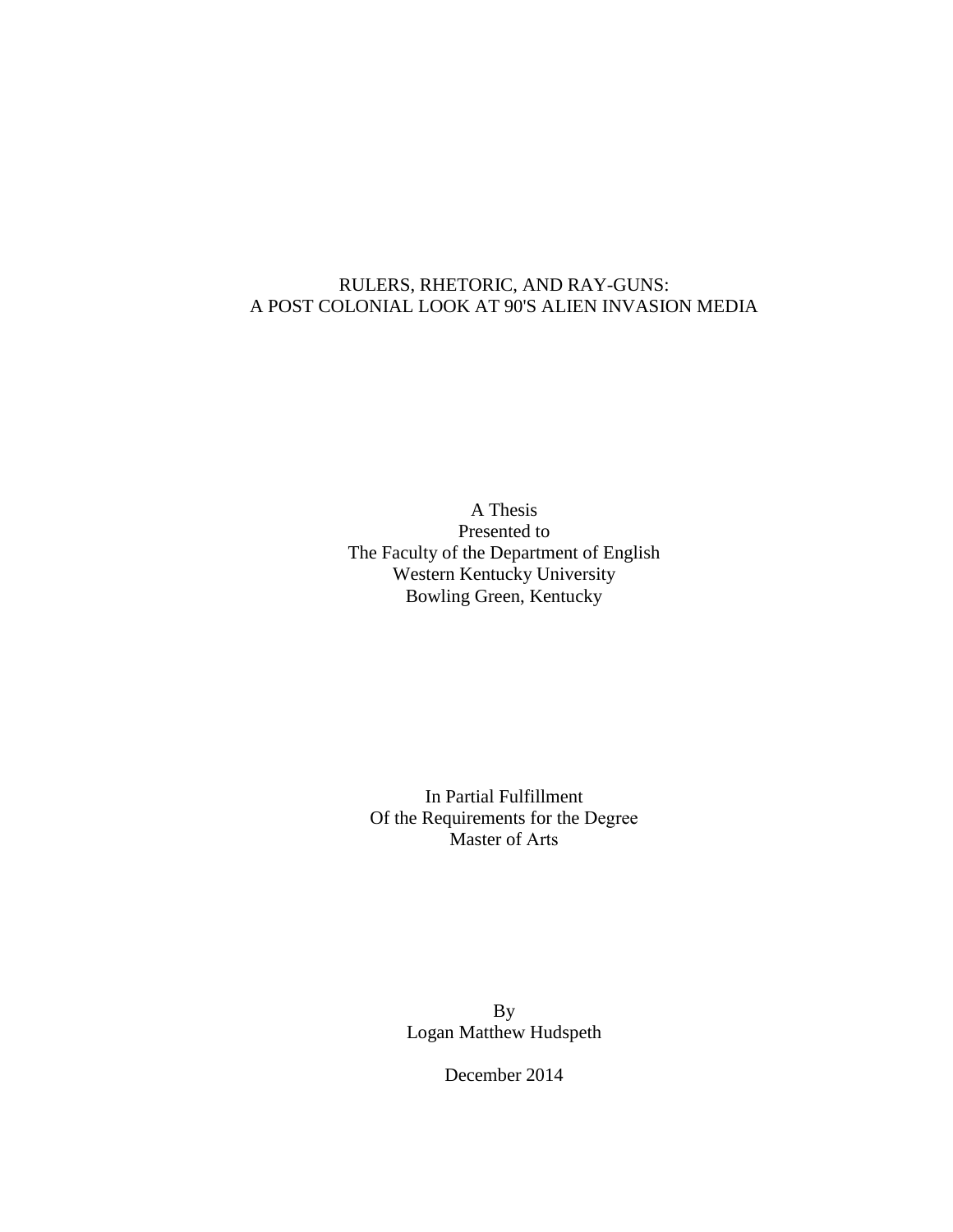## RULERS, RHETORIC, AND RAY-GUNS: A POST COLONIAL LOOK AT 90'S ALIEN INVASION MEDIA

Date Recommended  $8/1/14$ 

 $\sqrt{2}$ 

 $\overline{a}$ 

Jeffrey Rice, Director of Thesis

Ted Hovet

David LeNoir

 $11 - 21 - 14$ Date<sup>1</sup>

Dean, Graduate Studies and Research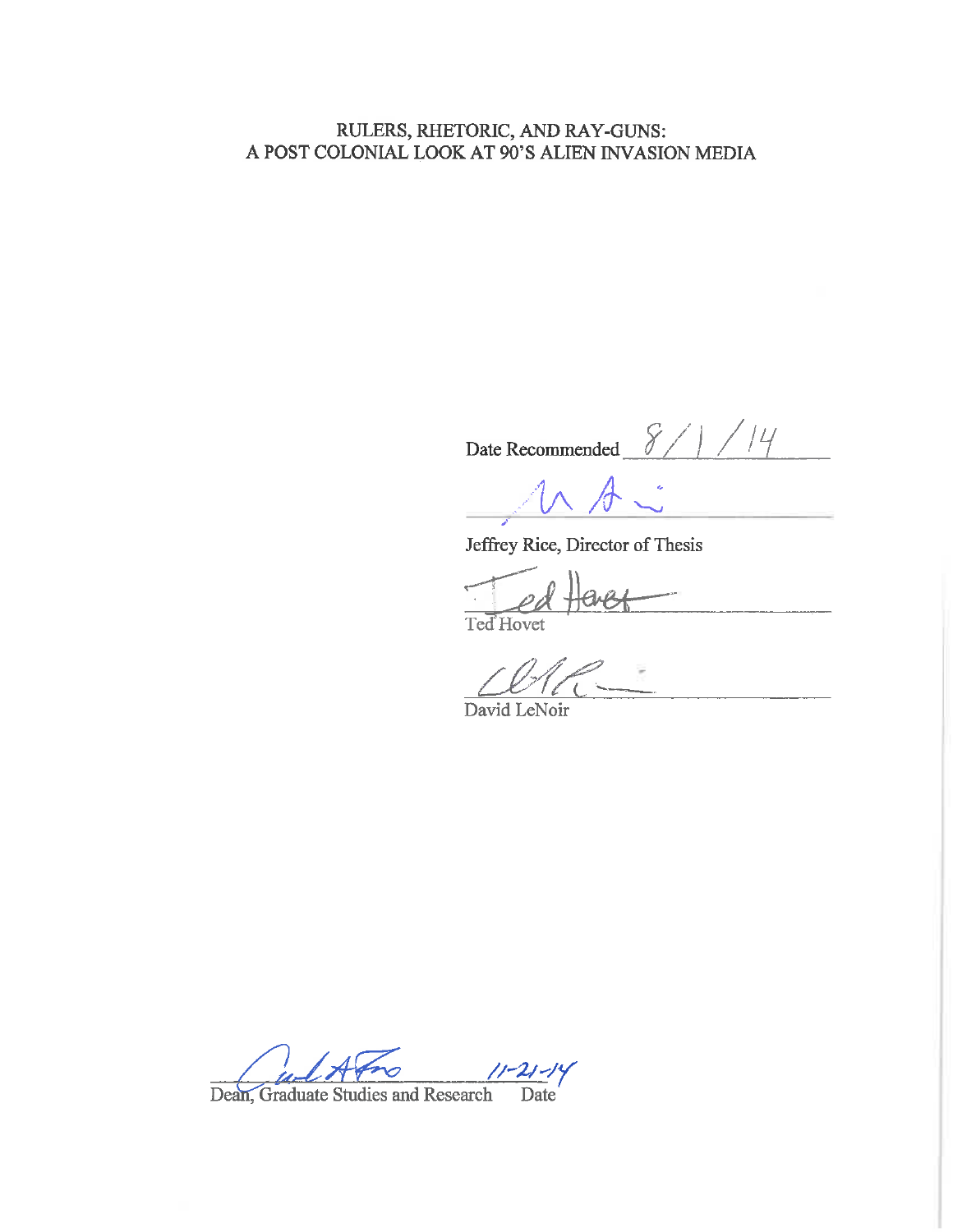# **Acknowledgements**

I would like to acknowledge my thesis committee: Jeffrey Rice, Ted Hovet, and David LeNoir for their support and patience throughout the project.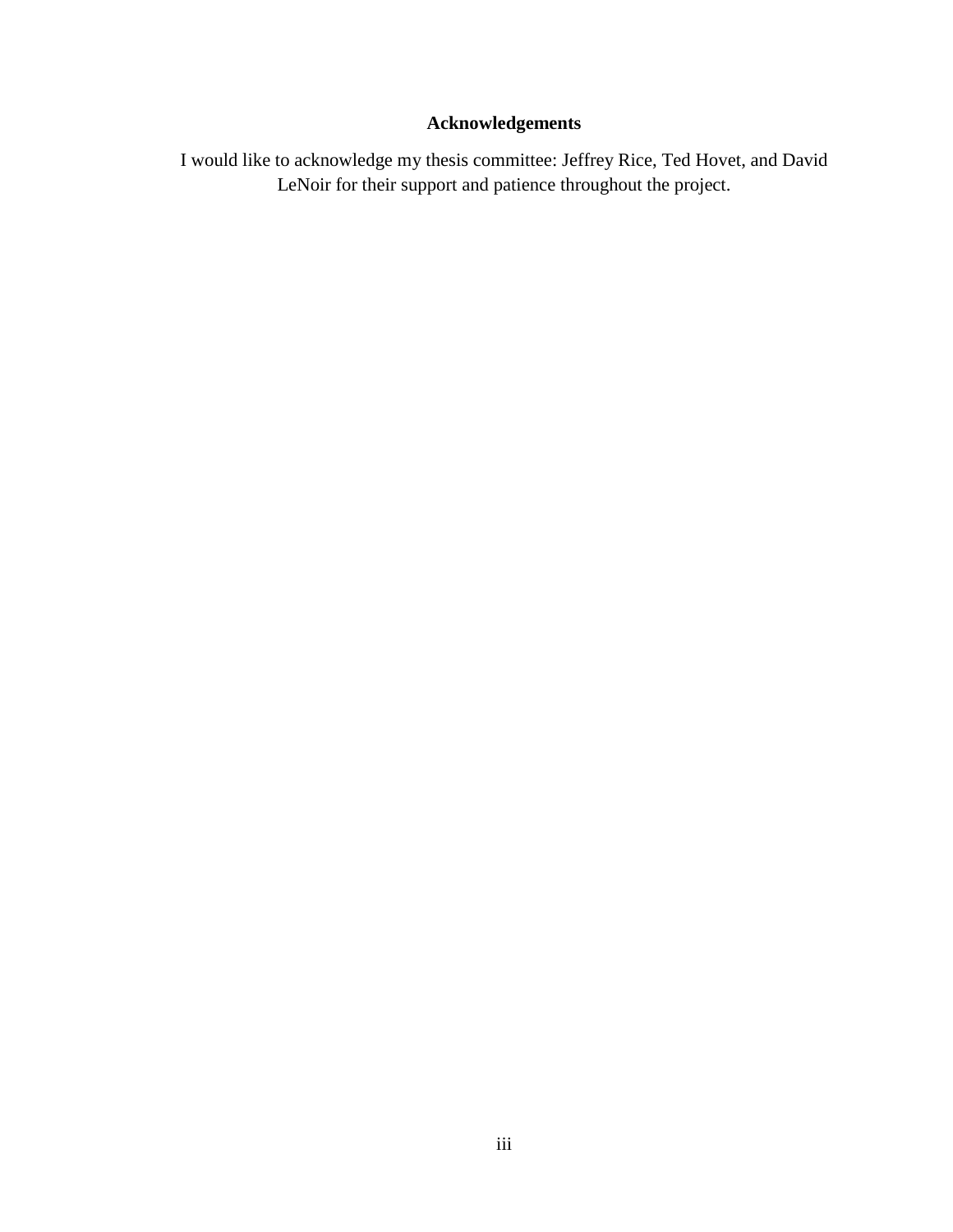# **Table of Contents**

| Chapter 1: Introduction                | Page 1  |
|----------------------------------------|---------|
| <b>Chapter 2: Literature Review</b>    | Page 8  |
| Chapter 3: <i>Independence Day</i>     | Page 18 |
| Chapter 4: Mars Attacks!               | Page 28 |
| Chapter 5: Babylon 5: In the Beginning | Page 44 |
| Chapter 6: The Puppet Masters          | Page 55 |
| <b>Chapter 7: Conclusions</b>          | Page 64 |
| <b>Works Cited</b>                     | Page 67 |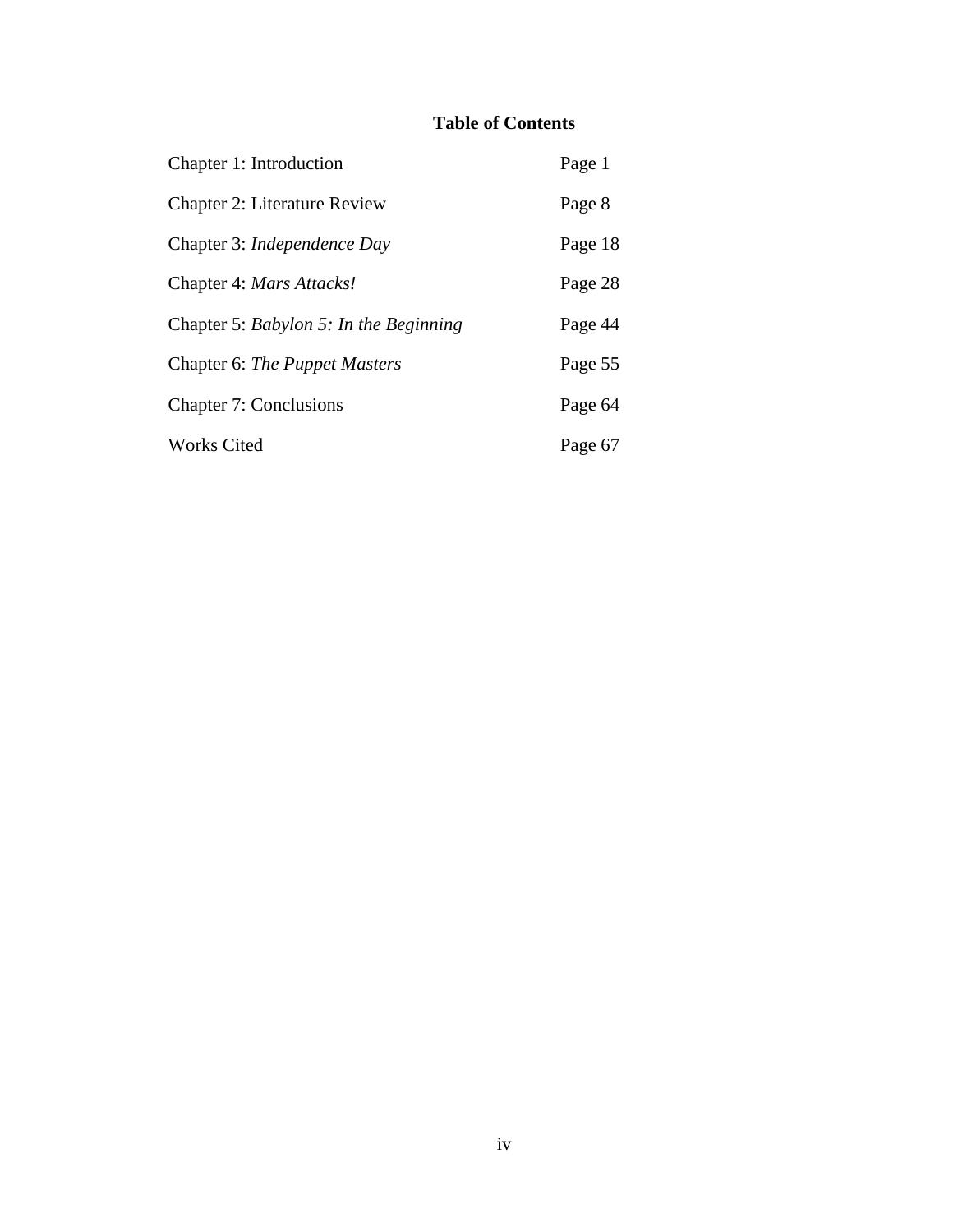## RULERS, RHETORIC, AND RAY-GUNS: A POST COLONIAL LOOK AT 90'S ALIEN INVASION MEDIA

| December 2014 | 70 Pages                                                                            |
|---------------|-------------------------------------------------------------------------------------|
|               |                                                                                     |
|               | Western Kentucky University                                                         |
|               | This thesis opens discussion on American alien invasion films of the 90s as a self- |
|               | Directed by: Jeffrey Rice, Ted Hovet, David LeNoir                                  |

critique, a reaction to being an imperial power at the end of the Cold War. The alien menace in these films is not the "other" but rather the U.S. itself being the colonizer or conqueror looking to expand its sphere of influence. Furthermore, it discusses how Presidential rhetoric in the films play a role in this postcolonial reading. Specific works studied are: *Independence Day* (1996), *Mars Attacks!* (1996), *Babylon 5: In the Beginning* (1998), and *The Puppet Masters* (1994).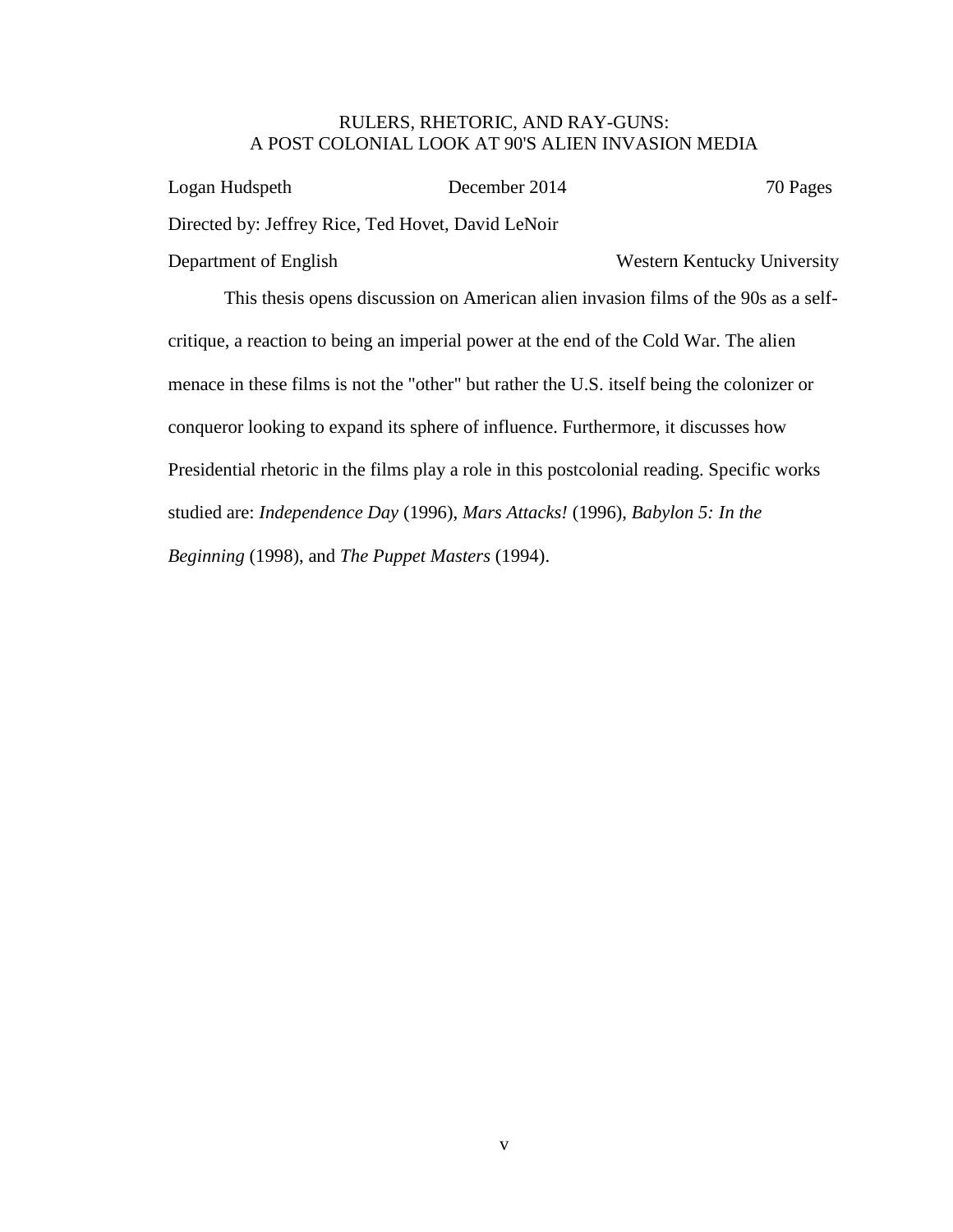#### **Chapter 1:**

#### **Introduction**

*"The Western American way doesn't allow the past to be mourned or apologies to be made. Instead we make alien invasion movies." -Julie Clawson in "Neocolonialism and* 

#### Cowboys and Aliens*"*

Alien invasion films are, at their heart, about some advanced power invading a country (or world) that has a lower standard of technology. This invaded subject then has to either fight an uphill battle to wrest control of their land from the invaders or find some weak point in the alien menace, as if in a video game. The key in this definition is hostile intent on the part of the aliens, which makes this definition exclude films like *E.T.*, *Close Encounters of the Third Kind*, or *Batteries Not Included*, as the aliens encountered in these films are non-aggressive. Aggressive cinematic aliens tend to use two main methods of invasion: infiltration or planetary assault.

Infiltration can be seen in films like *The Thing*, *The Puppet Masters*, *Invasion of the Body Snatchers*, and *Dreamcatcher*. The power of the invaders is often bio-tech or simply their biology, and this sinister method of invasion lends itself well to academic criticism of "fear of the other." In this scenario, the threat comes from within; we cannot tell who are the aliens and who are humans, and our humanity is put on trial as we try to root out subversive elements without destroying loyal humans.

Planetary assault is the preferred method for films like *Mars Attacks!*, *War of the Worlds*, or *Independence Day*. Here we have aliens using their superior technology to wipe away resistance. This is a much more familiar scenario, these aliens use more conventional warfare tactics adapted to their own war machine, as any force of humans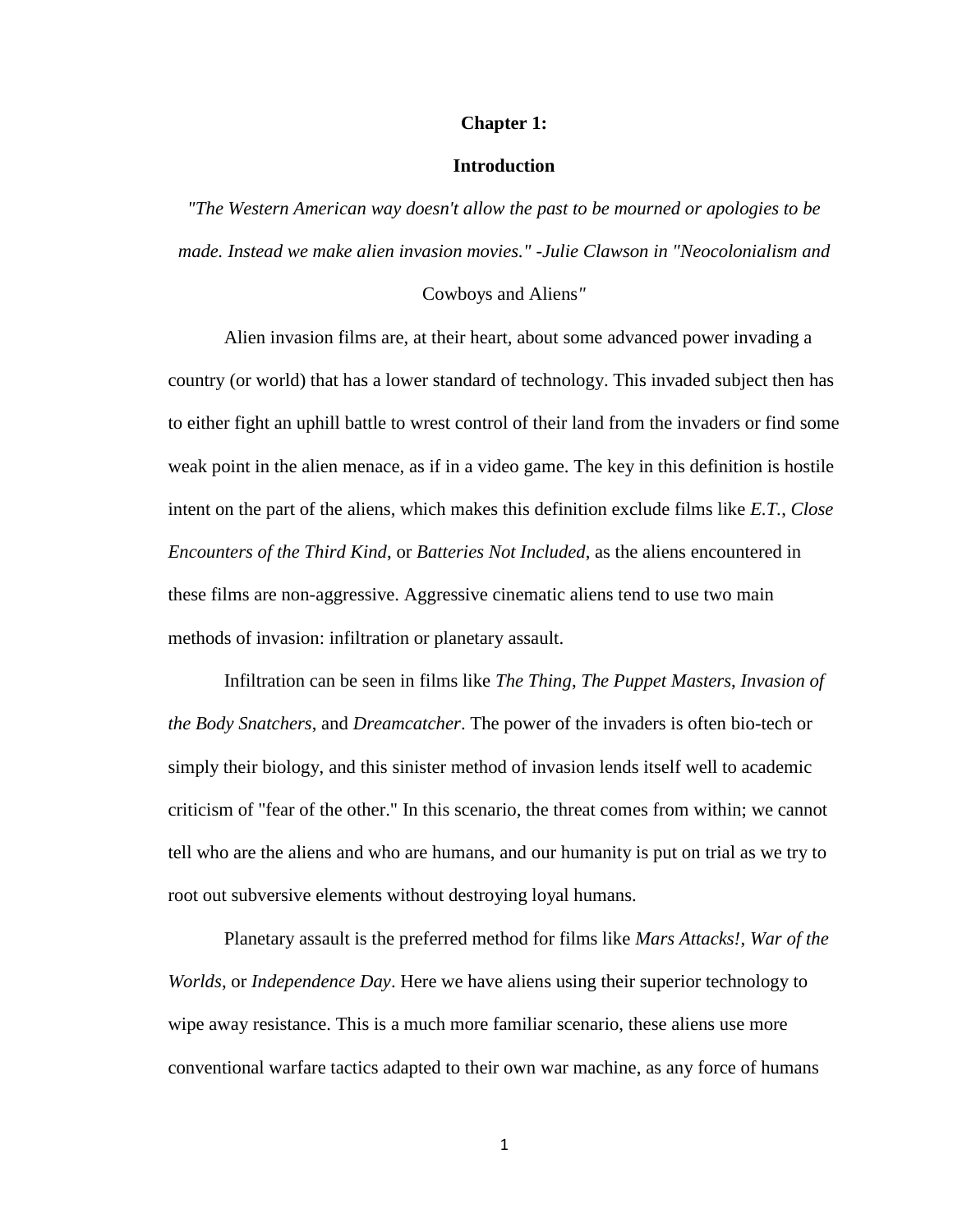would given the same level of technology. In these films, we see flying saucers instead of APCs, we see city-destroying death rays instead of atom bombs, we see alien metal or biological armor instead of flak jackets.

But, why would a technologically/militarily superior race invade Earth? According to Charlie Anders, pop culture writer for iO9, resources as we perceive them are in abundance elsewhere (asteroids can be mined for minerals or water), so it seems unlikely that a space-faring species would bother with a military takeover of another planet for those alone. Invasion to acquire slaves is possible, though we can assume that if the aliens have technology for interstellar travel then they probably also have technology to create robots, so why do they need humans as slaves? Xenophobia is also possible, but if that is the case, why would they risk exposure in close quarters when they could lob asteroids at the planet to wipe us out .

If we follow this line of reasoning, then the aliens must represent something else, something more conventional that would use these tactics. . . like humans.

#### **Aliens as symbols:**

The grotesque alien monsters that are the threat to the humans are symbols for humans. As Jenna Busch, geek culture writer for the *Huffington Post*, observes "It's very dangerous to focus your anger on a group of fellow humans, but it's okay to direct it at aliens. They're like bank robbers wearing masks, or storm troopers in *Star Wars*. You can't see their faces, so it's okay to hate them" (qtd. in Butler). Aliens can be a safe metaphor for whatever human threat the filmmakers or society decide them to be.

We can further see this human connection in how aliens are portrayed on the movie screen. They are driven most often by human-like impulses; for instance, the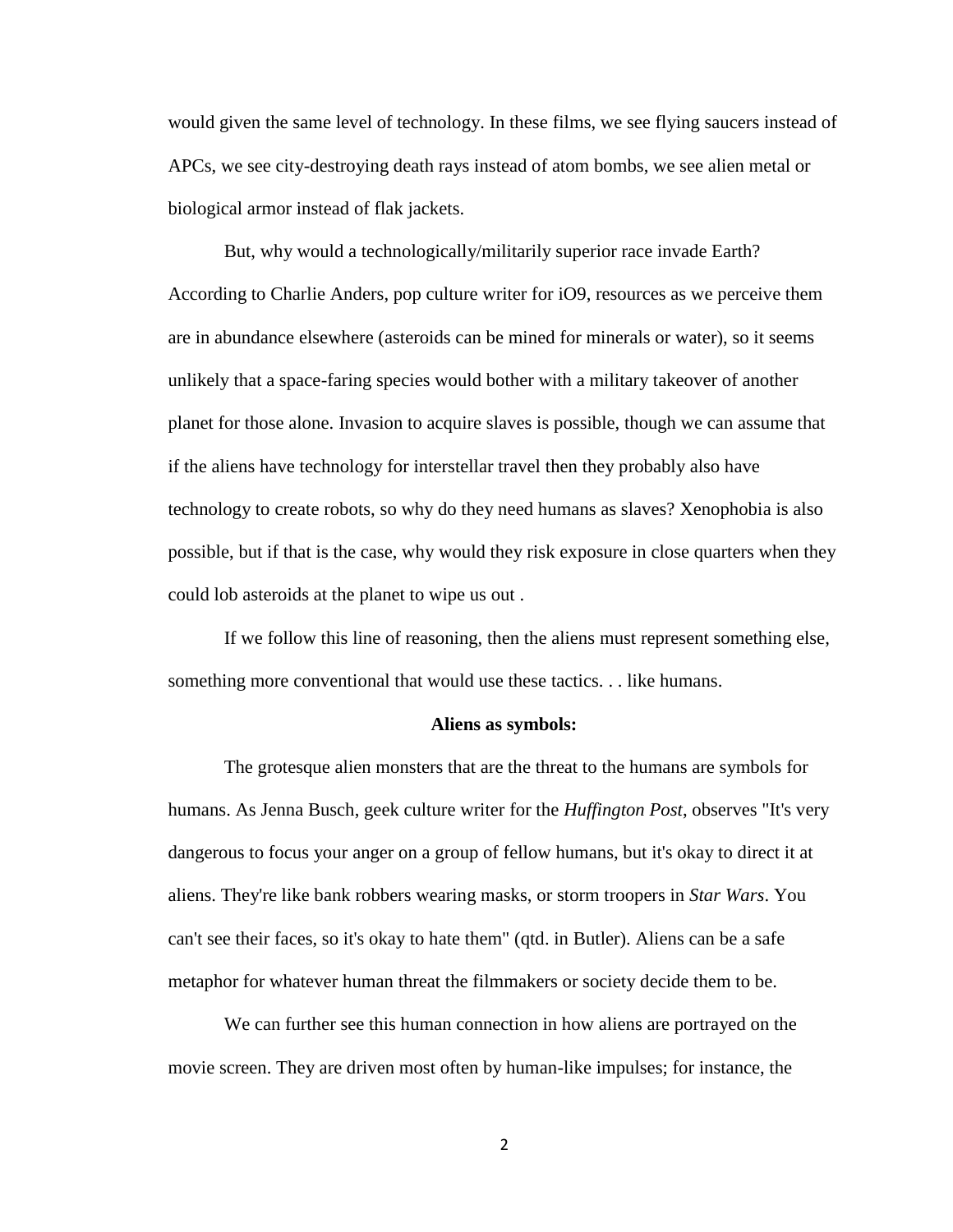Martians of *Mars Attacks!* are imbued with stereotypically male impulses, as Karen Schneider observes in her critique, "They [are] . . . highly conventional men . . . despite a lack of discernible sex markers, for they drool over *Playboy* centerfolds and fog their bubbles as they voyeuristically observe humans having sex" ("Unexpected" 10). While not all aliens are as sexualized as the little green men of *Mars Attacks!*, most invading aliens have some motivation that seems human-like.

If they are a rhetorical symbol for humanity, both they and the real threat they represent must be worthy of our enmity. That enmity must also arise from the dominant paradigm of the film's country of origin, either to get it through the studio system or to make it successful at the box office. Robert W. Butler observes of the cold-war era Alien invasion films that "Their popularity was born in the fears of communism and atomic annihilation." Post-U.S.S.R.-dissolution films, however, pose a problem.

The 1990's seemed to have no specific menace for a reasonable alien metaphor. Michael Schau, executive editor of *Entertainment Marketing Letter*, observed, "We've run out of enemies again for us to fight. . . . We've beaten the communists. . . . The only bad guys left that are safe to pick on are the ultimate 'them'--aliens" (qtd. in Jensen). If that is the case, it seems odd that the 1990's would spawn such a wide variety of alien invasion media, including big-budget films, if there was not a compelling, clear danger. Who were we so afraid of, to hide them behind grotesque alien faces?

#### **I, Alien:**

We were afraid of ourselves. With no imminent threat of nuclear annihilation, and no *Red Dawn* (1984)-esque Soviet invasion, the people of America were forced to turn their attention inward, and those dark, inhuman faces were what we saw. Elazar Barkan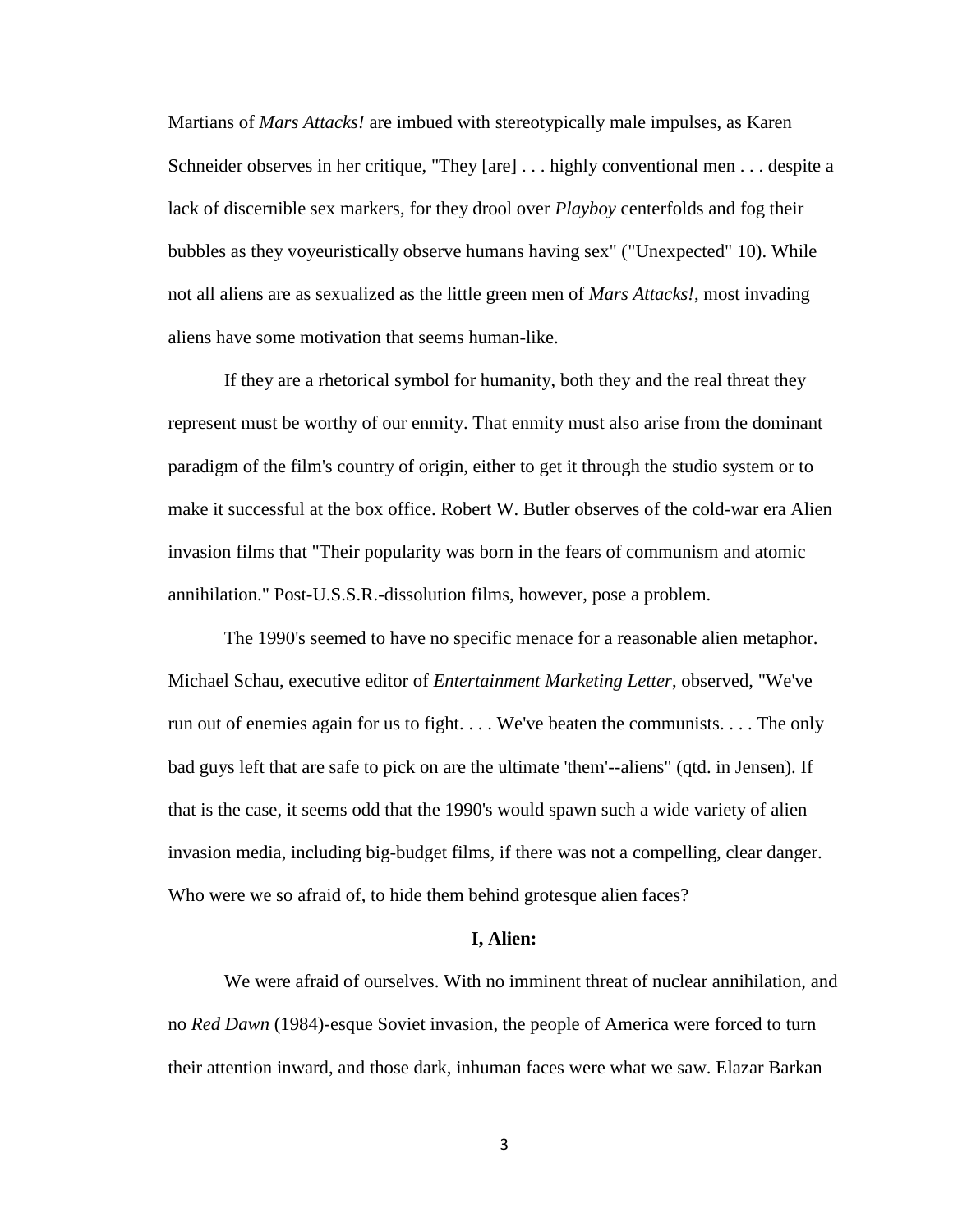also notes this self-reflection in the 1990's: "moral issues came to dominate public attention and political issues, and displayed the willingness of nations to embrace their own guilt. This national self-reflexivity is the new guilt of nations" (2). I would posit that the goal of winning the cold war and extending our sphere of influence through our neocolonial endeavors was so pressing that we had lost sight of our humanity, thus fostering guilt in the American consciousness.

Another trend in film at the same time was a notable surge in the portrayal of high-office figures; the 1990s had the greatest number of Hollywood films that included a presidential character (Uscinski 694). I would argue that this is because of the loss of our major conflict in the public eye. Without the cold war to focus on, filmmakers looked at the institution of the presidency, and the numbers seem to bear this out, as "rather than showing a 'rally around the flag' effect, filmmakers appear less likely to address the institution of the presidency during Cold War years" (Uscinski 698).

Putting aside the "orthodox version" of the cold war where, as Noam Chomsky summarizes, "there are two forces in the world, at opposite poles. In one corner we have absolute evil [the U.S.S.R.]; in the other, sublimity [the United States]. . . . The diabolical force . . . must seek total domination of the world" (*Deterring Democracy* 10), the U.S.'s motives are much more suspect during the Cold War period. Chomsky goes on to explain, "it is commonly conceded well after the fact . . . that the threat of Soviet aggression was exaggerated, the problems were misconstrued, and the idealism that guided the actions was misplaced" (*Deterring Democracy* 23).

The ugly truth, as Chomsky puts it, is "the interests of the 'concentrations of private power' in the United States that largely dominated the world capitalist system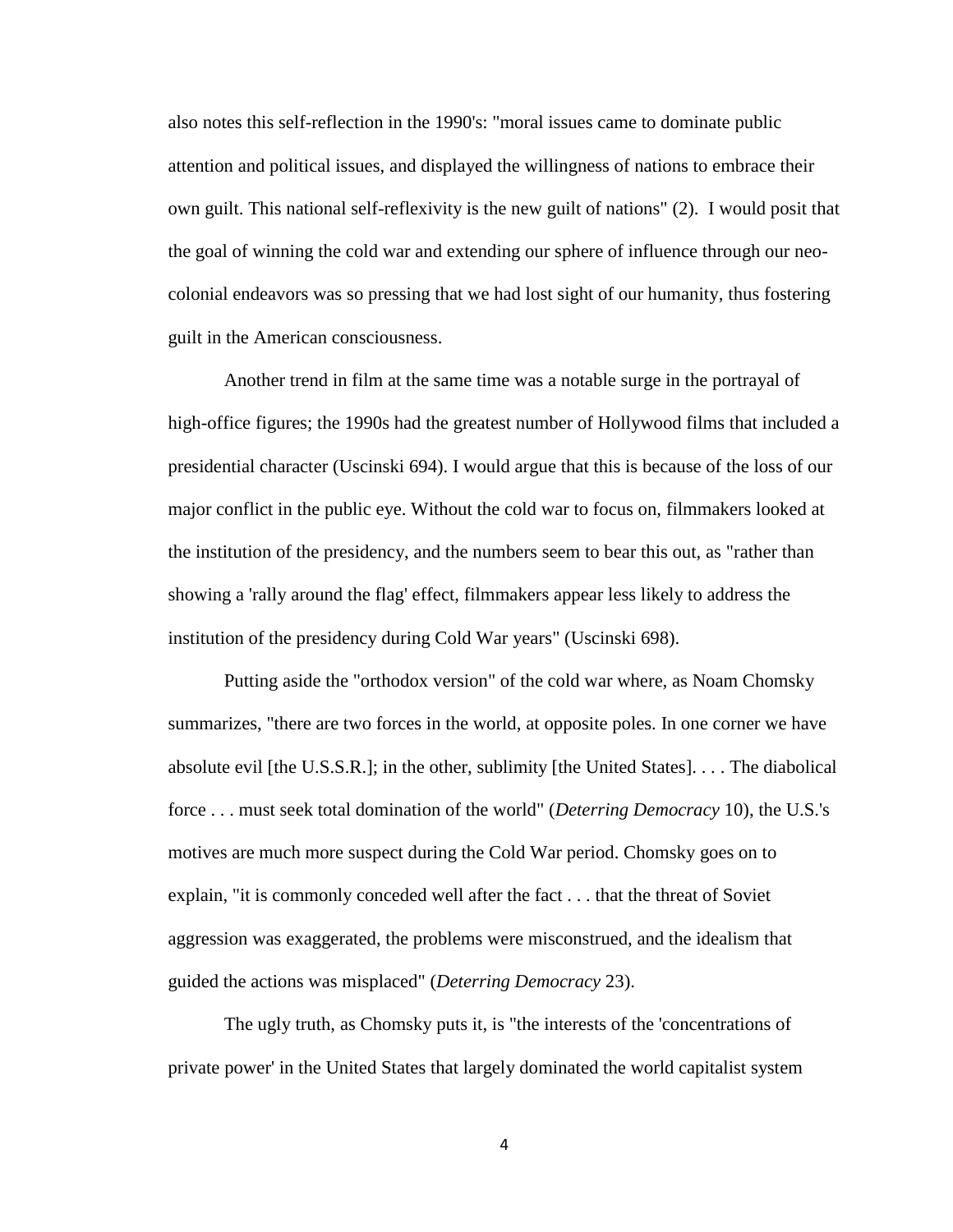have been advanced by . . . pursuit of the 'national interest'" ("Foreign Policy and the Intelligentsia" 166). Chomsky frames this in a broader context among U.S. history, but the Cold War era is no different. U.S. interests were primarily economic, rather than ideological, as, in the dominant Western paradigm after WWII, the third world was "to 'fulfill its major function as a source of raw materials and a market' for the Western industrial societies" (*Deterring Democracy* 143).

American neo-colonialism is a combination of military might and economic power. As the free market expands into third-world nations, U.S.-based business goes with it, exploits the new market for its own profit, and makes the economic situation for that nation worse. The colonized nation must then look to the United States for political and/or military aid when it cannot fulfill its obligations to its people or its neighbors, further indebting them to the United States. With this debt, the influence of the U.S. in that foreign state grows.

#### **Liminal America:**

If the U.S. is cast in the role as the alien invaders, they are also the invaded. As a creation of the Hollywood system, the film's protagonists have to be American or American-analogues as well. Moreover, these analogues should be idealized metonyms for the United States as a whole. In these films, it is as though Hollywood had become America's subconscious, where the noble, illusory U.S. (the U.S. of the orthodox Cold War story) fought the diabolic, harsh U.S. This battle is played out, not within the souls of the policy makers, but in mass consumable media, films and television.

America, however, cannot survive as both diabolic grotesque and Hollywood ideal. One must be shed to allow the other to survive in the hearts and minds of the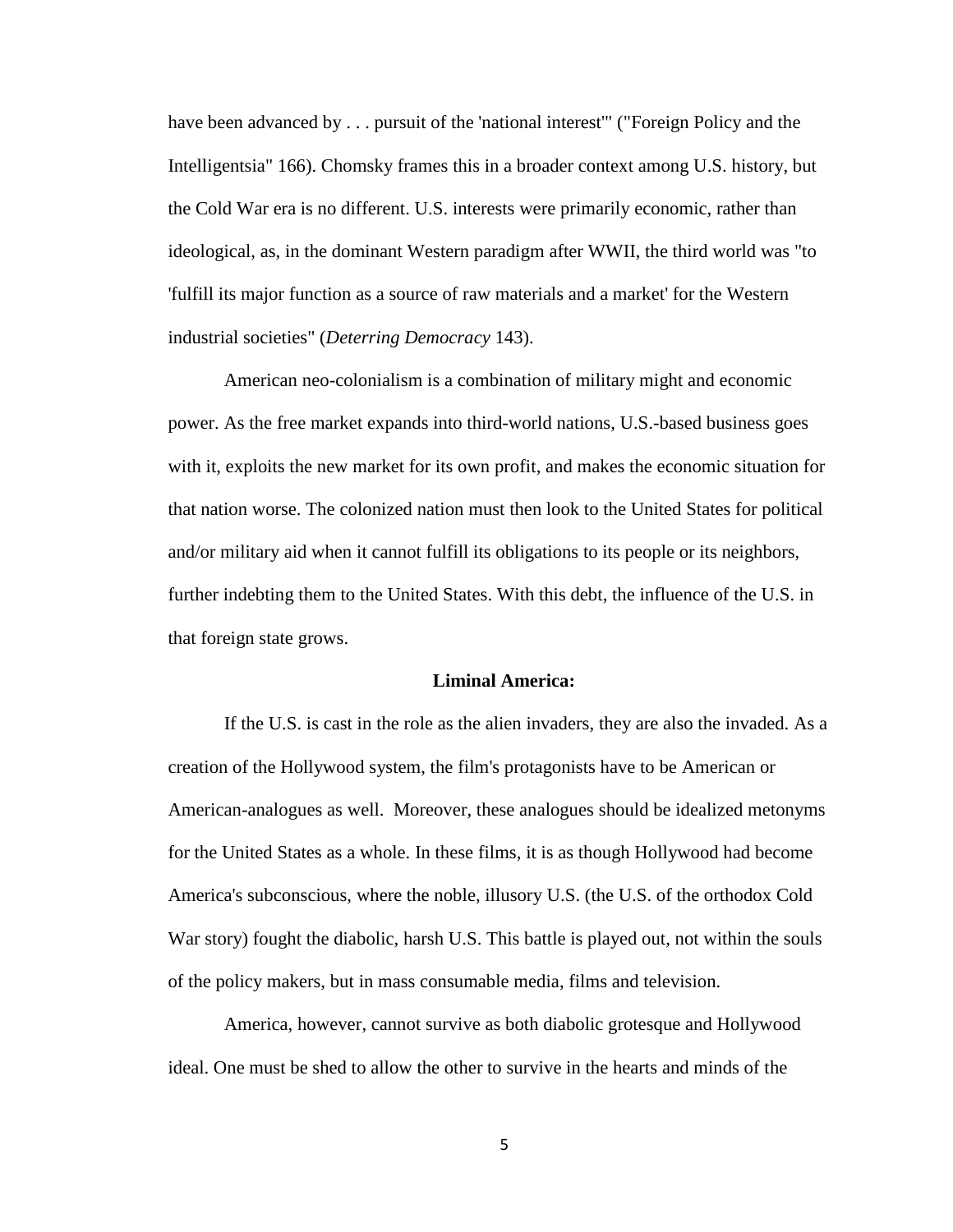populace, hence the conflict. Invariably, as these are products of Hollywood, the "good guys" (read: humans) must win. The analogue being, most often, the better nature of America wins out; that romantic, independent spirit that drove off the British in the War of Independence is still strong. This is how we could absolve ourselves of the guilt of neo-colonial expansion: using these films to paint ourselves as the good guys once again. Arguably, chief among the good guys is the President of the United States or whatever head-of-state analogue is appropriate for the narrative.

#### **Role of the President:**

Uscinski asserts "the inclusion of a president in film indicates not only that the film is at least remotely political, but that it speaks to what the public perceives as the embodiment of U.S. government" (700). This implies the role of the President in a film carries with it some baggage, precisely what the baggage is, though I do not completely agree that it is political in all cases, as what is the President but a symbol of America. Still, filmmakers must be aware of this when they add a presidential character. They want the American audience to examine him with increased scrutiny.

That scrutiny in the 1990s is noted by Antonio Sanchez-Escalonilla, who asserts "Hollywood had . . . diverted its attention at that time to villainous proceedings within the state apparatus itself" (14). So in the case of alien invasion films, the audience's eyes are forced to turn to the President as a symbol for the hapless everyman. If we are engaging in political naivety, or the way things should work in a (to borrow Chomsky's definition in the orthodox view of the Cold War) sublime system, then the President is chosen by the people to be their representative. This makes the President an "everyman," someone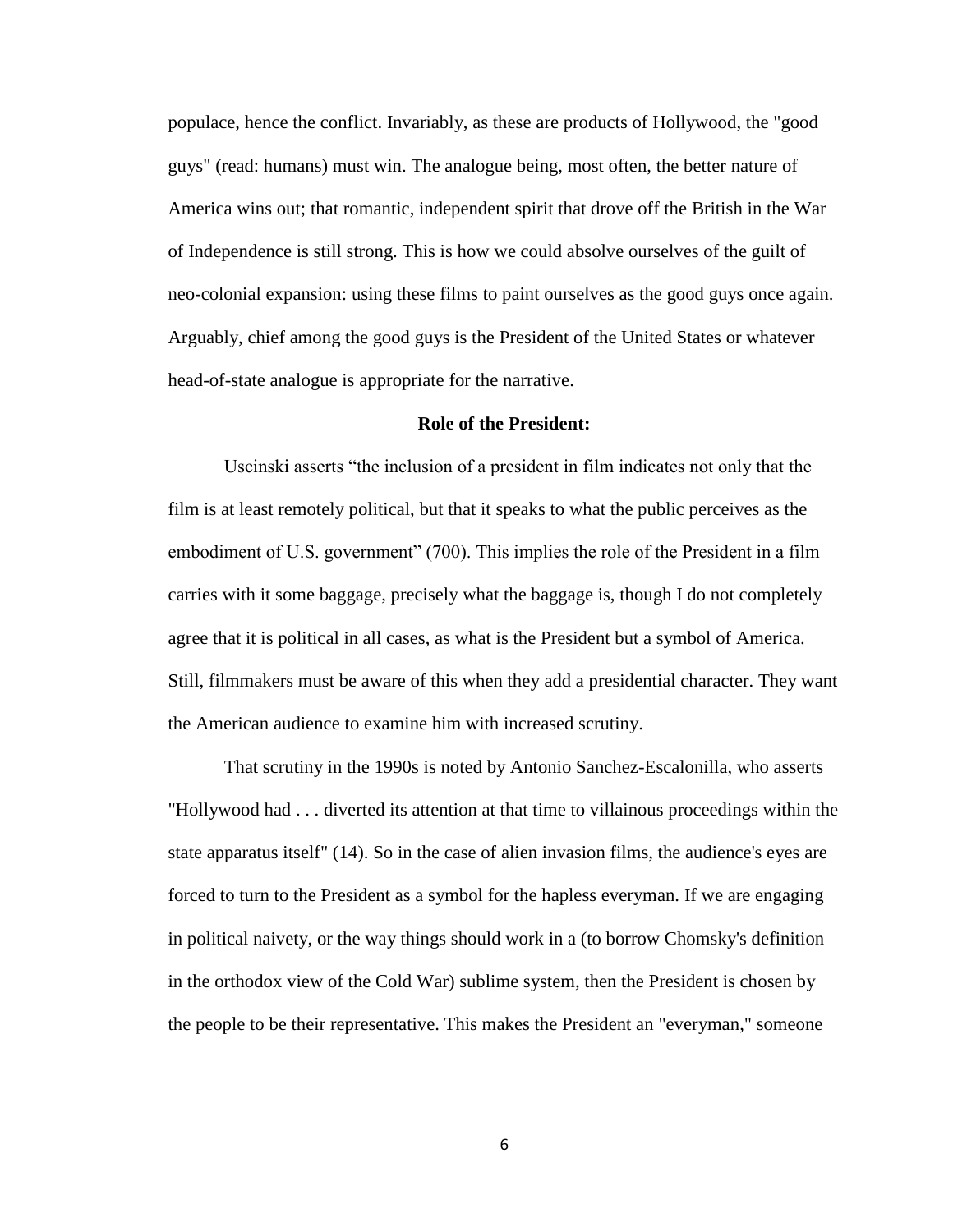who represents everyone collectively. So their response to alien threats is not so much as a leader, but as a noble American.

### **The Product:**

What these films said to us at the time in regards to American colonialism seems to have gone unremarked. As I mentioned previously, these films are rhetoric to the American Populace, selling them on a post-colonial/post-imperial vision of America--a vision that may have been missed by those in power.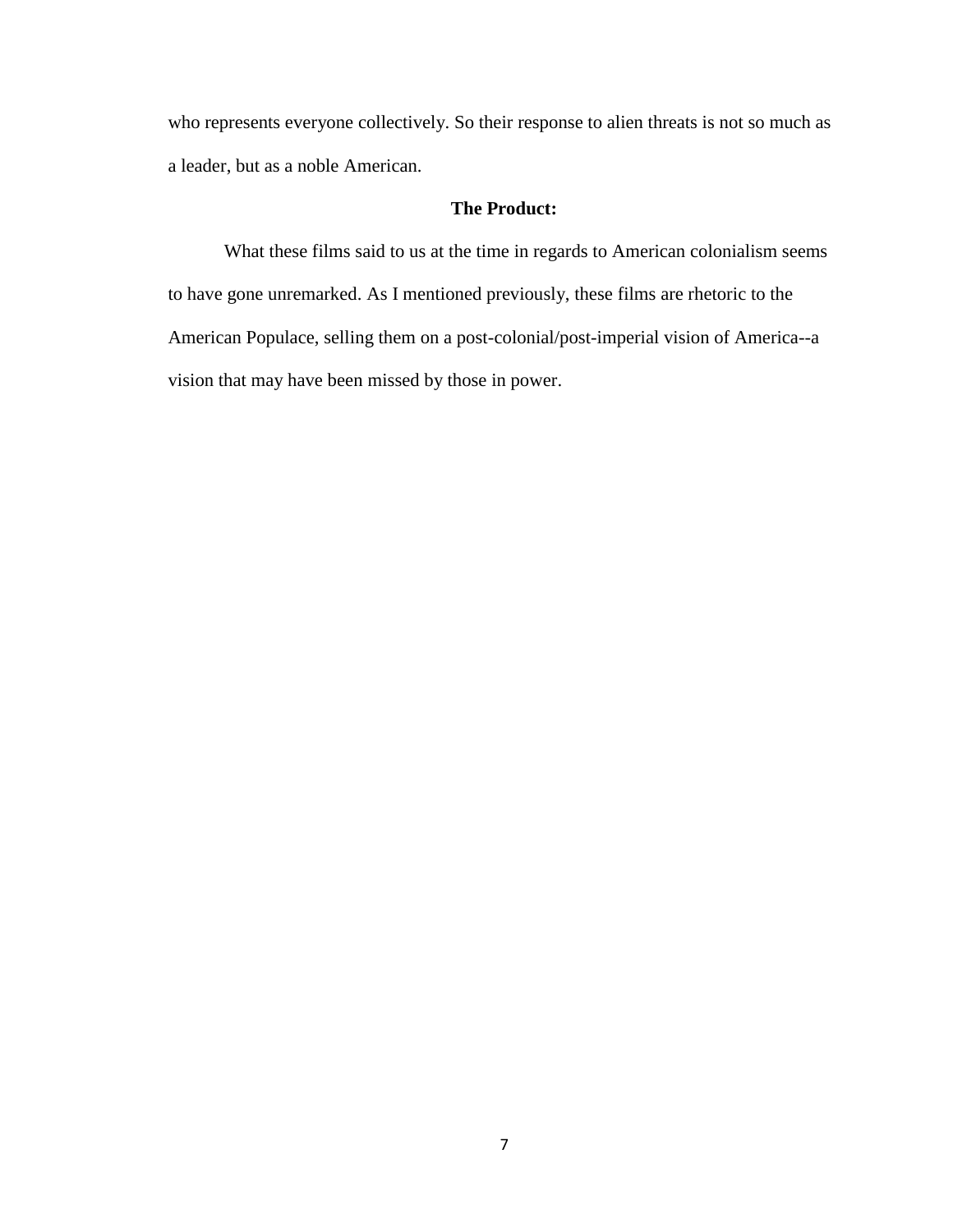#### **Chapter 2:**

#### **Literature Review**

*"Would you like to know more?"- Fed Net Announcer in* Starship Troopers.

#### **Colonialism vs. Postcolonialism**

The field of postcolonial/colonial sci-fi scholarship is rather sparse. As Jessica Langer rightly points out, the field of Postcolonial criticism of science fiction is like an "elephant shaped hole" (1). While scholars may have been slow to put science-fiction under the colonial/postcolonial lense for examination, it is now growing. *Postcolonialism and Science Fiction* by Jessica Langer and *Colonialism and the Emergence of Science Fiction* by John Rieder are both great foundational texts to frame future scholarship.

Langer takes definitions of postcolonialism and shows how they need to be expanded to accommodate science fiction from postcolonial societies. She cites scholars such as Robert Young and Ato Quayson who attempt to define postcolonialism in terms of chronology, particularly citing Young for defining the postcolonial as "what happens after colonization *begins* rather than after it *ends*" (Langer 4).

She then looks at Ato Quayson's criticism that the study of postcolonialism is shifted too far into the discourse side of things, rather than looking at the very real economic and social conditions that create that discourse; Langer suggests this "materialist approach risks denying the real power of narrative and other discourse as catharsis and the real necessity of psychological as well as physical decolonization" (6).

Langer focuses on five areas of interest: historical contexts, diaspora, race, hybridity, and indigenous knowledge. While many of these could have been applied to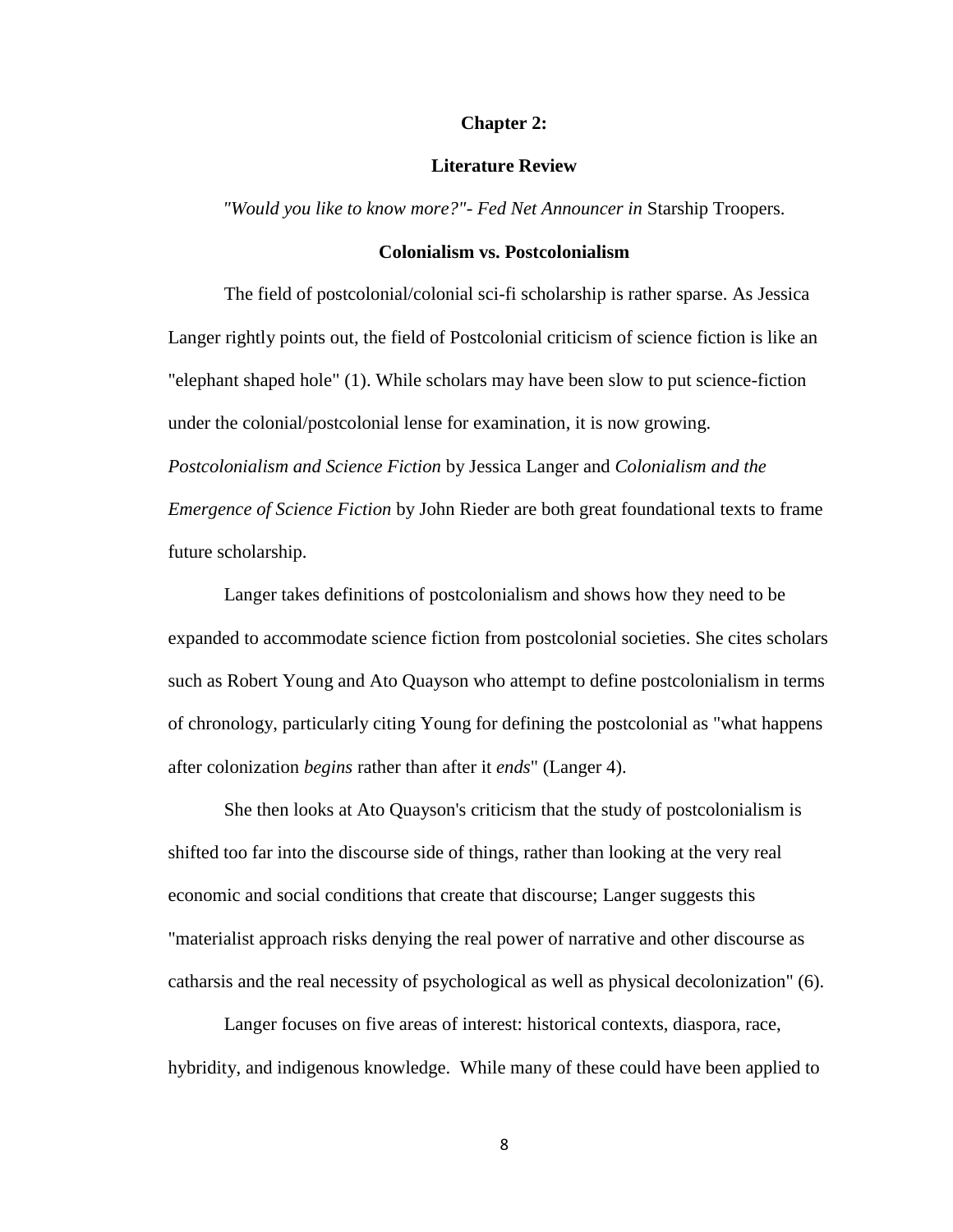the United States, Langer instead chooses to focus primarily on other areas. Also, many of these themes seem to play out more overtly rather than covertly in the texts that Langer examines.

First, there are the histories of nations that have at one time been colonized, and at others been the colonizer. Here the foci are Japan, including its opening to the west and imperial expansion, and Canada, citing its status as a "breakaway settler colony" (12) and its historical marginalization of First Nation Indians. These voices are not often given consideration because much of the field of postcolonialism is focused mostly on European powers during the heyday of imperialism.

Langer focuses her next chapter on diaspora, the displaced people, and location identities. Whenever groups come into conflict there are often people who must move, and build new identities around locations they move from or move to. It is in this chapter that Langer looks at settler colonies and breakaway settler colonies, who have shifted from diaspora to a location identity. Again, while she chooses to focus more on Canada, and shows the link between whiteness and identity, this could work just as easily for America--a breakaway settler colony that has historically othered non-whites, or even groups that do not fall into the upper and middle classes. For instance, Langer cites the hyphenated Canadians that become more white as time goes on and thus more accepted by the national narrative, and distinguishes a difference between internal and external diaspora. While colonies originate from external diaspora, it is internal diaspora we will see more of in Chapter 3, where an indigenous people become displaced from their location by the acts of a colonizer--a similar tragic example out of American history would be the re-settling of Native Americans to reservations in the Midwest.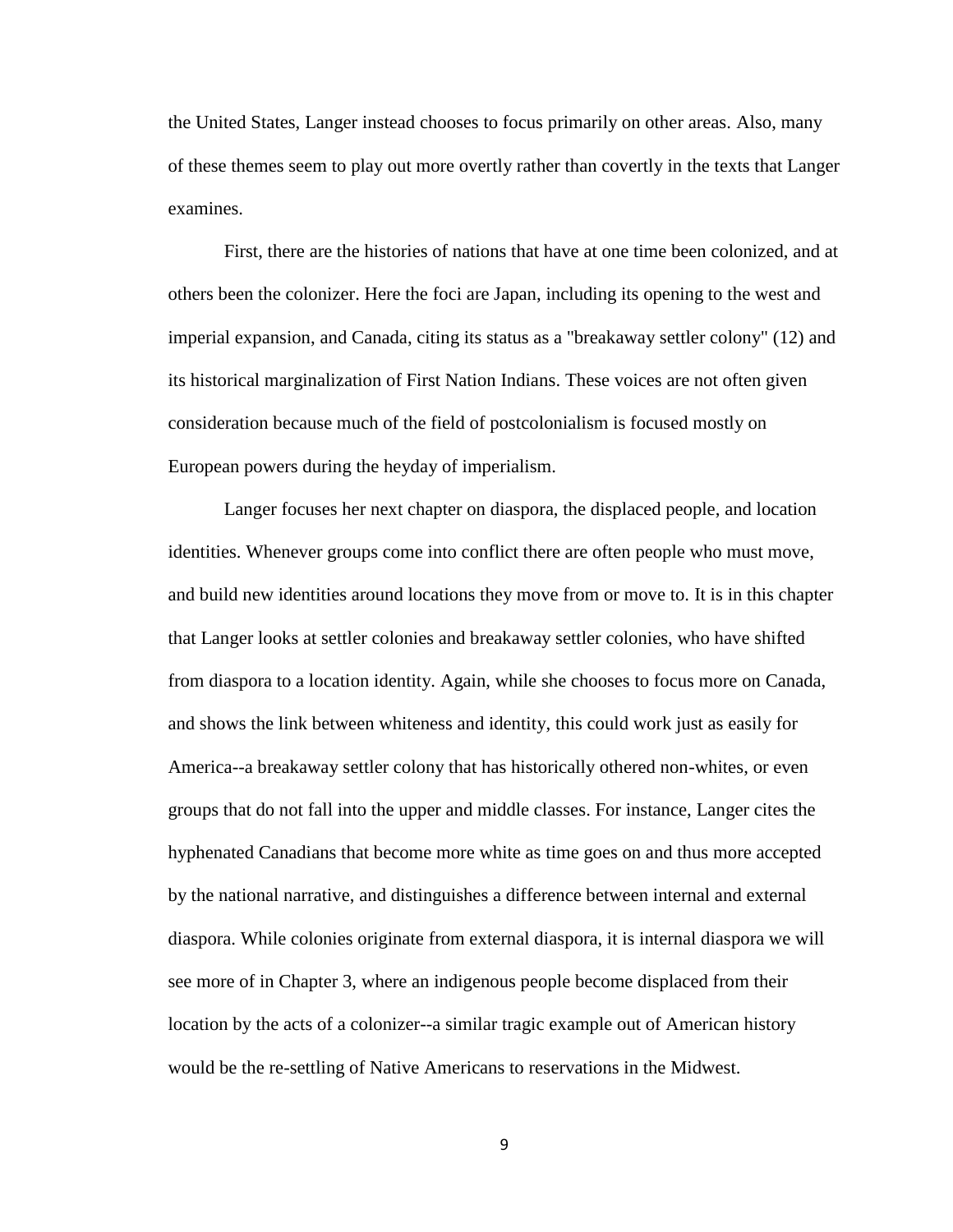In a break from non-American works, Langer chooses to make the focal point of her chapter on race the wildly popular MMORPG *World of Warcraft*. She chooses here to focus on the distinctions between the various races/species of the game and how their cultures are portrayed in regards to real-life analogues. While each culture in the game world (or perhaps by extension any work of sci-fi) is a caricature, the danger comes when one mistakes the representation for the real thing; or perhaps mistaking participancy for subjectiveness of the other due to the interactive nature of this particular piece of media. She terms this as "identity tourism."

Identity tourism works equally well in film, as the audience is drawn in to sympathize with the protagonists. Since the texts being examined in later chapters overtly cast the United States in the role of the colonized, and the American audiences are drawn in to feel sympathy for the American characters, one could argue these films also force us into identity tourism. As a colonizer and a breakaway colony who has historically marginalized voices of diasporic elements in our populace, we are wholly unprepared to have a reasonable subjectivity for the colonized, yet, as discussed later, we try anyway!

In chapter four, Langer looks at hybridity, nativism, and transgression. This chapter focuses on the figure of the hybrid, the hopeful or sometimes threatening portrayal of a person who is not completely human. Langer highlights some sci-fi where the hybridity is embraced, or others where the act of hybridity is a transgression, a radical step and statement away from perceived societal norms. Though much more importantly, we see the possibility of a knee-jerk reaction to this hybridity in nativism, which will be discussed more in Chapter 6; this nativism is a desire, often destructive, to return to a precolonial state as though the colonizers had never arrived.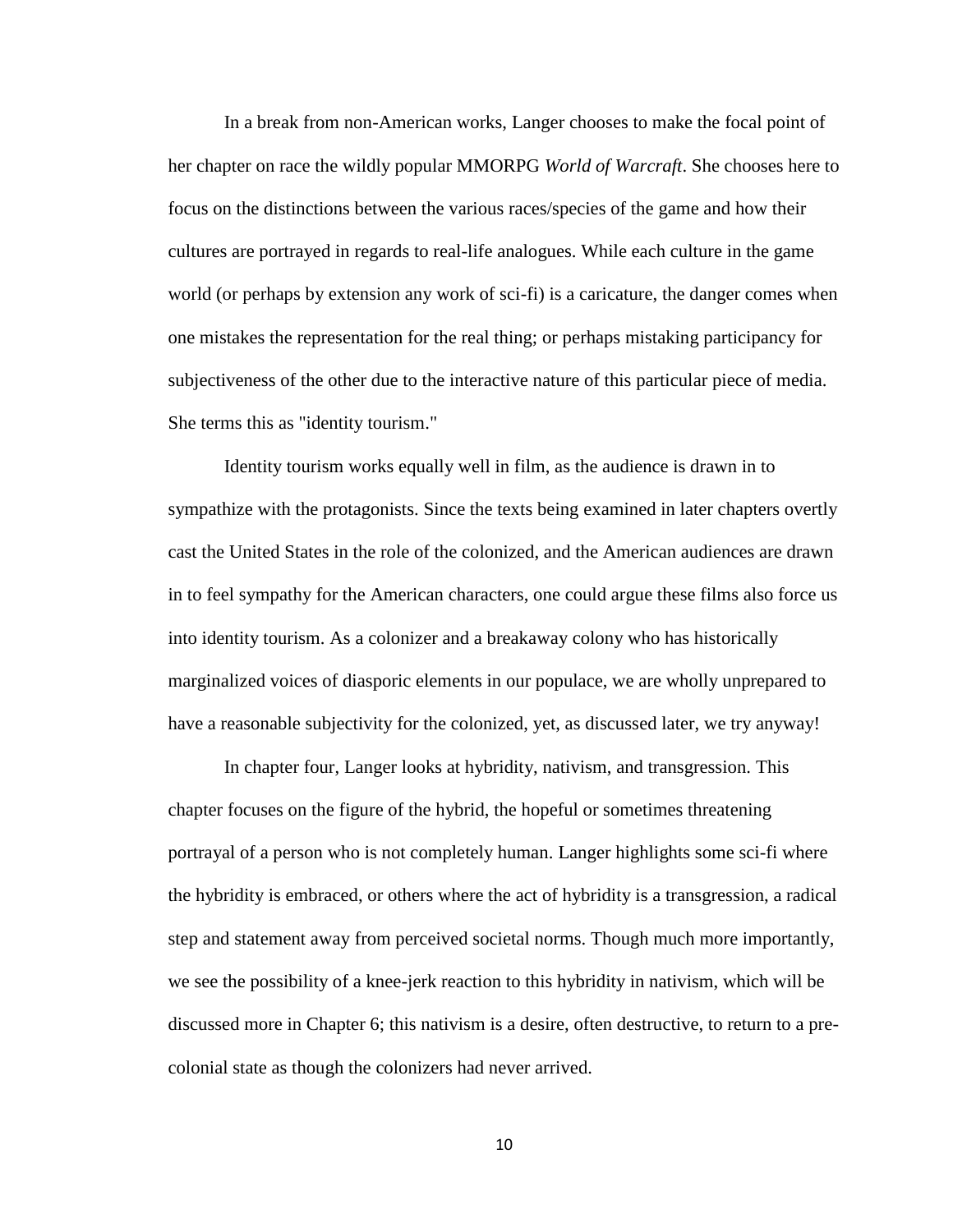In the final chapter Langer shows how postcolonial sci-fi deals with the dichotomy between western science and indigenous knowledge. She posits that "a postcolonial view of science fiction forground the concept that indigenous and other colonized systems of knowledge are not only valid but at times more scientifically sound than is Western scientific thought" (Langer 131), which will be discussed later. She also discusses the culture clash between western "progress"-oriented culture and what they would view as the barbaric cultures of the people they colonized. These clashes come in the form of those who, on the part of the colonists, want to either leave the indigenous people "pure" and the indigenous people who want the advanced technology of the colonizer, or, as we will see more of in later chapters, the colonized who want to return to an imagined "golden age" of their pre-colonized days against the cultural changes wrought by the colonizer.

We also need to discuss the mirror of this postcolonial, the colonial history of science fiction; John Rieder's *Colonialism and the Emergence of Science Fiction* is lauded as the most comprehensive look at how colonialism and western science-fiction literature are intertwined. In early science fiction, "having no place on Earth left for the radical exoticism of unexplored territory, the writers invent places elsewhere" (*Colonialism* ch.1). Of course the opposite view is true, as "a satirical reversal of hierarchies generates the comparison of extraterrestrials to colonialists in an episode from Washington Irving's *A History of New York by Diedrich Knickerbocker*" (Rieder ch.1); thus we have one of the earliest alien invasion stories being directly linked to colonialism, as the extraterrestrials view the human culture of New York with the same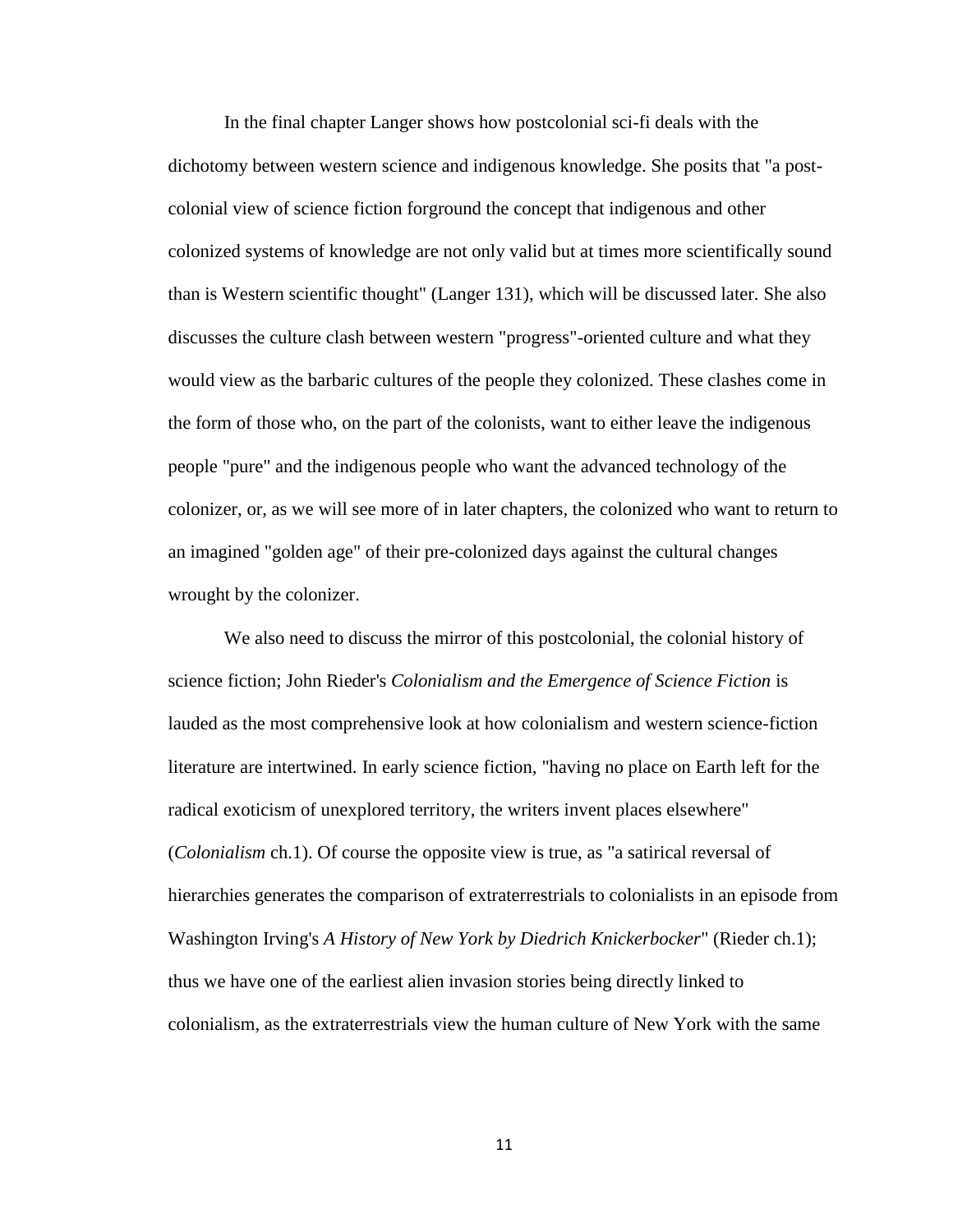disdain or curiosity as early western anthropologists viewed the "barbaric" cultures of their nation's colonial holdings.

Rieder shows this trend continuing, further explaining the view of aliens to humans when speaking about 19th century sci-fi (like War of the Worlds):

The confrontation of humans and Martians is thus a kind of anachronism, an incongruous co-habitation of the same moment by people and artifacts from different times. But this anachronism is the mark of an anthropological difference, that is, the way late-nineteenth-century anthropology conceptualized the play of identity and difference between the scientific observer and the anthropological subject--both human, but inhabiting different moments in the history of civilization. (*Colonialism* ch.1)

We assume, even in alien-invasion works today, that the aliens are more or less like humans. The threat comes from advanced technology that we deem as "futuristic," which connotes that we humans can advance to that level of technology, we just are not there yet. Therefore, any alien invasion narrative could be an analogue for any advanced imperial power of humans colonizing another, less advanced group.

When linking imperialism to science fiction, Rieder states, "For the historian of science fiction, the point has less to do with the sharing of real wealth than with the reading public's vicarious enjoyment of colonial spoils" (*Colonialism* ch.1). To illustrate, Eric Hobsbawm's criticism of *The Time Machine* is about the Eloi and Morlocks representing "the 'parasitism at the centre' of imperialism and fears of 'the eventual triumph of the barbarians'" (qtd in *Colonialism* ch.1). While the people consuming the media may not necessarily be the colonizers, they will sympathize with the Eloi, as they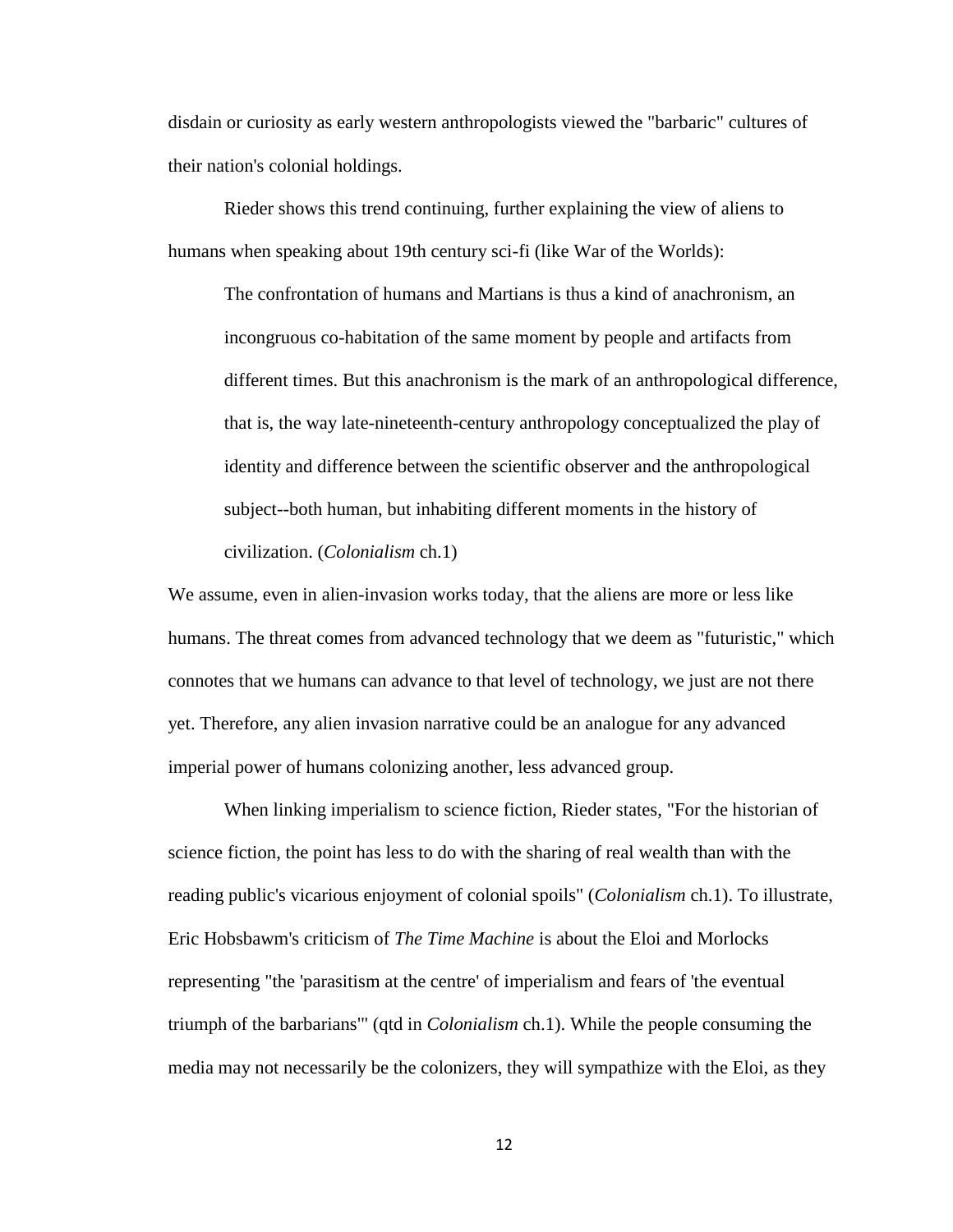too are benefiting from their nation's imperialist actions. The Morlocks are othered, barbarians who remain a threat to the Eloi despite not having been directly involved with the colonization.

Rieder then identifies ideological fantasies in use in colonial science fiction, the most basic being "We know very well that there are people living in this land, but we act as if it were empty before our arrival" (*Colonialism* ch.1). This is the sort of thinking that has become ingrained in the history of the United States as we hail the pilgrims and frontiersmen as those who helped forge America, rather than the Native Americans who were already here.

The next fantasy is the missionary fantasy: "Although we know that our arrival disrupts and destroys the traditional way of life here, we believe that it fulfills the deep needs and desires of all right-thinking natives" (*Colonialism* ch.1). The most obvious example of this is Christianizing the natives of colonies, which we have seen played out in Chinua Achebe's *Things Fall Apart* or Herzog's *Aguirre: The Wrath of God*. In regards to science fiction and invasion stories, we find some analogues here with *The Puppet Masters*, which I will discuss later.

The third fantasy Rieder identifies is the anthropologist's fantasy: "Although we know that these people exist here and now, we also consider them to exist in the past--in fact, to be our own past" (*Colonialism* ch.1). This is exemplified in "new technology [and] the new technology's scarcity" (*Colonialism* ch.1). An example of this fantasy in play in pop culture is in *Star Trek: Enterprise*, Vulcans withheld warp drive technology from Humans, partly because Humans reminded them of their own tumultuous past.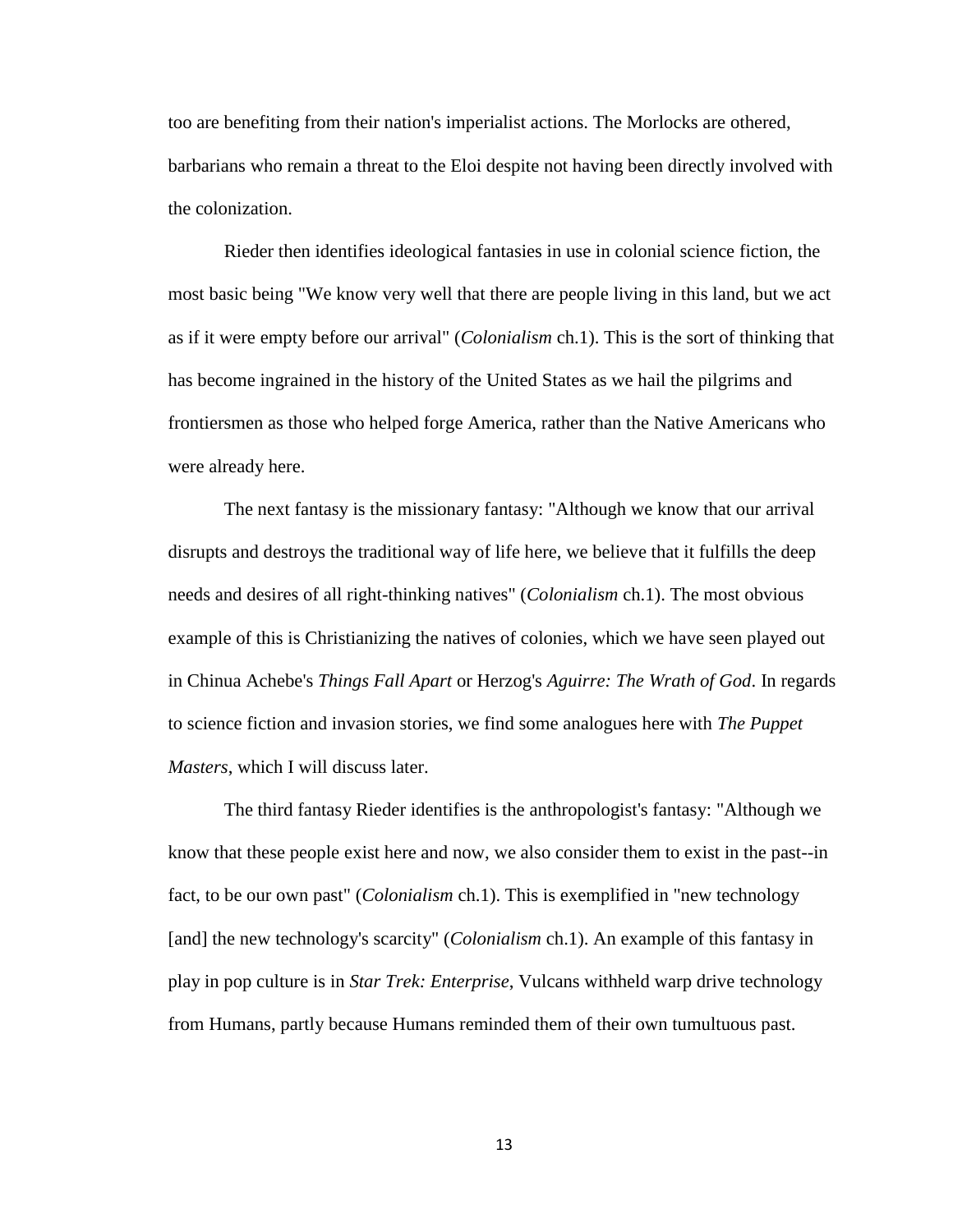Rieder also points out the genre of lost-race fiction. This is a fantasy where the colonizers and the colonized are linked via some distant strand of history where the two peoples broke away from each other. Rieder describes lost-race plots to be "summarized on the whole as fantasies of appropriation in (and sometimes of) the 'virgin territory' of previously inaccessible foreign lands" (*Colonialism* ch. 2). As this trope plays out, the work of the colonizer is deemed acceptable because these people they are colonizing were once a part of their own culture anyway, and it is simply seen as welcoming them back into the fold. Rieder explains:

> Lost-race fiction. . . derives its fundamental 'mythic' power from the way it negotiates the basic problem of ownership by simultaneously reveling in the discovery of uncharted territory and representing the journey as a *return* to a lost legacy, a place where the travelers find a fragment of their own history lodged in the midst of a native population that usually has forgotten the connection. (*Colonialism* ch. 2, emphasis Rieder)

This plot device is used less in the 90's than earlier works, save for *Stargate*, where the people on the other side of the gate were transplanted humans, but it also does come into play in *Babylon 5: In the Beginning* as I will discuss later.

#### **Guilt and Rhetoric**

What we have are two very opposing branches of scholarship, yet, I would argue, that science fiction works, like those discussed in later chapters, occupy a liminal space between these two, comprised of both categories. In the following chapters, I will discuss works that show awareness of the colonial side, yet as they were produced when the neo-colonial expansion of the United States was not as necessary with the collapse of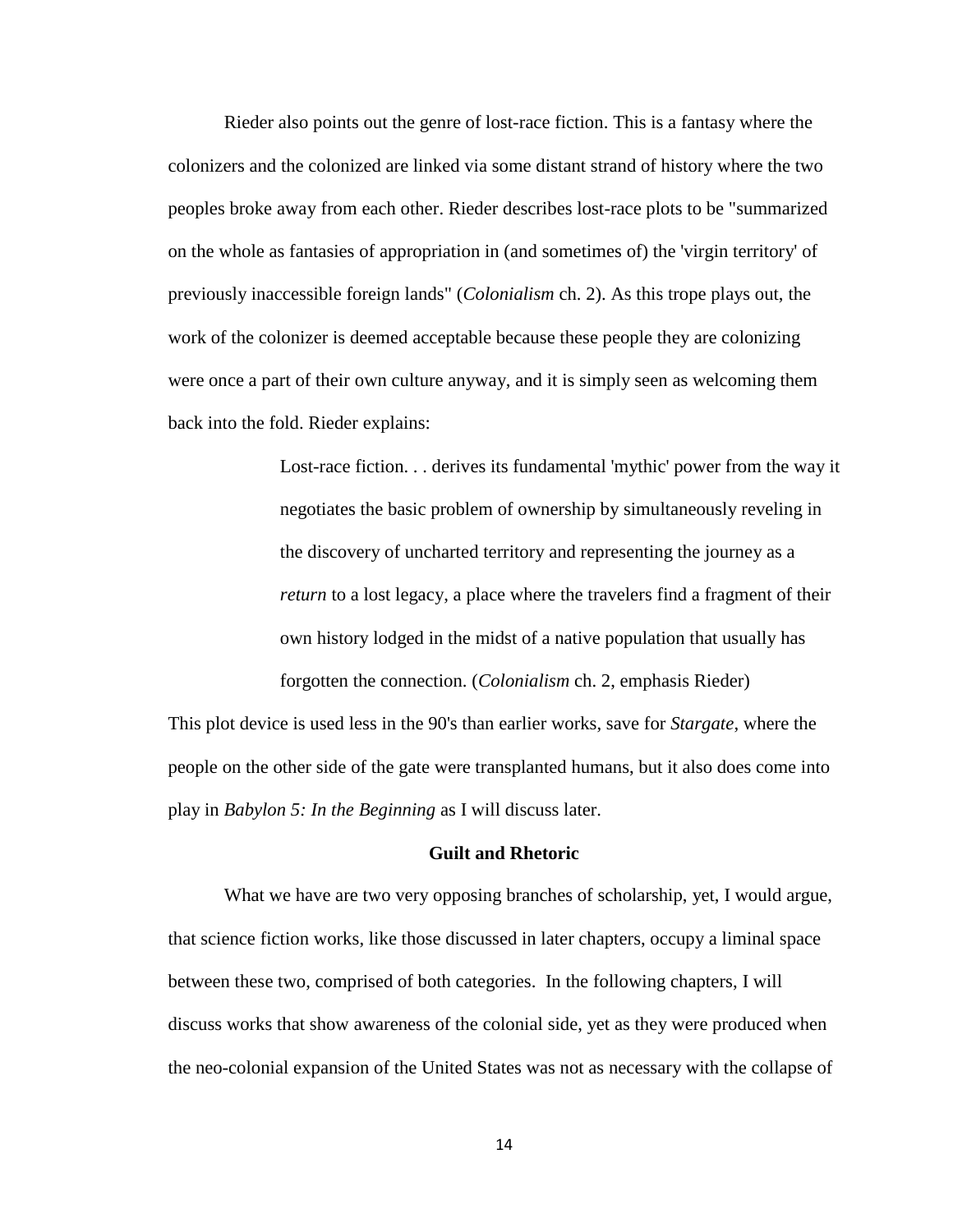the Soviet Union, they must be doing something more than just re-telling the colonial story. Rieder argues that colonialism "is part of the genre's texture, a persistent, important component of its displaced references to history*, its engagement in ideological production*, and its construction of the possible and the imaginable" (*Colonialism* ch. 1, emphasis mine). So the question becomes what ideological purpose do these invasion stories serve? Following this line of thought, Rieder claims in an earlier work that:

The invasion story is the form of science fiction disaster that, whatever its psychological basis, is most heavily and consistently overdetermined by its reference to colonialism. The plot of invasion and subjugation by a technologically superior alien race is also one that can be traced in both its continuities and its *moral and political fluctuations* from the Victorian era to the present. ("Science Fiction, Colonialism" 378, emphasis mine)

This begs the question, what moral and political fluctuations were in place in the 1990's to spawn big alien invasion films like *Independence Day*, *Mars Attacks!*, or *The Puppet Masters*? Prior to these films, the 1990's saw the end of the cold war. The United States was the arguable winner as the U.S.S.R. collapsed. Thus we have a political fluctuation. The United States was left with all of its imperial holdings, as discussed in chapter 1.

For moral fluctuations, we have to take into account Langer's suggestion of a breakaway settler colony. America is a nation that prides itself on the fact that it was a colony, but broke away from imperial rule to form its own nation. American history vilifies Great Britain as being a distant imperial overlord with no real connection to the American colonies or its people. So when the United States has neo-colonial holdings, and sees itself cast in the same light as the imperial power it broke away from over two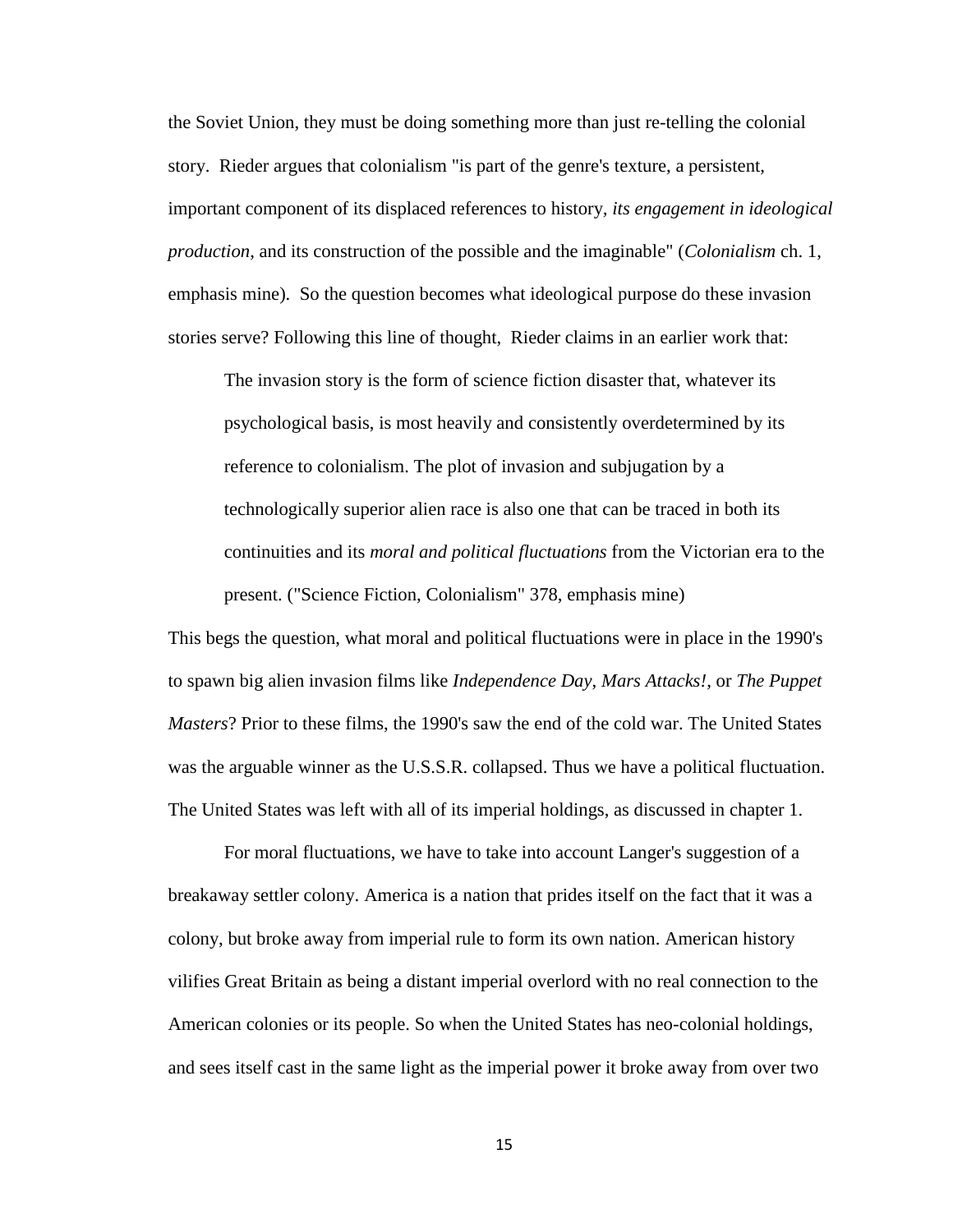centuries ago there arises a feeling of guilt. This guilt is the liberal guilt that has trickled from English literature into film.

In *The Birth of Liberal Guilt in the English Novel*, Daniel Born states that guilt has become "not in any way descriptive of actual behavior but instead persists as a symptom of what is now commonly labelled 'low self-esteem'" (15). Further, when talking of Edwardians, Born cites Jefferson Hunter:

A sense of vague disquiet. . . was typical. In a few cases this disquiet, whatever its source, produced something one can only call a bad conscience about imperialism, and the bad conscience in turn produced imaginative reactions- fictions in which altered or symbolic form admit guilt, reveal atrocities, express doubts. (16)

We can see this guilt in the criticisms of imperialism such as Wells' *War of the Worlds*. This sense of disquiet and bad conscience about imperialism is a repeatable phenomenon and not limited to England, as the moral self-reflection that Barkan observed suggests. A similar disquiet happened after the Cold War in America, this disquiet manifested itself in politicized fictional works, such as films like *Bulworth* (1998), wherein an American senator tries to have himself assassinated and ends up honestly talking about the ills of society to his voters, *Wag the Dog* (1997), where a fake war is televised to distract the people from a Presidential sex scandal, and the alien invasion films I will be discussing in later pages of this thesis.

Jessica Langer stumbles onto an interesting point that I would like to explore more; in citing Gregory Benford, she says "there is a 'deep, unconscious need' in formerly (and in the case of America, arguably currently) colonial societies to return to the site of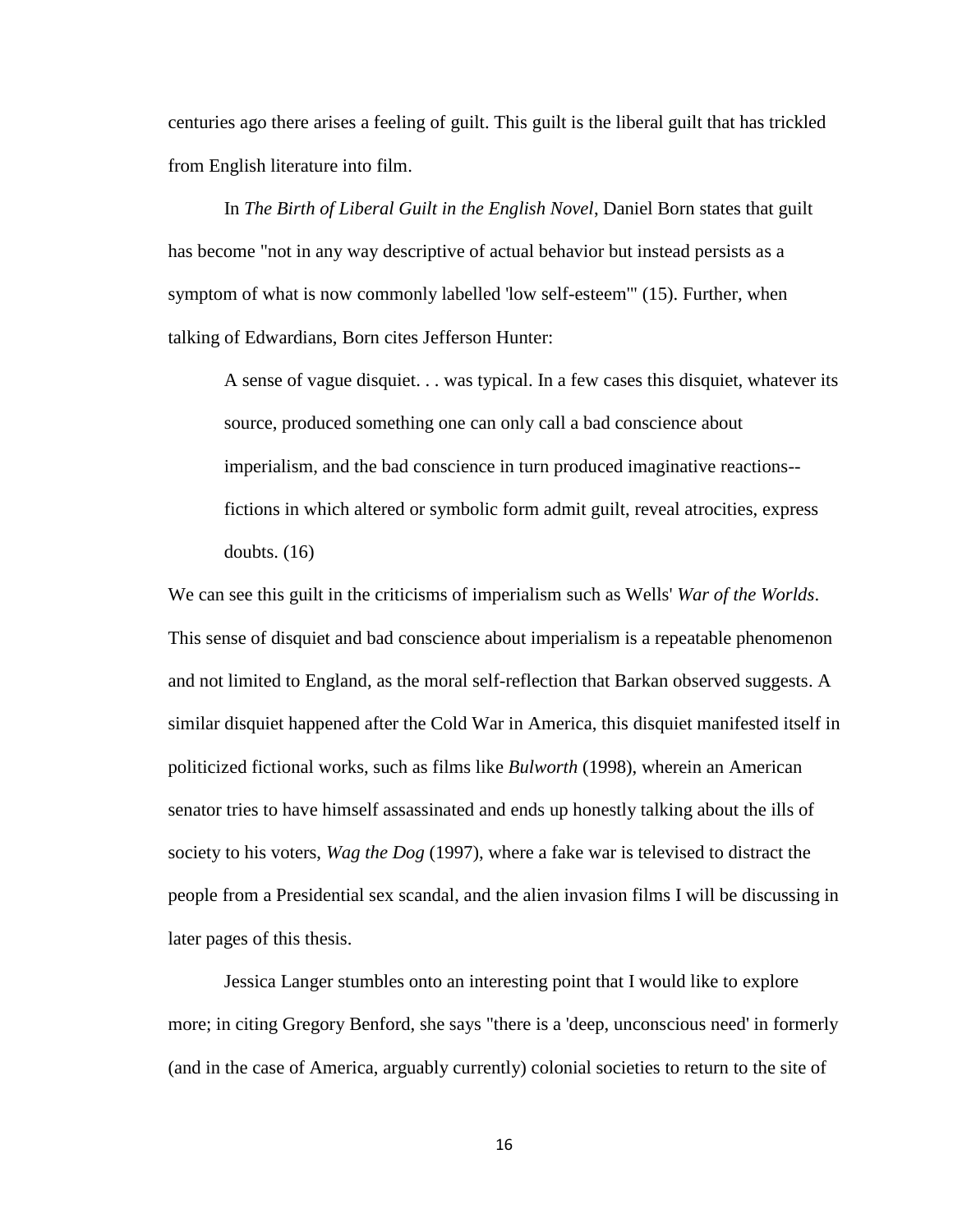conflict, trauma, and destruction" (84). Langer even calls Benford out on what she describes as "the necessity to give an appalled cry at the suggestion that 'retreading', or rather working through and remembering, of our own colonial history is a problem rather than a necessity" (84). The question raised, though, is why is it a "necessity" and what is the cause of this "deep, unconscious need" to retell these stories? We retread these old problems in an attempt to absolve ourselves from a sense of nagging guilt.

The rhetoric of this absolution is what concerns this thesis. In continually recasting ourselves as the victims of invasion, what rhetoric is at play to convince the American audience of these politicized alien invasion fictions? What are we really trying to convince ourselves of and how are we doing it?

#### **Areas of Focus**

In the following chapters, I will examine four alien invasion films from the 1990s. Chapter 3 will examine *Independence Day*, themes of diaspora among the colonized, the rhetorical image of America the film conveys, and particularly the figure of President Whitmore as a political figure rebelling against the colonial alien forces. Chapter 4 will focus on *Mars Attacks!,* and the figure of President James Dale as a figure positioning himself as a collaborator to the colonial power. Chapter 5 will focus on *Babylon 5: In the Beginning*, the interplay between Humans and Minbari as colonizer and colonized, and the President of The Earth Alliance and her rhetoric of survival. Chapter 6 will examine *The Puppet Masters*, the President as a cultural symbol, and Nativism.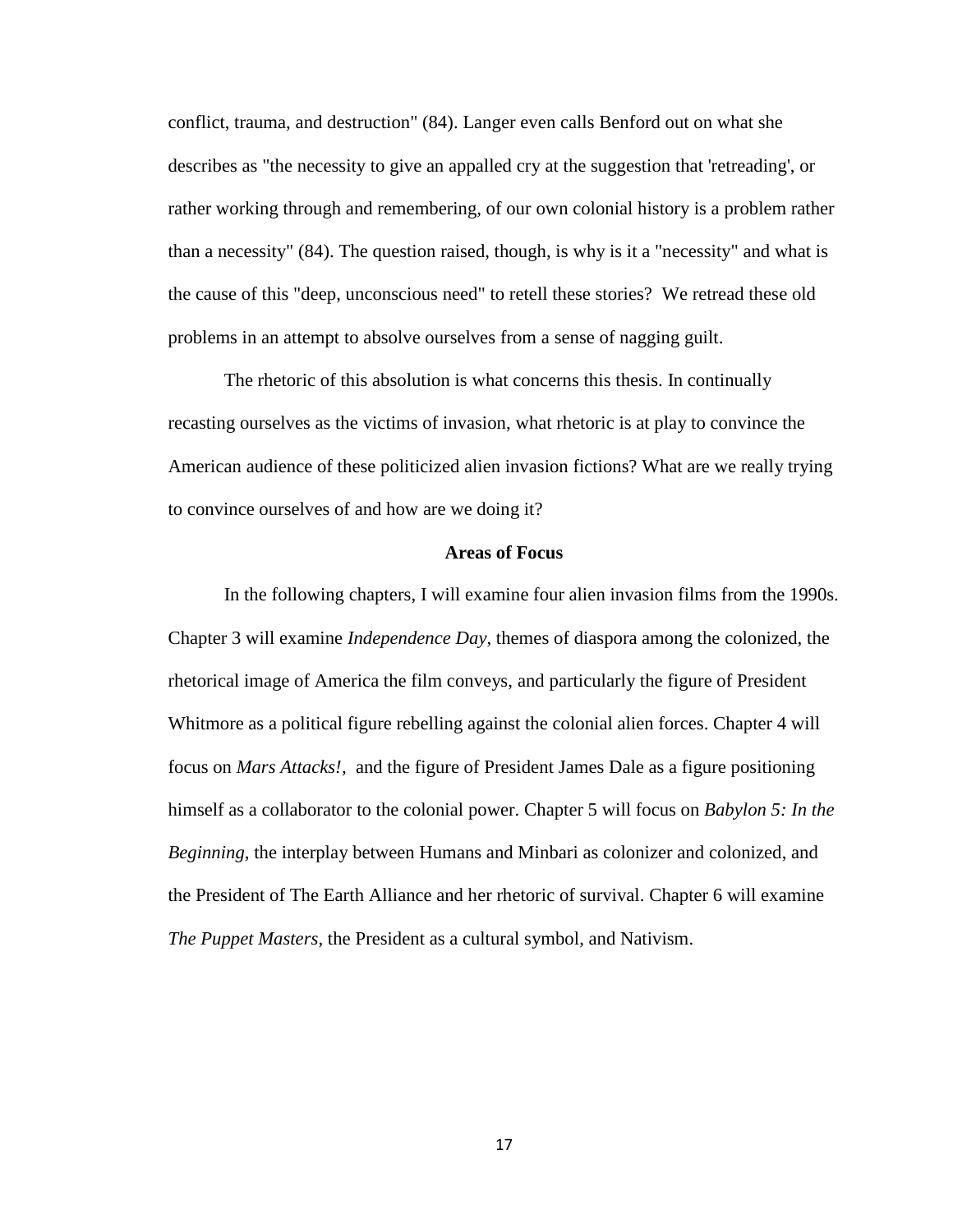#### **Chapter 3:**

#### *Independence Day*

*"Welcome to Earth." --Captain Steven Hiller after punching an Alien*.

"*Independence Day* had the rare distinction for a 1990's movie of being approved by both the incumbent, Bill Clinton, and the Republican challenger, Senator Bob Dole, during the 1996 presidential election campaign," explains Jude Davies, most likely because of "its ambivalence with respect to American exceptionalism" (402). Davies attributes this ambivalence to an intersection of ideologies in the 90's:

Read one way, it looks back to the Second World War/Cold War ideologies of the United States as the saviour of democracy; read another way, it looks forward to American global leadership predicated on its own successful integration of 'diversity.' (402)

This ambivalence, I feel, is indicative of a missed mark. While each ideology can be extrapolated from *Independence Day*, neither are truly satisfying. The film itself does not place democratic ideals in its rhetoric as opposed to monarchies or totalitarian regimes, nor does the film put the United States in a position of global leadership as I will discuss later.

In contrast, in an essay on using science fiction cinema as a pedagogical tool, Kenneth Madsen observes "As with many alien invasion movies, [*Independence Day*] can be interpreted as an imperial movement to control resources with little regard for the world's current (i.e., indigenous) population" (54). Here is an interpretation that satisfies,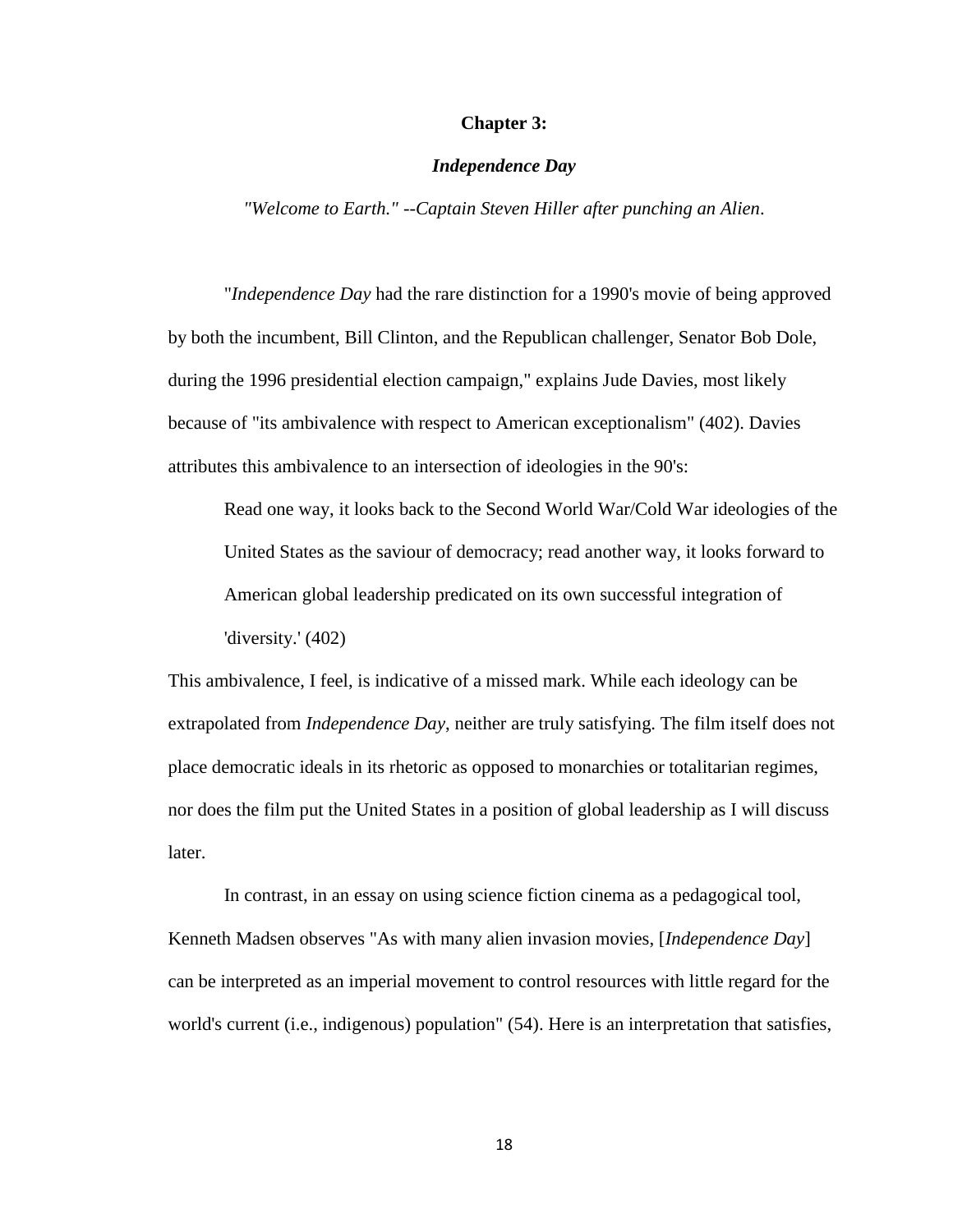a critique of colonialism and the harvesting of economic resources it brings, disguised as a sci-fi action film--a disguise that worked a bit too well.

Even if the critique is covert, it joins a tradition of alien invasion works that critique the colonial drives of capitalist nations. The unnamed aliens of *Independence Day* echo the Martians of *War of the Worlds*, of which Rieder observes: "Wells's Martians bear a sustained resemblance to Marx's description of capital itself: emotionless, calculating, unsleeping, and vampiric. . . Wells fashions his Martians to resemble industrial capitalists as well as colonialists" ("Science Fiction, Colonialism" 383). I would add physically awkward to the list of descriptors, so much so that without their machines, the Martians are too awkward to move on Earth at any great clip. The aliens of *Independence Day* are similarly nuanced. The awkward top-heavy aliens with spindly limbs and backward-facing toes in their bio-mechanical suits seem totally counterintuitive to movement on earth, so the main threat comes from the technology of their fighters and destroyers. Their faces are, apart from eyebrow-ridge movements, unemotive; their precise, chess-like movements in sweeping away the indigenous population speaks to their calculatory nature, and their vampiric nature can be seen not only in their planned consumption of Earth's resources, but also in the way the captured alien pilot uses the lifeless body of Dr. Okun (Brent Spiner) to communicate.

#### **Colonial Forces**

While monstrous, just like the Martians of Wells's novel, the aliens of *Independence Day* are representative of colonial humans. The film makes it clear to the audience, as Dr. Okun explains, "Really they're not all that dissimilar from us. Breathes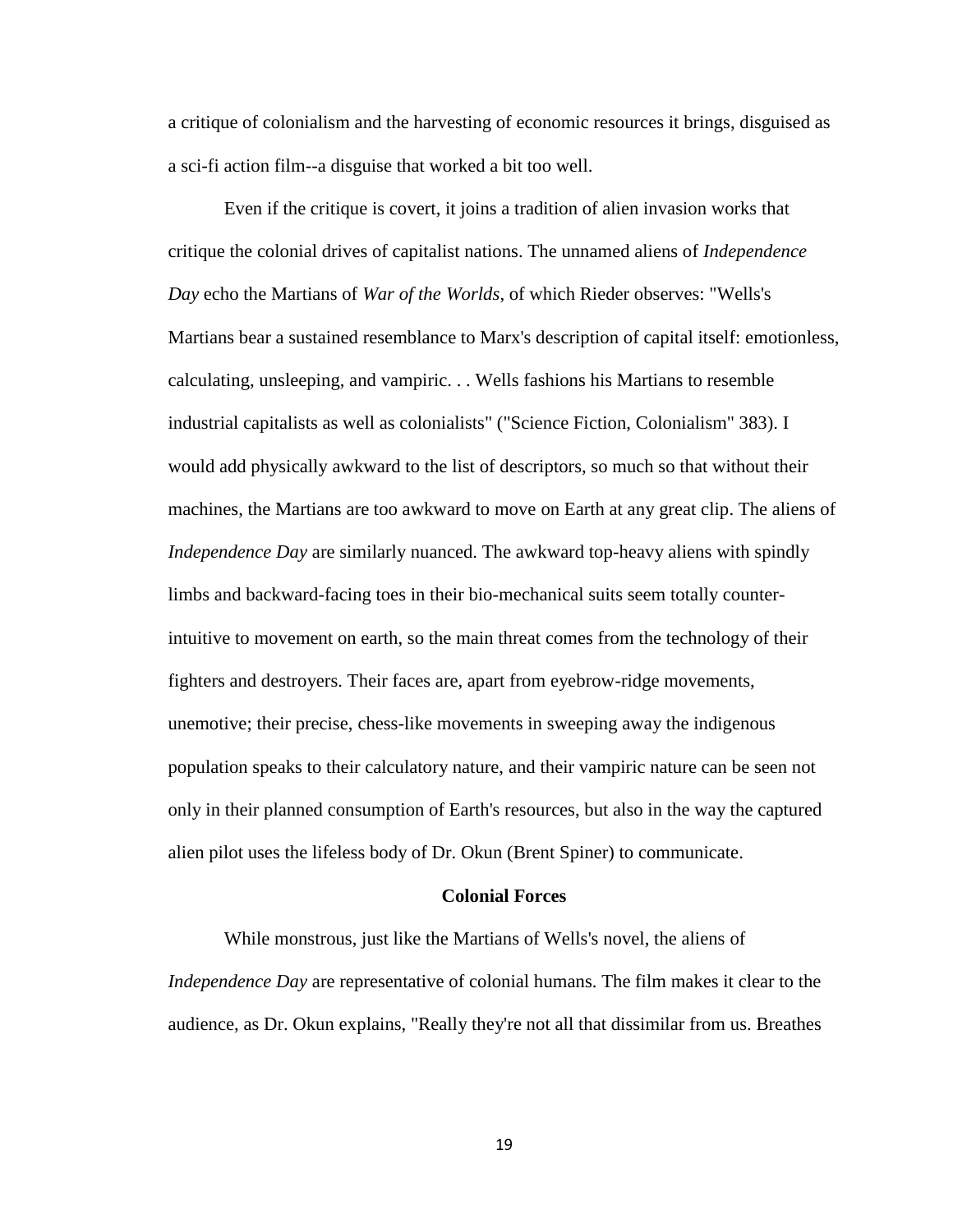oxygen, comparable tolerances to heat, cold. . . Their bodies are just as frail as ours" in an overt effort to biologically equate the aliens to humans.

What visible differences there are make them caricatures of colonials. They have enlarged craniums and no vocal chords, so these aliens have more mental capacity than the humans, and communicate in ways the humans cannot understand. This seems oddly reminiscent of a "civilized, intelligent" western power meeting the "barbaric" populations of lands to be colonized, communicating with them only through interpreters and not bothering or feeling it necessary to learn the language of the indigenous population. Had they done so, there likely would have been an ultimatum sent, some method of communication that issued demands. Humans could just have as easily been enslaved *a la Battlefield Earth* (2000), or *Robot Holocaust* (1986). This lack of communication makes it seem as though the humans, to the colonizers, are little more than vermin, and would fit in with one of Rieder's ideological fantasies.

As discussed in chapter 1, the third world was a treasure trove of resources and new markets for the Western, industrialized nations. This scenario for the aliens and humans could, at best, be considered one of Rieder's "Anthropologist's Fantasy" where the West could sell its technological advancements into developing markets, or, at worst, be the basic "New Land" ideological fantasy where the resources are there for the advanced peoples, while the primitives already inhabiting the land are beneath notice.

It seems obvious that the monstrous colonial aliens of *Independence Day* have the harsher paradigm when it comes to the "third world" in our solar system, evinced by Whitmore's description of the alien's thoughts: "They're like locusts. They're moving from planet to planet, their whole civilization. After they've consumed every natural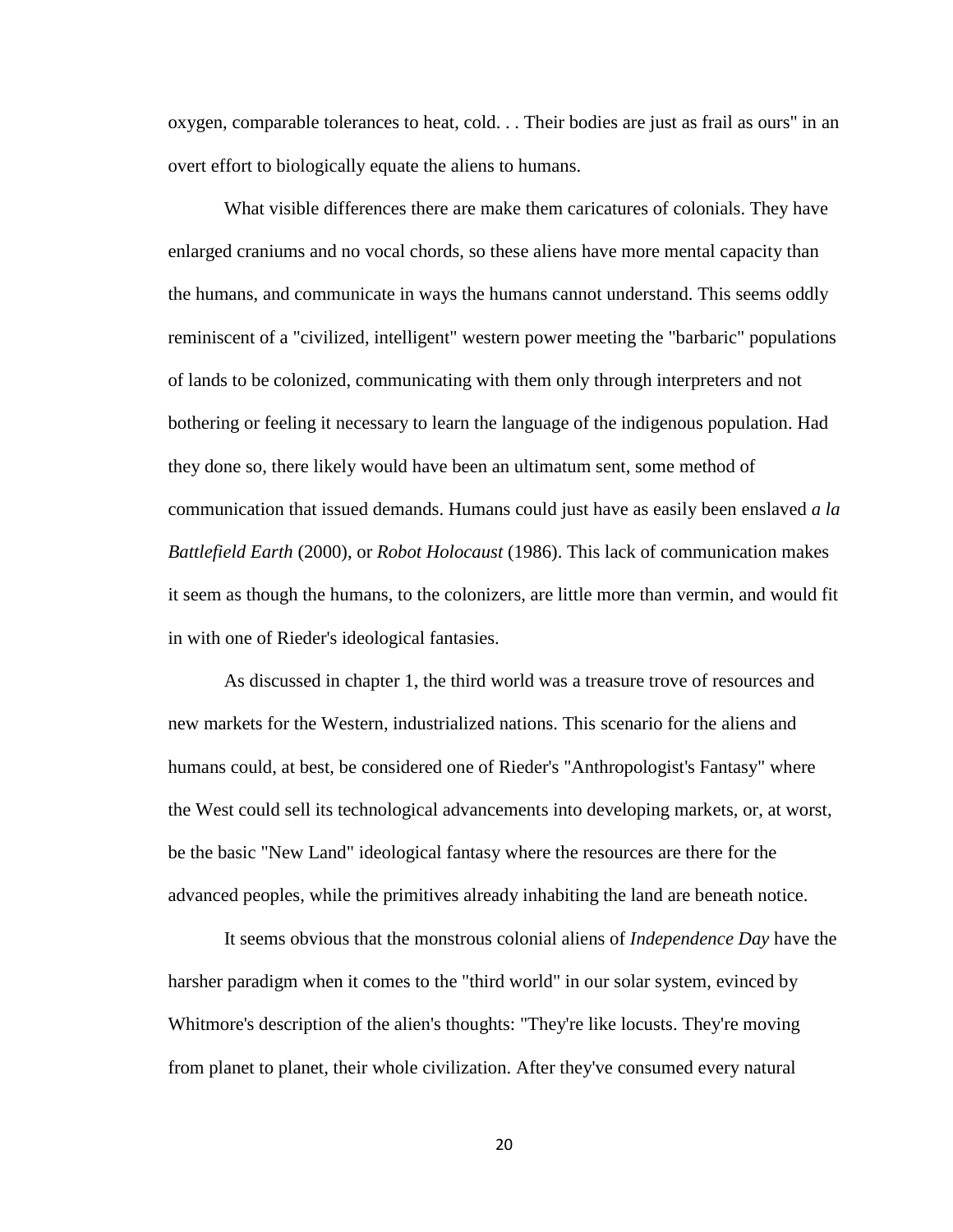resource, they move on. And we're next." Or further shown by the callous way in which the alien destroyers wipe away human cities from the landscape.

Even when the indigenous peoples make an overture of peace, the colonials do not heed them. President Whitmore asks the alien if they "can negotiate a truce" ultimately asking "Can there be peace between us?" The Alien responding through the human he has made into a ventriloquist dummy: "Peace? No peace" and then giving the humans their only demand "Die." This overture of peace is not casting Whitmore in the role of a collaborator, unlike President James Dale of *Mars Attacks!*, whom I will describe in Chapter 4; rather than expressing the self-interest of a collaborator figure, Whitmore has, throughout the film, shown a deep sense of duty when it comes to doing what he feels is best for the American people. Whitmore is not blind to the threat these aliens represent, the olive branch of peace is offered cautiously and from behind the relative safety of a glass wall and inside a heavily fortified military base. In this situation, Whitmore has all of the leverage to force a colonial alien to negotiate with the indigenous humans, but the alien chooses to attack rather than give an inch to the indigenous population.

While it would be anticlimactic for an invasion film for the aliens and humans to negotiate their way out of conflict, it echoes the paradigm of the United States in its dealings with the third world, particularly after the threat of U.S.S.R. retaliation was negated. As Chomsky explains:

Diplomacy is a particularly unwelcome option. The U.S. has very little popular support for its goals in the Third World. This isn't surprising, since it's trying to impose structure of domination and exploitation. A diplomatic settlement is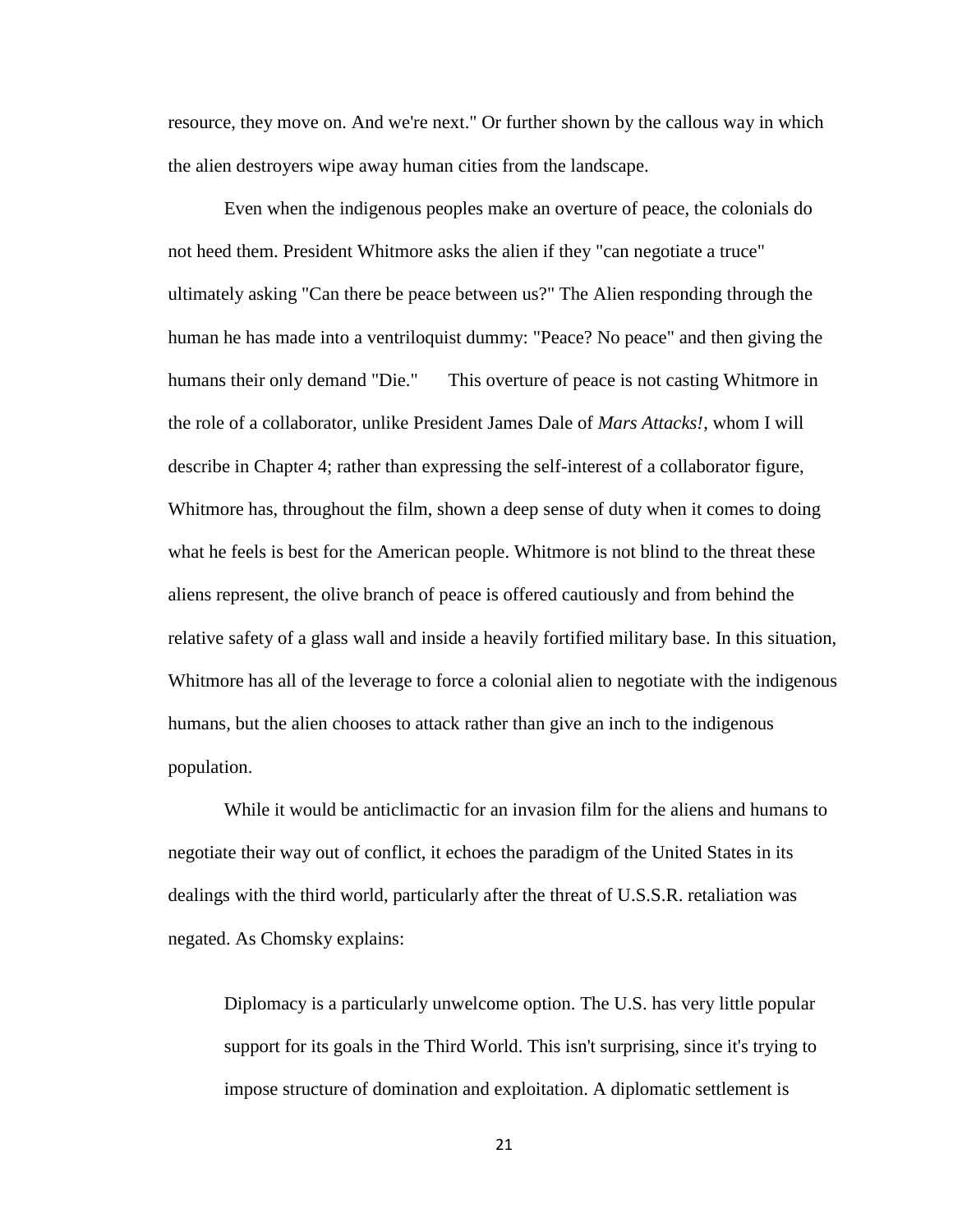bound to respond to the interests of the other participants, and that's a problem when your positions aren't popular. Negotiations are something the U.S. commonly tries to avoid. That has been true in Southeast Asia, the Middle East, and Central America. (*What Uncle Sam Really Wants* 74-5)

Rather than negotiate a truce, the aliens simply decide to carry on by applying force, their strength, against an enemy that is totally outmatched in order to dominate and exploit Earth.

Should the aliens attempt to negotiate, it would force them to accede to some demands by the humans, which in this case would require them to leave the humans alive and share their resources. Instead, their current campaign of destruction will ultimately give them all of the resources they desire from Earth and the native inhabitants cannot hope to compete technologically.

#### **Diaspora**

With the strife inherent with the colonial assault there are the displaced, exemplified best in the scenes of the massive convoy of vehicles passing through the desert, and the people like Russel Casse (Randy Quaid). This diaspora consists of those who were able to leave the cities: the transient, the lower classes, all finding their way to Area 51, the groups that perhaps could be the most affected by the loss of a nation, the lower classes, particularly, as they do not have the economic means to define themselves in any other significant way than by patriotism. These displaced people are then oppressed/marginalized by the occupants of the land they find, the military base Area 51.

First, despite their need, this indigent group is refused access until they reveal a commodity to the gatekeepers of the area--the unconscious alien pilot. The group of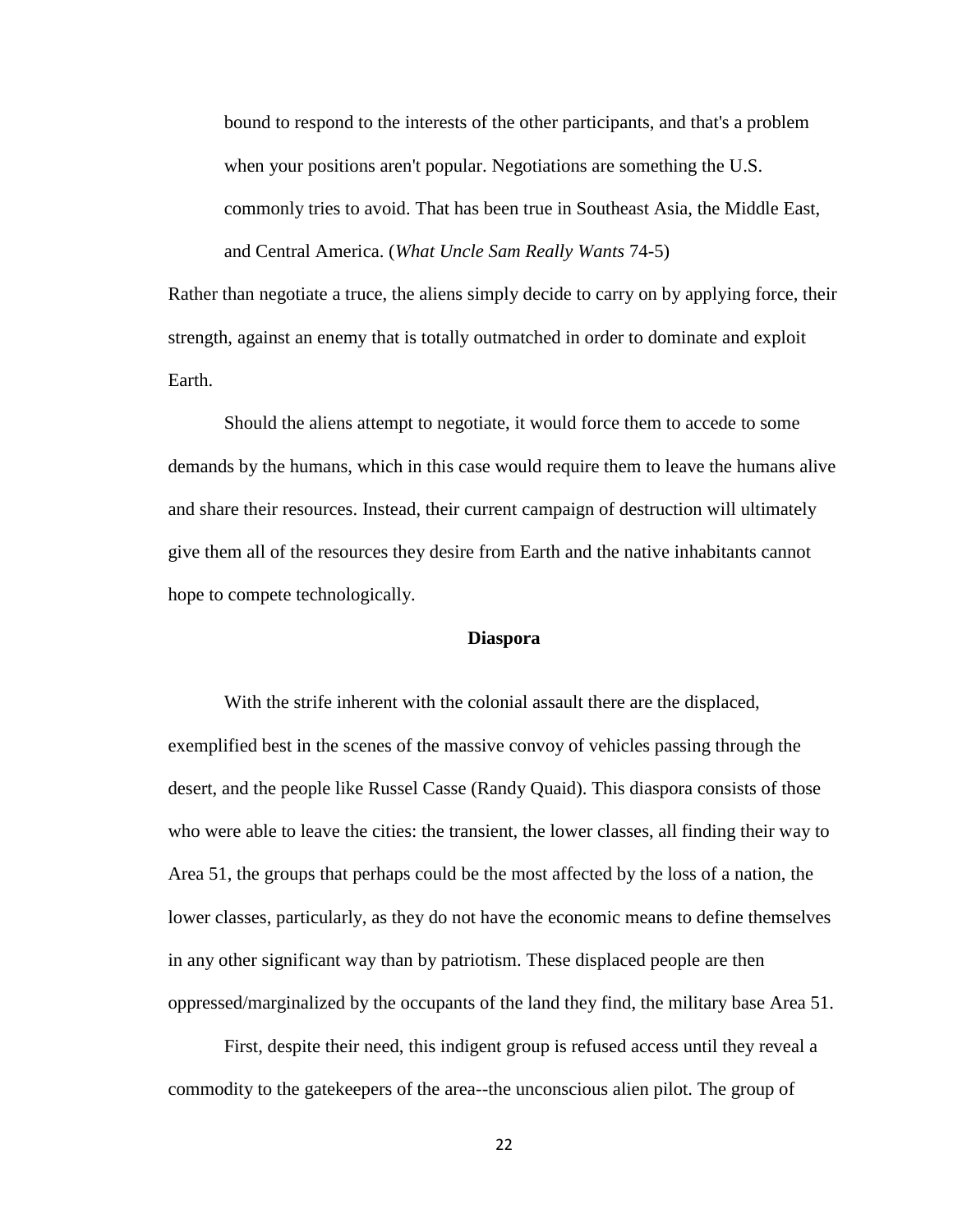refugees are also explicitly not allowed inside the base's laboratories or other shelters (until later). Further, they are called upon to fill out the ranks of fighter pilots as the new offensive is being planned, though ultimately forgotten by the locals (the military establishment) when the alien ship hovers overhead until reminded by an accepted outsider, the President's Press Secretary. Only after the reminder are these displaced people allowed inside the shelter of the base, and only at the last minute as alien fightercraft begin to assault Area 51.

With these displaced people we have the classic diaspora story that plays out with any imperial power. Migrants are stripped of their commodities and are themselves commoditized to the dominant force, whether that force be military or economic. That dominant force "vampirically" uses the minority until they are used up, and all the while the diasporic elements seek to be accepted by the dominant force. However, what is different here is that the group is let into the restricted area. They are seen mingling cross-class and cross-race--with Dylan (the son of an african-american stripper) and Patricia Whitmore (the white president's daughter) both admitting their fear to each other- -and cross-faith--as the former secretary of defense admits he is not Jewish when he joins in a Jewish prayer circle led by Julius Levinson, the witty response being "nobody's perfect." That response speaks to the nature of this group of Americans that are not the colonials. These are people who accept people regardless of their background, and forgive mistakes.

#### **Voices of Resistance**

We even have the dominant force of the U.S. military under the commander-inchief Whitmore quickly becoming a more sympathetic group. To reassure and inspire the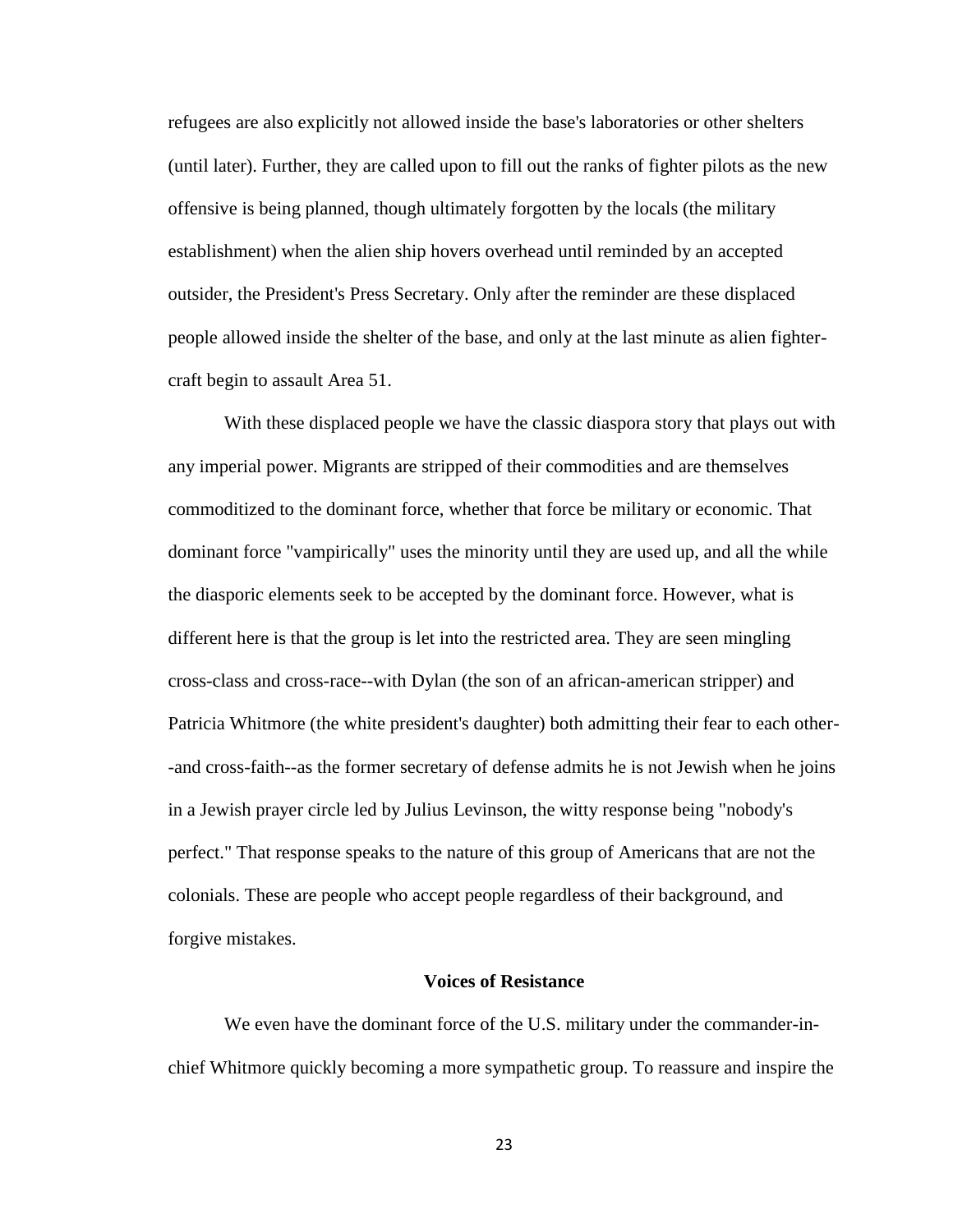fighter pilots gearing up for the fight against the implacable war-machine of the aliens, President Whitmore delivers this impromptu speech:

Good morning. In less than an hour aircraft from here will be joining others from around the world, and you will be launching the largest aerial battle in the history of mankind... Mankind. That word should have new meaning for all of us today. We can't be consumed by our petty differences anymore. We will be united in our common interests. Perhaps it's fate that today is the fourth of July and you will once again be fighting for our freedom... not from tyranny, oppression, or persecution, but from annihilation. We are fighting for our right to live. To exist. And should we win the day... the Fourth of July will no longer be known as an American holiday, but as the day the world declared in one voice: We will not go quietly into the night! We're going to live on! We're going to survive! Today we celebrate our Independence Day!

Here the soundtrack swells in the audience's collective ear and anyone with a shred of patriotic feeling for America will be shedding tears into a tissue, or will they?

Davies decries this speech, saying it "not only echoes the right-wing attack on multiculturalism as the politicization of identity responsible for fragmenting the nation, but also triumphantly--and many would argue prematurely--announces the completion of the American national project" (400). While this might seem to be the case, I feel that Davies is a bit harder on this speech than is necessary. The scene itself does not necessarily reflect the stereotypical black/white/jewish-trifecta that Davies accuses the rest of the film to portray; the mise-en-scène surrounding the speech shows other strata of society, social and racial, as the camera cuts between the crowd and the President. Davies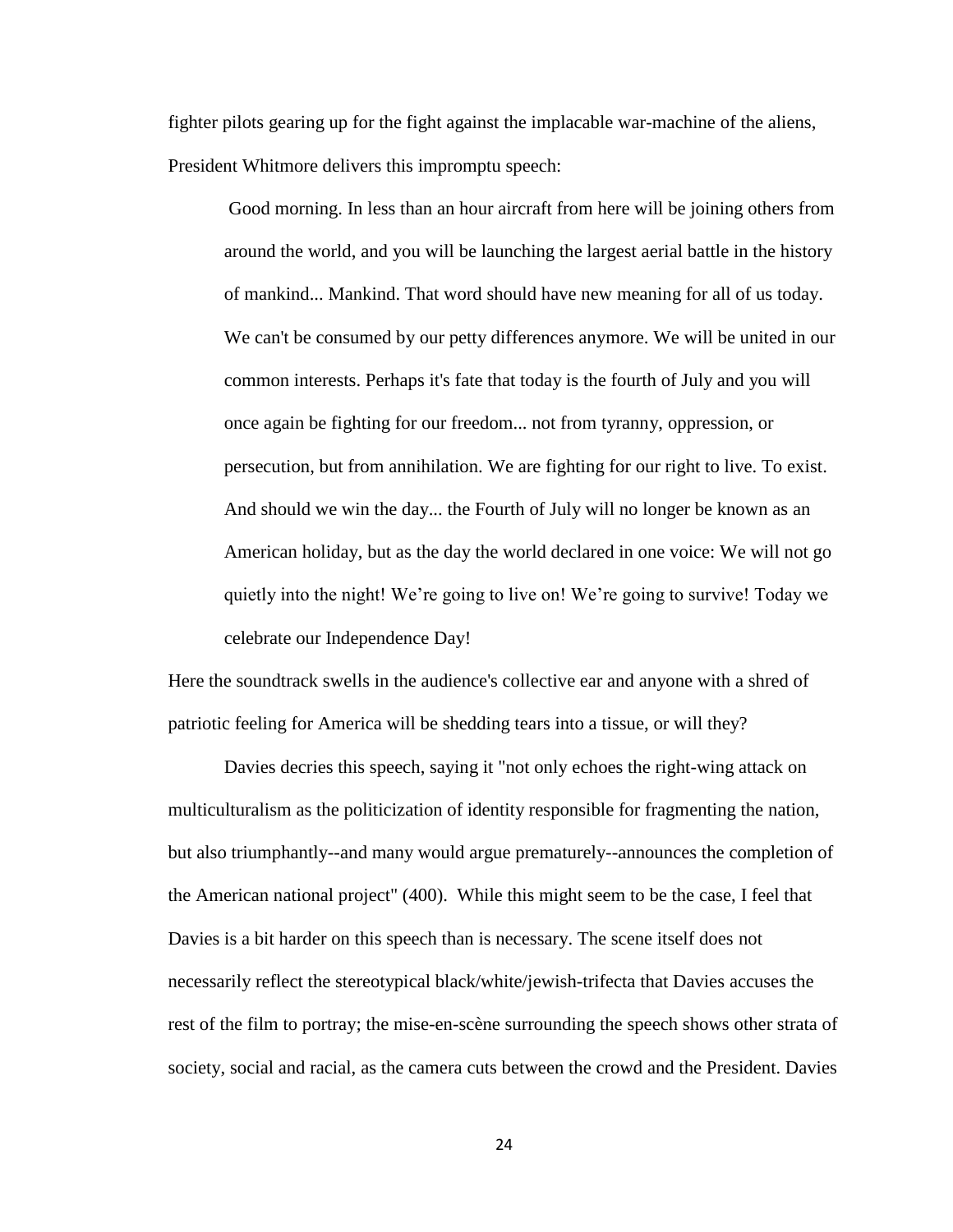also claims "the integration of difference. . . becomes visual and narrative evidence for a belief in the exceptional nature of the American nation, and its fitness for global leadership" (401). Albeit, Davies states, the integration was in a structured, conservative paradigm, but more to the point is what Davies is suggesting about the film and American exceptionalism.

What is interesting in the last part of the speech is that "the Fourth of July will *no longer* be known as an American holiday" (emphasis mine). Whitmore does not say "no longer just" but rather negates this old holiday, as though giving up something intrinsic to American identity, setting aside the celebration of individuality in order to join the world community.

Whitmore's rhetoric paints a picture of America as we want to see it, not fighting in wars to control resources, nor with any moral ambiguity, but legitimately fighting "to exist" against a foreign power that is bent on nothing short of "annihilation." Also it shows an America that is not after a global hegemony, but joining its voice with the rest of the world to create the "one voice." It is that worldwide aspect that is being commented on when Whitmore admonishes that "we can't be consumed by our petty differences anymore;" the previous scenes of the Morse-code messages moving worldwide, and in the very next scene, like an Eisensteinian montage, the President of the United States is discussing not *leading* the rest of the world, but *joining* with them; further he ends the speech with the inclusive "our," which references not just the US, but the whole world's populace.

This rhetoric is punctuated by an uncharacteristic move for a president to lead from the front. Immediately after delivering this rousing speech Whitmore is escorted to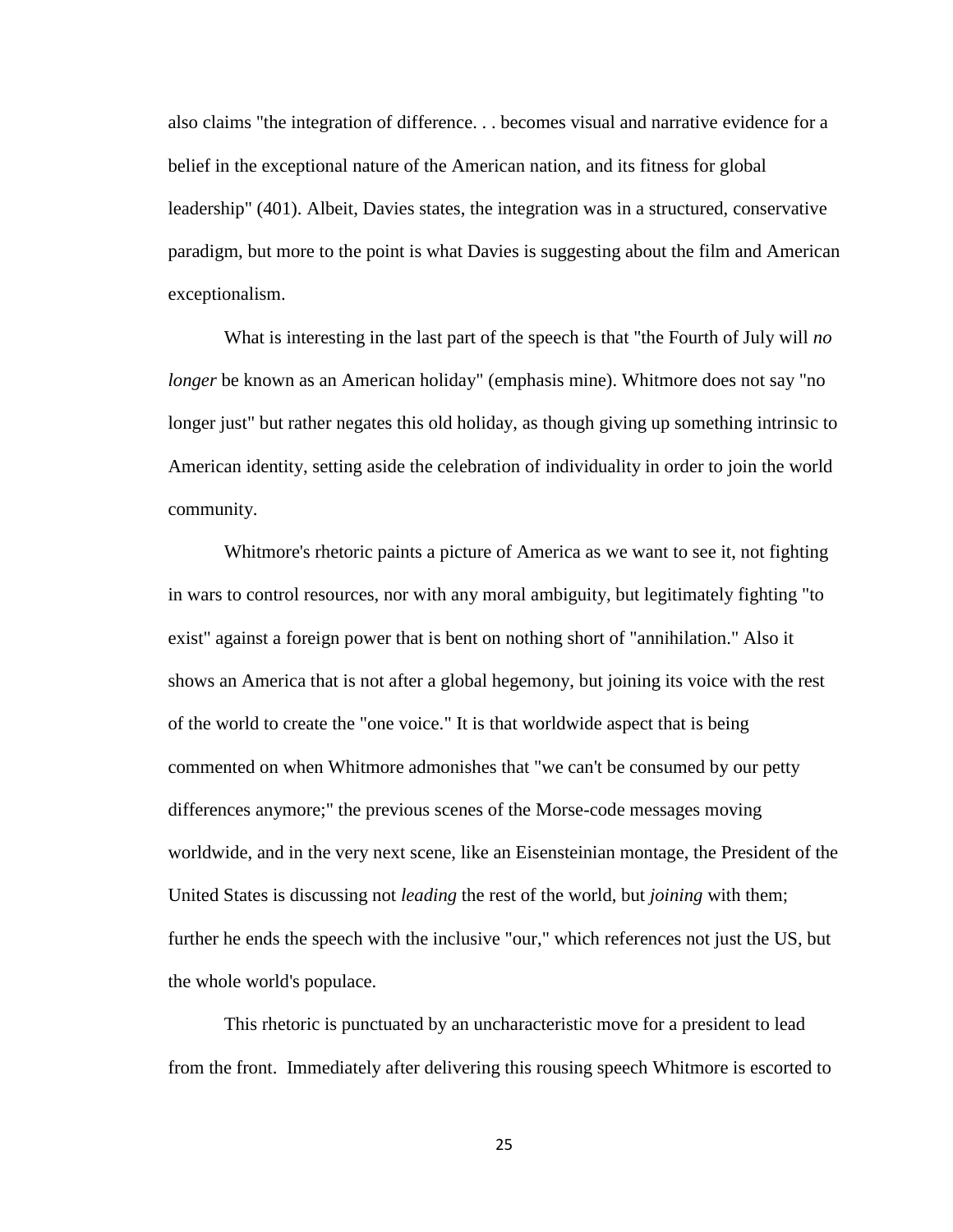fighter, given gear, and explains to his chief of staff "I'm a combat pilot . . . I belong in the air." By defining himself not as president, but a combat pilot, the dynamic of the president changes. He defines himself as no better or worse than those people under his command; more significantly, he is joining few military personnel in jets, as the impression given is that many of those pilots were the civilians they recruited--anyone with flying experience. Since the president here is acting as a metonym for the United States, then the United States is symbolically leaving its "exceptional" position to join the rest of the world as equals.

Of course, being an example of Classical Hollywood Cinema (CHC), *Independence Day* must have a happy ending. The humans triumph worldwide, and it can be assumed that the destruction of the alien mother-ship is what caused the destruction of the rest of the alien technology. One could read that triumphant moment going to the American team who infiltrated the alien mother-ship as smacking of American exceptionalism, but considering America in this film is represented by both the colonial aliens and indigenous humans, we have to assume that this exceptionalism shown is meant as a signal to the audience that our cooperative ideals are clearly better than our neo-colonial ways.

#### **Conclusions**

With the rhetoric both verbal and visual around *Independence Day*, the struggle and eventual victory of the America we want to be over the grotesque reality of what we were cannot be ignored. The film ushers us to the conclusion that a cooperative, rather than imperial America is what must win, rather than simply continuing neo-colonial expansion for resources. Unfortunately this message seems to have been lost, as much of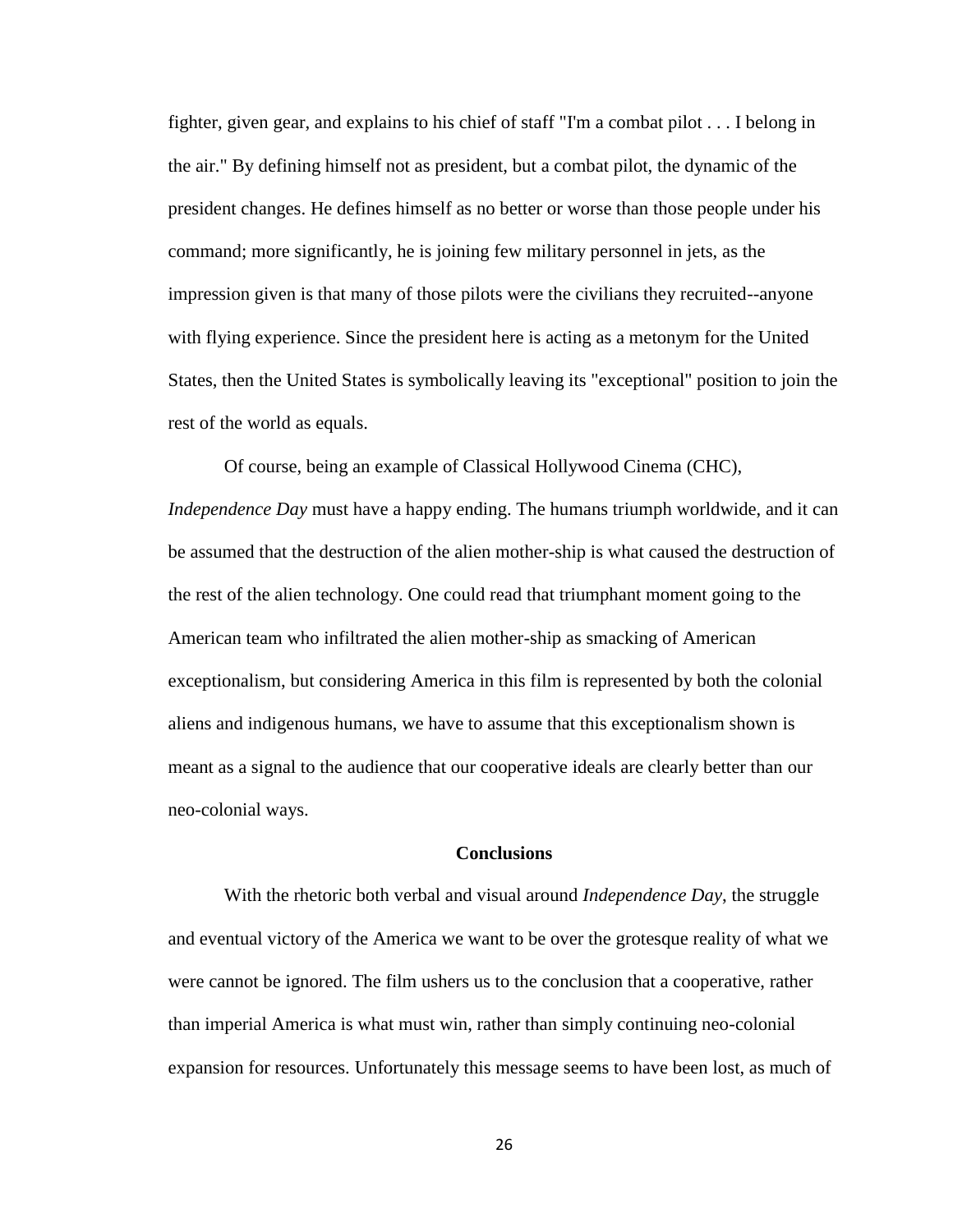the film was simply interpreted as fitting with ideologies between the Republican and Democratic parties of the time. It remains to be seen if the forthcoming sequel to *Independence Day* will bear this theme out, or if it will be once again a cry against colonialism.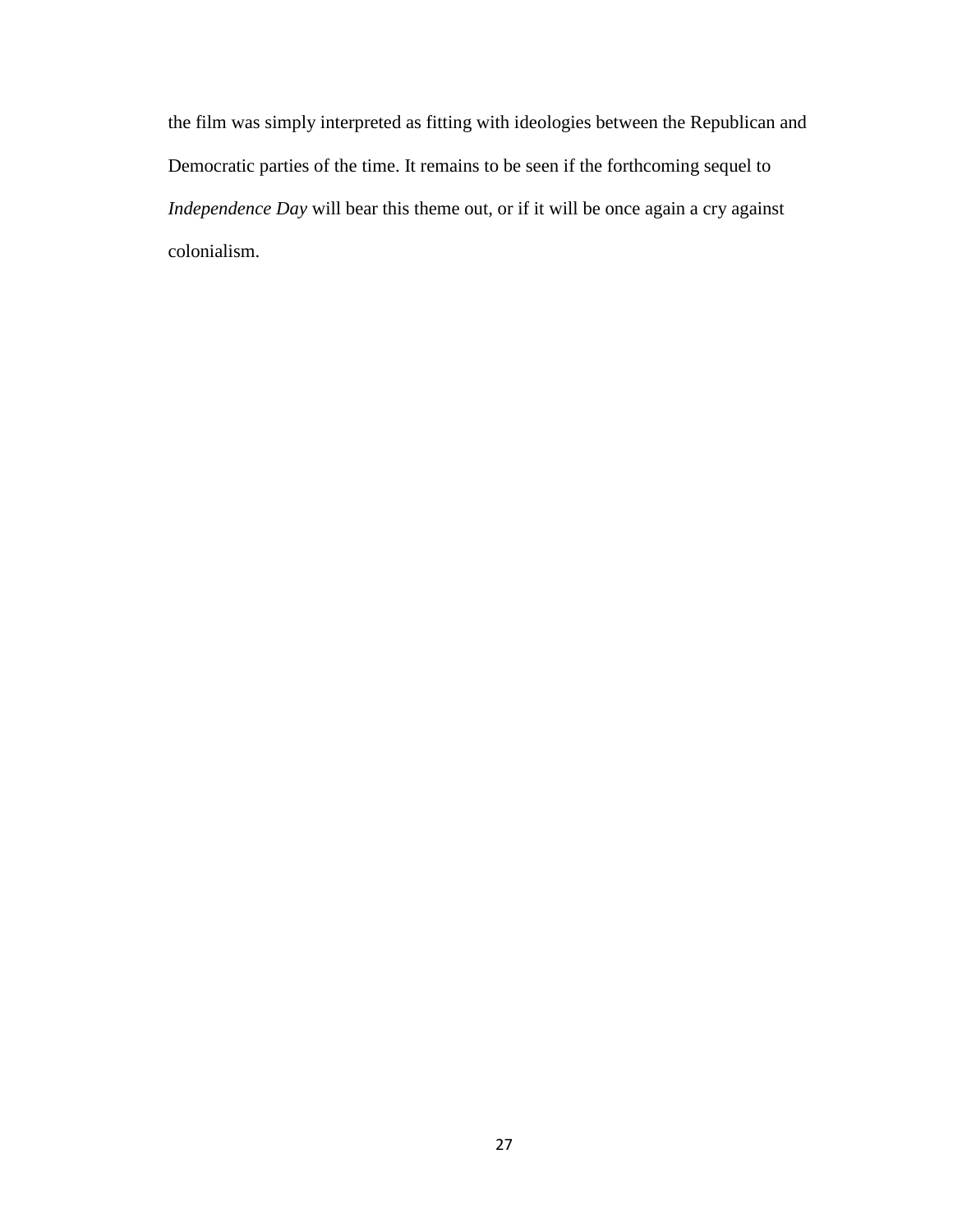#### **Chapter 4:**

#### *Mars Attacks!*

#### *Ack ack ack, ack ack!--Martian Ambassador*

*Mars Attacks!* has been ignored by scholars on the whole. The issue is, perhaps, that it is so campy that few can take it seriously, only receiving a comment here or there on a minor character's depiction or how the film figures into the oeuvre of Tim Burton. However, just like *Independence Day*, we have an alien invasion film with a prominent presidential character, which puts this film in opposition to Susan Sontag's view of Camp being "disengaged, depoliticized -- or at least apolitical."

The Aliens in this film are very much like the Martians of Wells' *War of the Worlds*, weak and vulnerable-looking without their technology to aid them. Where they differ is their sexuality. Karen Schneider observes that "despite a lack of discernible sex markers, . . . they drool over *Playboy* centerfolds and fog their bubbles as they voyeuristically observe humans having sex" ("Unexpected Resistance" 10). While the Martians are grotesque, these sexualized behaviors humanize them; they have the same basic urges as stereotypical males in at least lust. This representation of alien lust for human women is a trope of alien invasion films, but it represents something deeper about a colonizer. This lust brings in the threat of hybridity, where the separation between colonizer and colonized is transgressed. The biological conclusion of this lust is a hybrid child, and as Langer states, "the hybrid is terrifying because it is uncannily both us and not-us" (107). While some narratives would have the prospect of a hybrid as a hopeful development, there is no hope here; the Martians seem intent to use and enjoy the indigenous population and infrastructure, the humans and their works with callous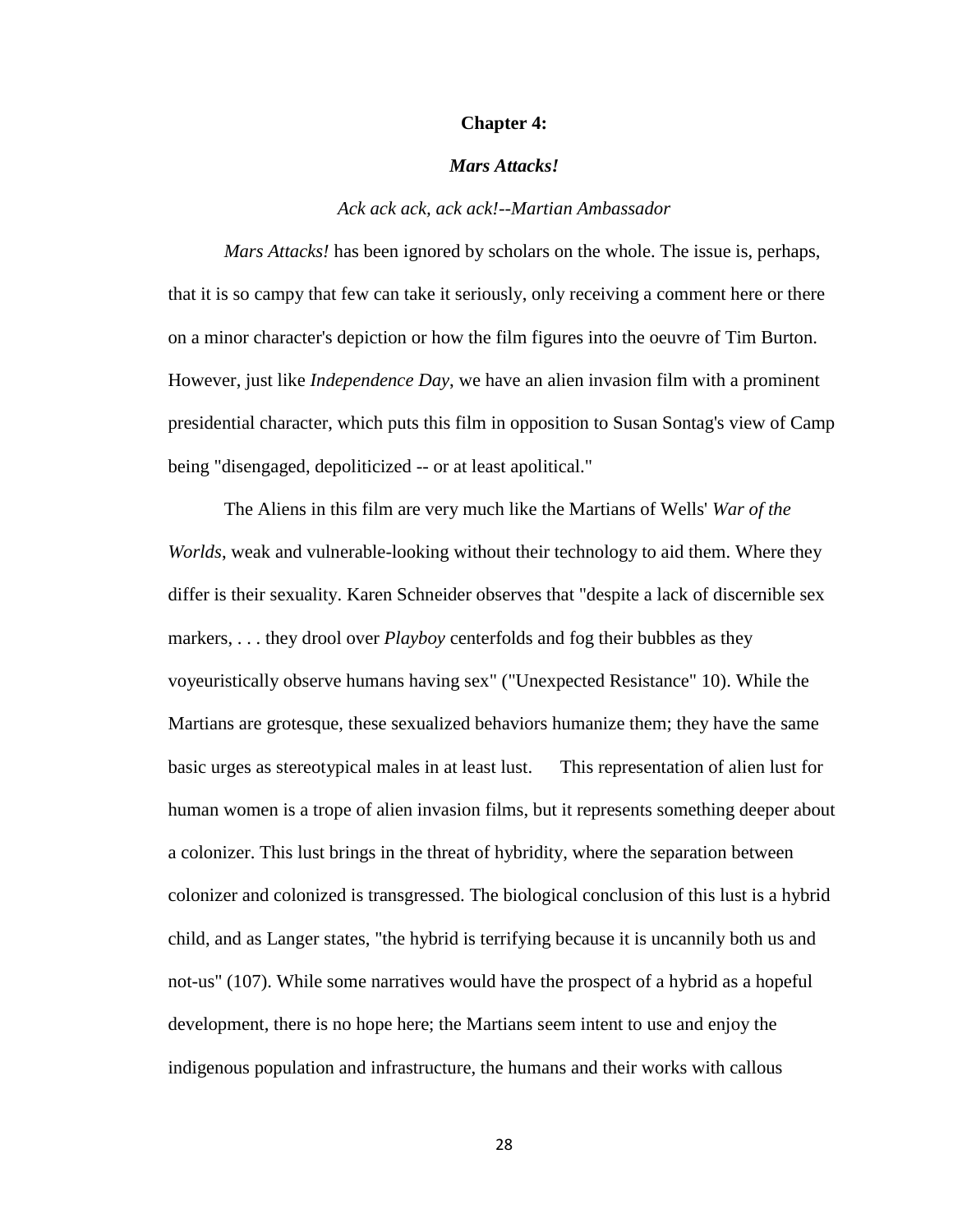disregard for any indigenous-assigned value of these resources. So, while caricatures, they represent humans of a colonizing force.

What needs to be examined here is the way in which the political system reacts to the Martians. Urged on by Press Secretary Jerry Ross (Martin Short), President James Dale (Jack Nicholson) welcomes these new and strange people as a political windfall to swing public opinion in his favor. The issue is that when the administration finds out that the Martians are more a threat than a boon, the administration is crippled with conflicting agendas. In the midst of all of the confusion, President Dale labors to keep his power and ensure that American life goes on uninterrupted; curiously, he employs strategies similar to another famous historical politician.

#### **The Rhetoric of the Collaborator**

On April 9<sup>th</sup>, 1940, Vidkun Quisling took control of the Norwegian government as German forces expanded the Reich. He broadcasts a speech to the Norwegian people to calmly and rationally explain why the Wehrmacht has entered Norwegian territory, and how the Norwegian people should react to their new ally and government.

Fast-forward to 1996, the Martian invasion of Earth has begun with the United States of America. President James Dale, acting on the advice of his top scientific advisors, has given the Martians two opportunities to enter into a peaceful relationship with the United States of America—both have ended disastrously for the Americans. The Martians, who choose to speak only in their own monosyllabic language but seem to understand English, have finally entered the pentagon and President Dale delivers speech after speech to welcome the Martians into a peaceful relationship with Earth.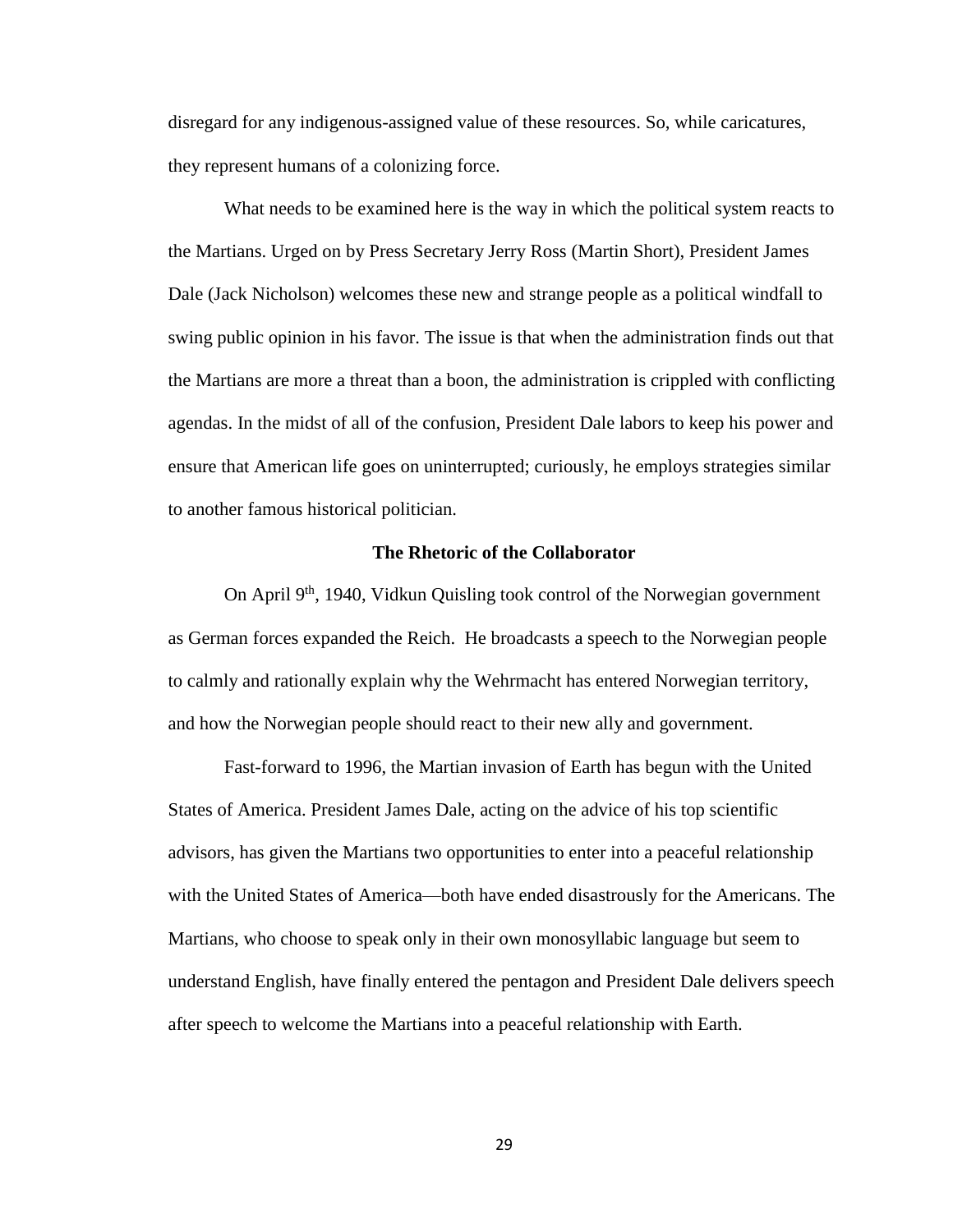The common thread between these two different situations is the future both politicians are facing. Any further position of power they may have is dependent on a regime set up by the aggressors, which seems an appropriate character for a mid-nineties sci-fi film, even one as satirical as *Mars Attacks!*. According to Antonio Sanchez-Escalonilla, "Hollywood had . . . diverted its attention at that time to villainous proceedings within the state apparatus itself" (14). There could be no greater villain within the state than a politician whose self-interest or public persona is more important than the people they supposedly serve, and the rhetoric and characteristics of both of these politicians coincide with this notion of the villain within the state.

Vidkun Quisling served the people of Norway throughout his career, first during his service in the Norwegian army, then with Nobel laureate Fridtjof Nansen. He joined the Norwegian national-socialist party, eventually becoming the party's Fuhrer. While the party achieved moderate success despite its move from religious based rhetoric to more pro-Germany and anti-Semitic rhetoric, it was not until the German invasion that the party came to true political power. The Nasjonal Samling party was the first to announce a coup and took over the Norwegian government, with Vidkun Quisling as its head. ("Vidkun Quisling") The imperialist move by Germany into Norway gave Quisling the opportunity to grab power, and the rhetoric he employs at the moment he takes advantage of the imperial force is echoed by James Dale.

James Dale is a president, as Karen Schneider rightly observes, "who customizes his decisions for maximum public approval, [and] is at once a comically and tragically ineffectual commander-in-chief. . . [His rhetoric] evinces a self-deluding indifference to history for the purpose of personal gain" ("Unexpected Resistance" 5-8). While Schneider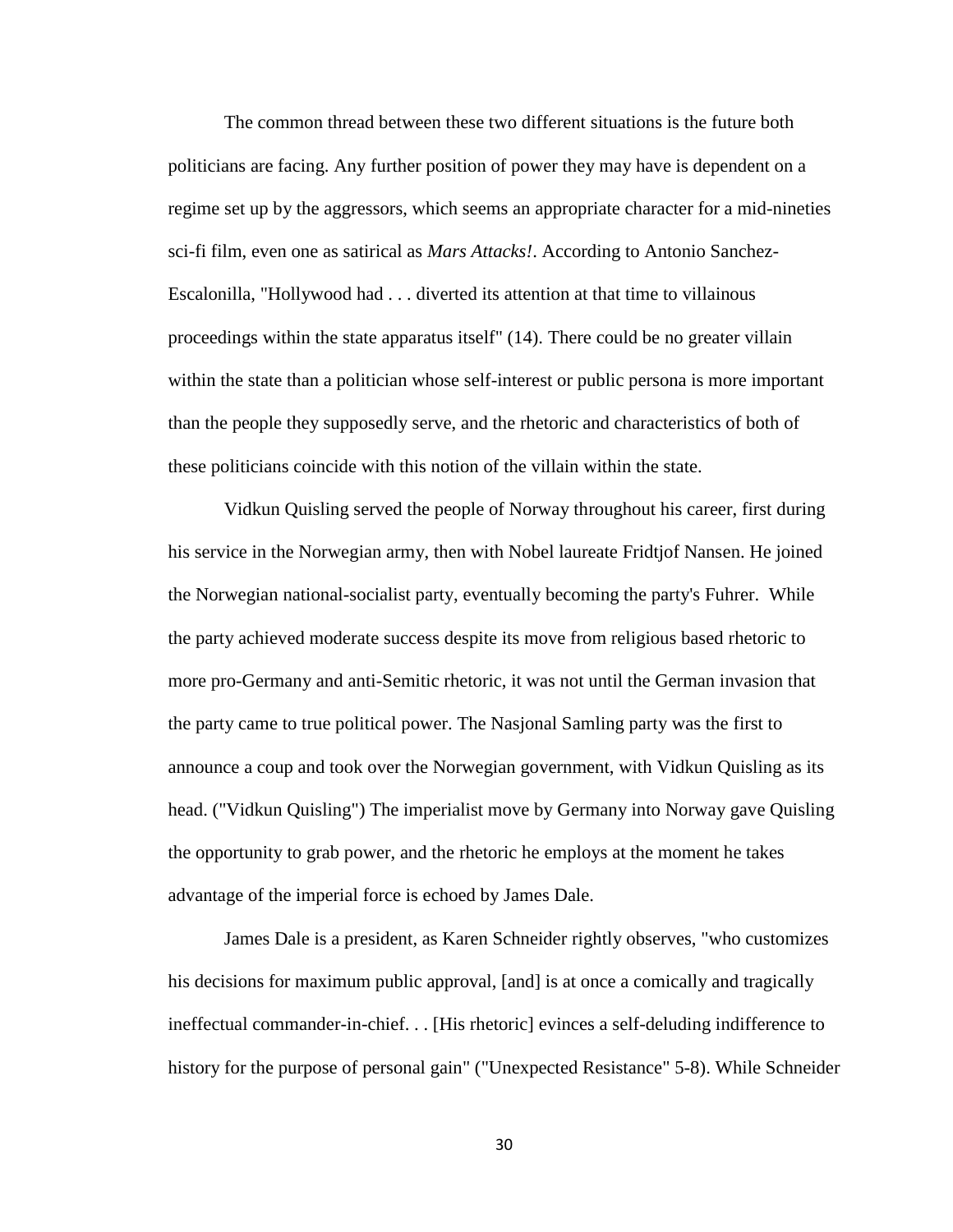chooses to focus on Tim Burton's use of the characters of *Mars Attacks!* as a postmodern satiric pastiche, I want to focus more on President Dale's rhetoric in the face of colonial invasion through comparisons of his rhetorical moves with Quisling's. Both politicians choose their rhetoric to ensure their own safety and continuation of power. They become the collaborator, traitors to their own people. Each politician situates themselves, through their oratory, in a position to survive the coming invasion and colonization--by convincing themselves and others to do nothing.

We first see this irenic rhetoric in both politician's introductions to the issue at hand. While Dale's rhetorical introduction is the ubiquitous "My fellow Americans"—the simple rhetorical move to put the President as one of the people, rather than as a ruler. Quisling's rhetoric does not, yet both establish their speaker's Ethos. The "Proclamation to the people of Norway!" establishes Quisling as a leader, not just to the Norwegians the stated audience—but also to the Fascist government of Germany—arguably, the real audience—that commands the Wehrmacht moving to occupy Norway when this speech is given.

In a government that supposedly represents the whole nation this line automatically puts the President in the crowd of Americans. This exordium, this commonplace of American political speeches to the masses puts "the audience into a receptive and attentive frame of mind" (Leith 84). This plays on not only the thought that the President is first and foremost an American, but also plays on the American Dream that any American could, through hard work, one day rise to become President. Because of this success ethic ingrained in the American Dream, we tend to pay attention to the politician who utters these three words because of this one ethos-granting move. The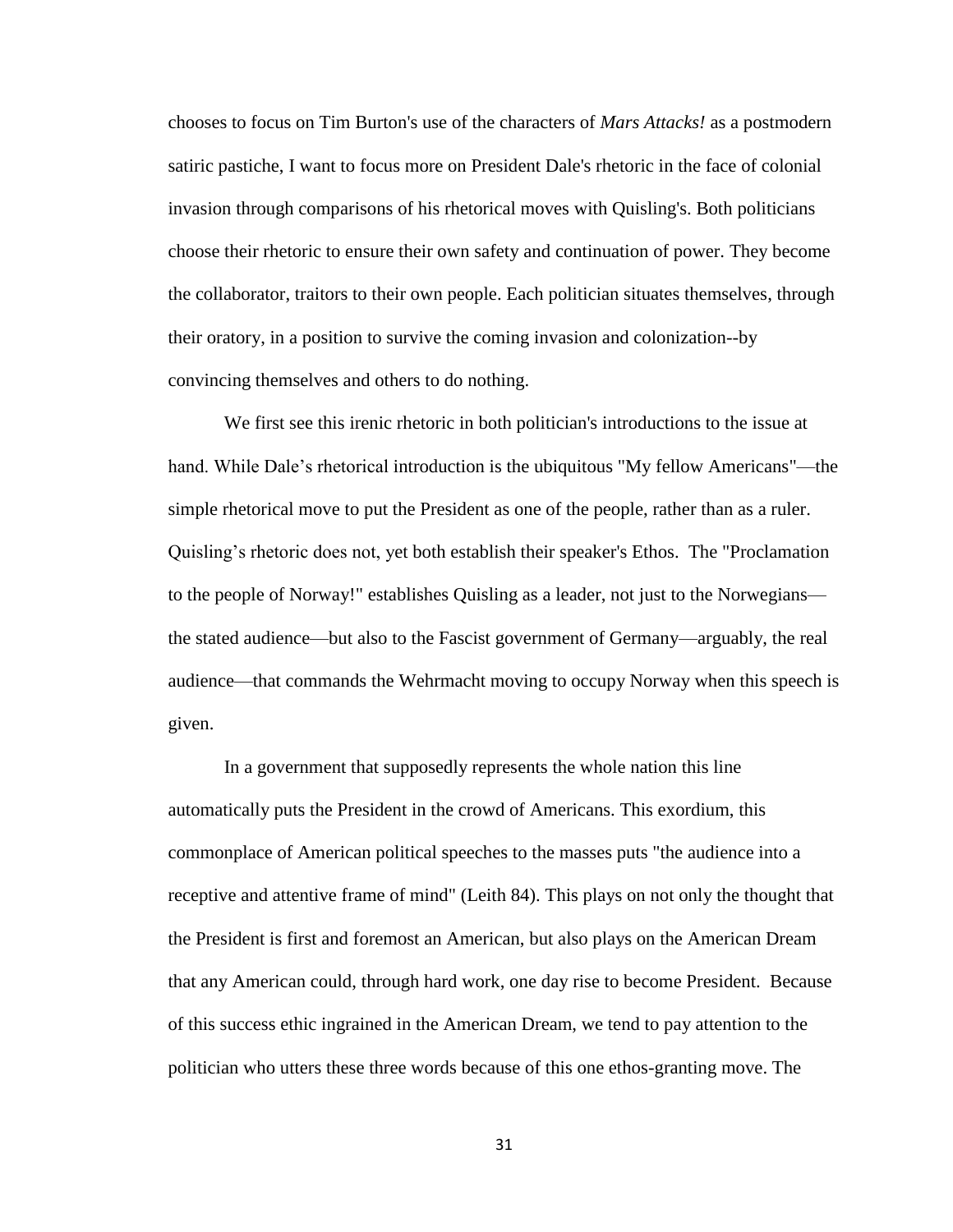issue with Dale's rhetoric, though, is no one other than a politician of high office is going to utter those words; it is an automatic key-phrase for the American mind to sit up and pay attention to whatever this leading politician is saying. This automatically gives them the ethos of a leader.

Furthermore, Dale says "I apologize for interrupting your regular programs, but I have a very important announcement to make" (*Mars Attacks!*), further adding to his credibility. One might see that he not only wants to be considered the common "American" despite his high office, but also he asks his compatriots forgiveness for interrupting their routines—their all-important normalcy! The explanation of the announcement interrupting the normalcy, however, sets him apart; this announcement makes his voice more important than the status quo. Again this covertly sets him as more important than the Americans he is talking to, this rhetoric sets him in the role of a parent wanting the family's attention, each member of the family has their own thing to do, but everyone must stop and listen to what is about to be said. Dale reinforces this image by recounting important events in his own history, two of them being "The day that Marsha said she would be my wife and the birth of our daughter Taffy."

In contrast, Quisling goes on with the proclamation, stating "it is the duty and the right of the National Unification movement to assume Government power in order to protect the Norwegian people's interests, and Norway's security and independence" (Nesbø). He does not overtly set himself up as a member of the people, but he likens his movement to a watchful guardian, a protector of the people. This proclamation specifically leans on "duty and the right" suggesting that the National Unification (NU) party has been called to do its duty as though it knows what is best for the country and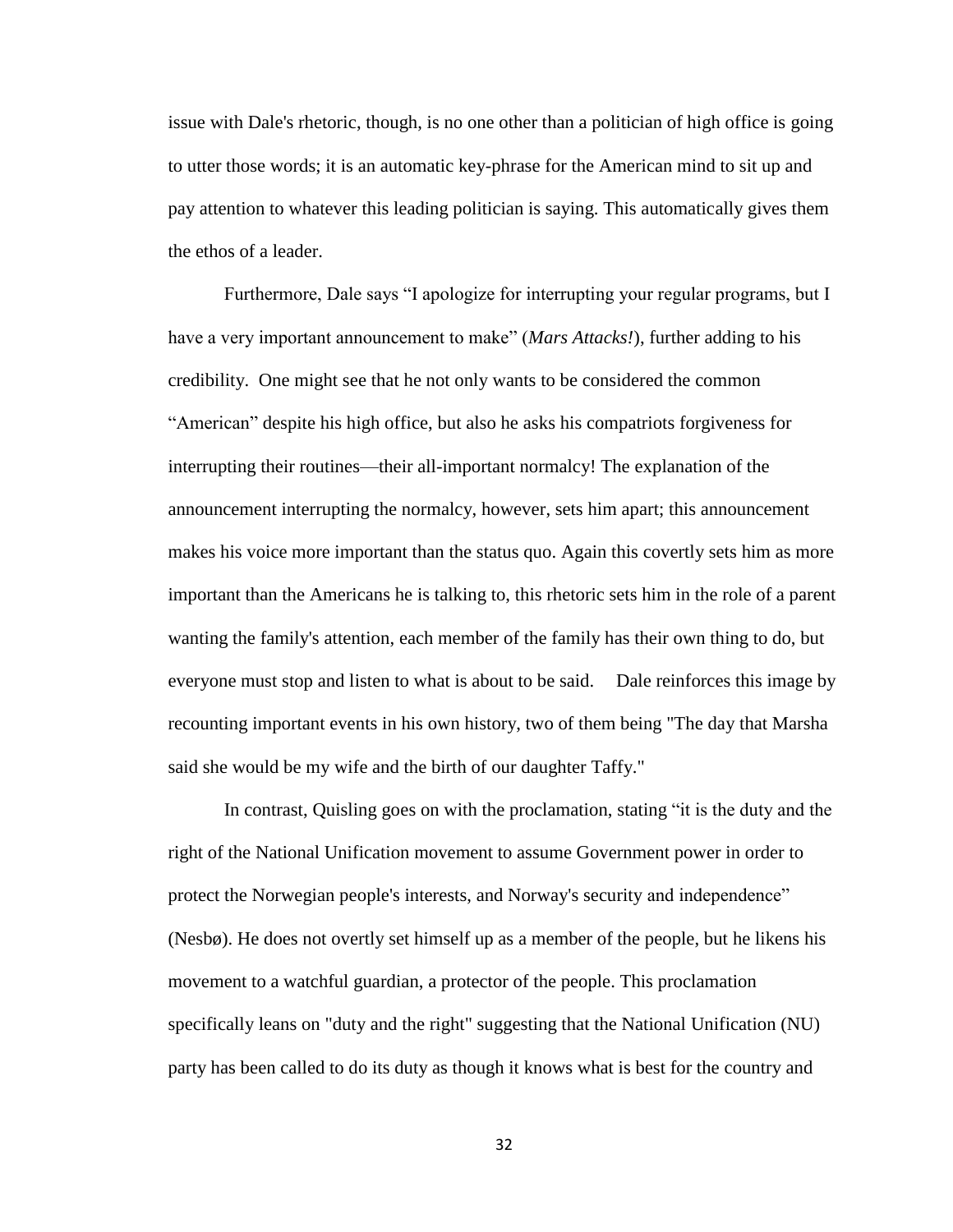her people; and pecause he says "movement" rather than party, he imbues the NU political party with energy, suggesting that his party has the people's support. Both of these moves add up to convey a sense of legitimacy to the new government.

Dale's announcement is that the Hubble Space Telescope has found "A large fleet of vehicles which can best be described as flying saucers." While this seems shocking to the people watching Dale's announcement in the film, we are not shocked as an audience as we have seen the flying saucers rise from Mars in the credits sequence. However, something in the script that did not make the final cut of the film, right after Dale mentions the Hubble, he states that it was "a much-criticized program, which, I might add, has been solidly supported by this administration" (Gems 13). This, similar to Quisling's rhetoric, is imbuing legitimacy to Dale's administration. If he had not supported the Hubble, this information would not have come to light and he could not have announced it to the people.

Of course, both leaders must set their current position in regards to their recent history to win the people to their paradigm. President Dale sets the discovery of Martians in amongst a victorious U.S. history, stating:

I feel this is the perfect summation to the twentieth century… a time that has seen the dropping of borders and the extending of friendship in all directions. . . Communism has fallen, and now there is no East or West—just us. We have

become one planet. And soon we will become one solar system. (*Mars Attacks!*) What Schneider might call an "indifference to history" here is Dale's attempt to paint a picture of a victorious USA. Communism itself has not fallen, only the U.S.S.R. There is not "just us" as he puts it, as we can see the Martians "negotiating" with France later, but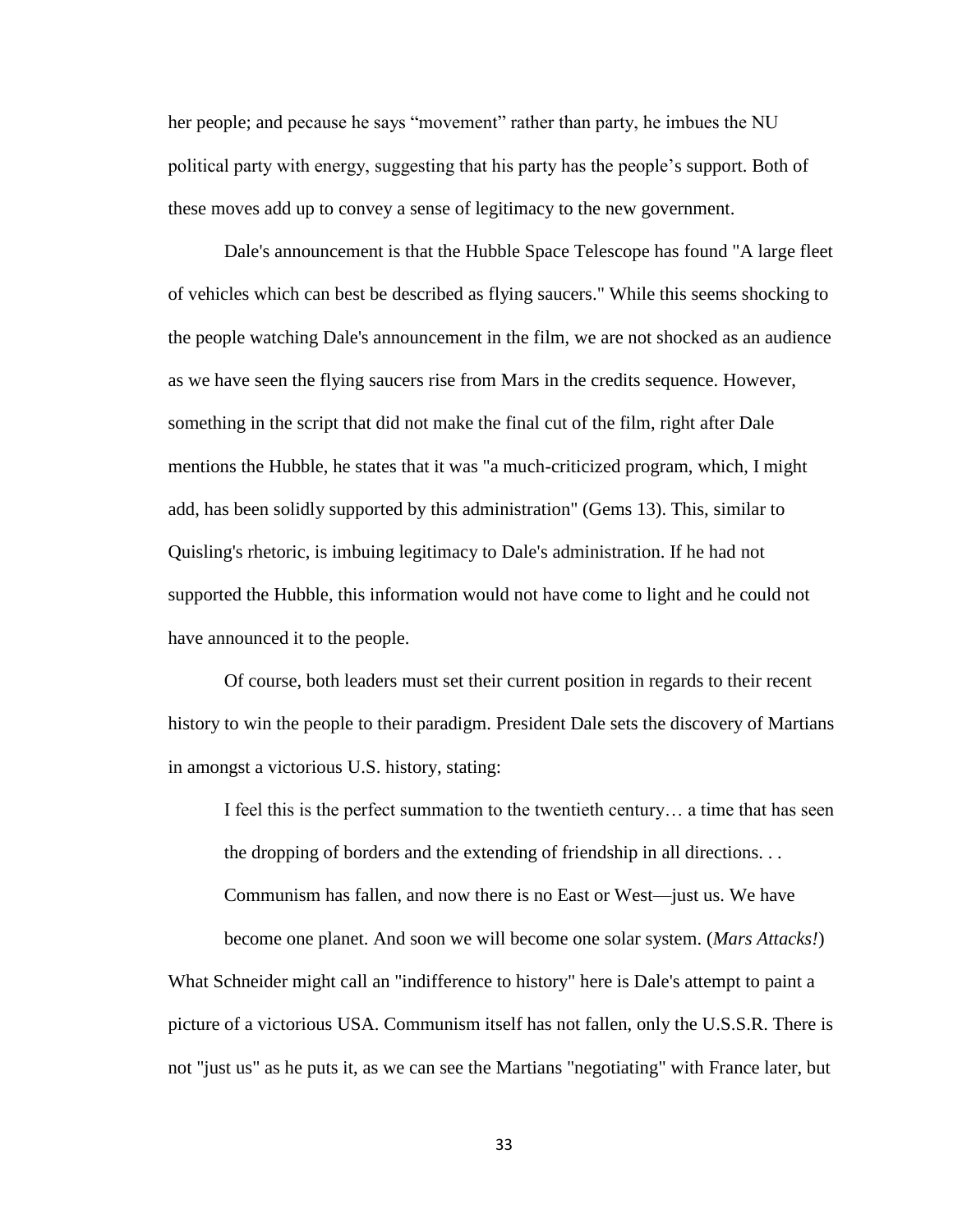it keeps the americentric view that the only nation in the world that matters, in fact the one that speaks for the entire world is the United States, aggrandizing the audience's nation.

What does the jingoistic rhetoric accomplish though; is this just a convention of cheesy sci-fi films to be mocked? No, it is a deliberate invoking of pathos. It stirs up not only patriotic feelings in the audience, but also selects to invoke warm, fuzzy feelings with the association of "friendship" and deflects the idea that we may still be harboring enmity for our former enemy, the Russians--similarly to how Quisling suggests that their friends, the Germans, can help them. This prefaces what he wants to come next, that we should welcome these new strange people into our lives with as little trouble as possible. Here an absence is as telling as a presence, he neglects to mention the diplomatic hurdles, plans for the future, or adjustments that the American people must make. Rather, pro-American rhetoric aside, he has fundamentally said "Hey, there's aliens coming to Earth, just thought you might wanna know." Dale brushes any potential change or challenge aside, as not worth mentioning, in the belief that everything will still be status quo--that the discovery of aliens will simply be an item on a timeline of American history.

What easier way to deal with the oncoming invasion than to simply do nothing other than to mark it as a quirk of history? Quisling, too, establishes the history of the crisis Norway is facing by explaining:

After England violated Norwegian neutrality by laying minefields in Norwegian territorial waters without meeting any opposition [than] the usual half-hearted protests from the Nygaardsvold Government, the German government offered the Norwegian government their peaceful help accompanied by a sincere reassurance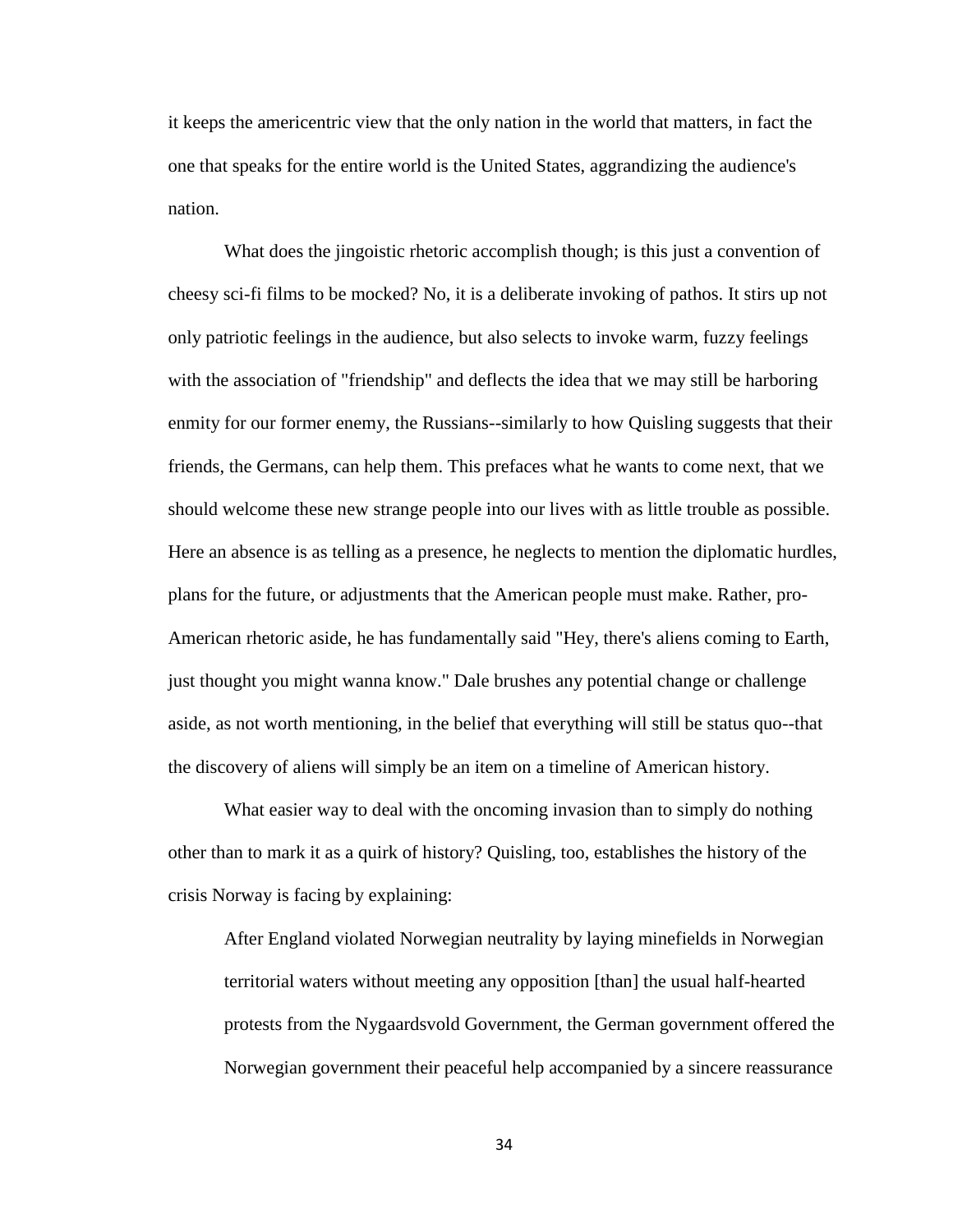that they would respect national independence and Norwegian life and property. (Nesbø)

Immediately Quisling sets Norway's current situation against an enemy: England, like Dale did with the Communists. But instead of aggrandizing the state for pathetic appeal, Quisling suggests that Norway has been slighted! Norway has been *violated*! All Norway wanted was to be neutral—kept out of the war, and the former government is to blame for allowing this violation. Quisling specifically points out the peaceful intentions of Germany, deflecting the conflicts that country has already been involved with as they have expanded their power and borders. Here is a friend who is willing to help out their neighbor, rather than an imperial power who wants more resources and more land.

The Germans, however, are a much more tangible force at this point, and communication was possible with them--unlike the Martians--so rather than sweeping any culture clashes under the rug like President Dale, Quisling parades it in front of his audience. He claims that Germany will respect the Norwegian people and their rights as a sovereign nation. Thusly, in the face of invasion, the best thing to do is nothing that would upset order as it is now because the Germans are not going to go against the status quo (despite a coup). So similar to President Dale's "indifference to history" in showing the conflicts with the Russians to be nothing more than a spat between freinds, Quisling is deliberately casting the Germans in a positive light, as a friend that can be counted on.

Next on Quisling's talking points is like a reverse-infomercial tagline--if you do not act now, here is what you get! He further outlines the benefits of the current situation, German force invading and the new Nasjonal Samling government: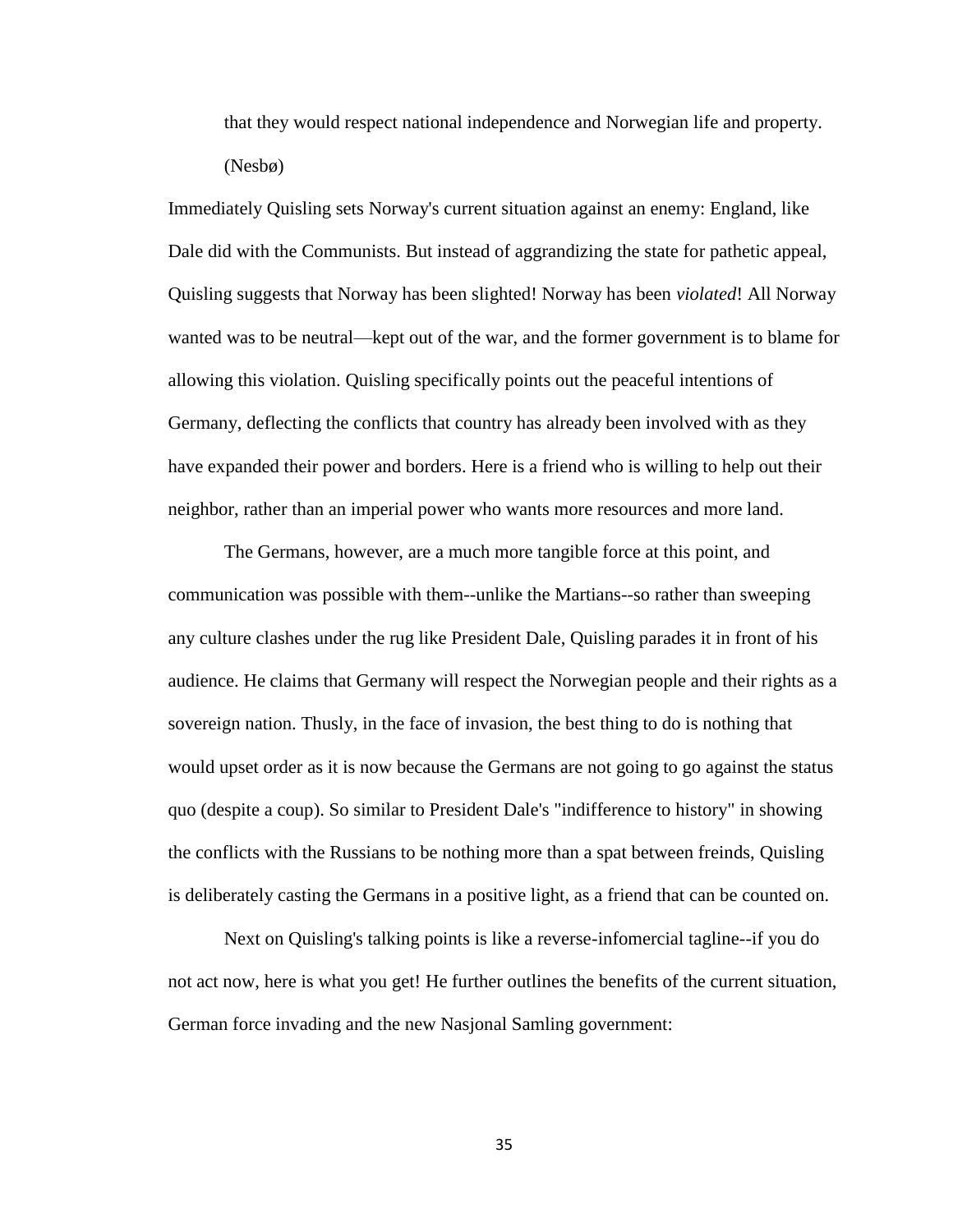As an answer to this offer to help solve this for our [country's] totally unbearable situation, the Nygaardsvold Government called for regular mobilization, and [gave] the Norwegian armed forces the unreasonable order to oppose the German help by means of armed force. The government itself has fled after, without second-thoughts, having put the future of the country and its inhabitants at risk. Under these circumstances, it is the duty and the right of the National Unification movement to assume Government power in order to protect the Norwegian people's interests, and Norway's security and independence. We are the only ones that can do this because of the situation and our [movement's] national goals and [thereby] save the country [from] the desperate situation the party politicians have put our people in. The Nygaardsvold Government has stepped back. The National Government has [seized] government power, with Vidkun Quisling as Chief of Government and Minister of foreign affairs. (Nesbø)

Quisling has to logically justify the coup in a way that will not make the Norwegian people angry. So, continuing with the aggrieved Norway theme, he tells the people that we were in an unbearable situation. Like the "My fellow Americans" inherent in presidential speeches of the United States, Quisling is counting himself among the people as he shifts to the inclusive "our country." Then he goes on to claim that the old government that obviously did not care about the Norwegian people, because they left! Therefore, logically, it was time for that uncaring government to step aside and a new, better government to take over.

This brings us to the benefits that Norway could reap; now they have a new government who will look out for them. Moreover, because the Nasjonal Samling's views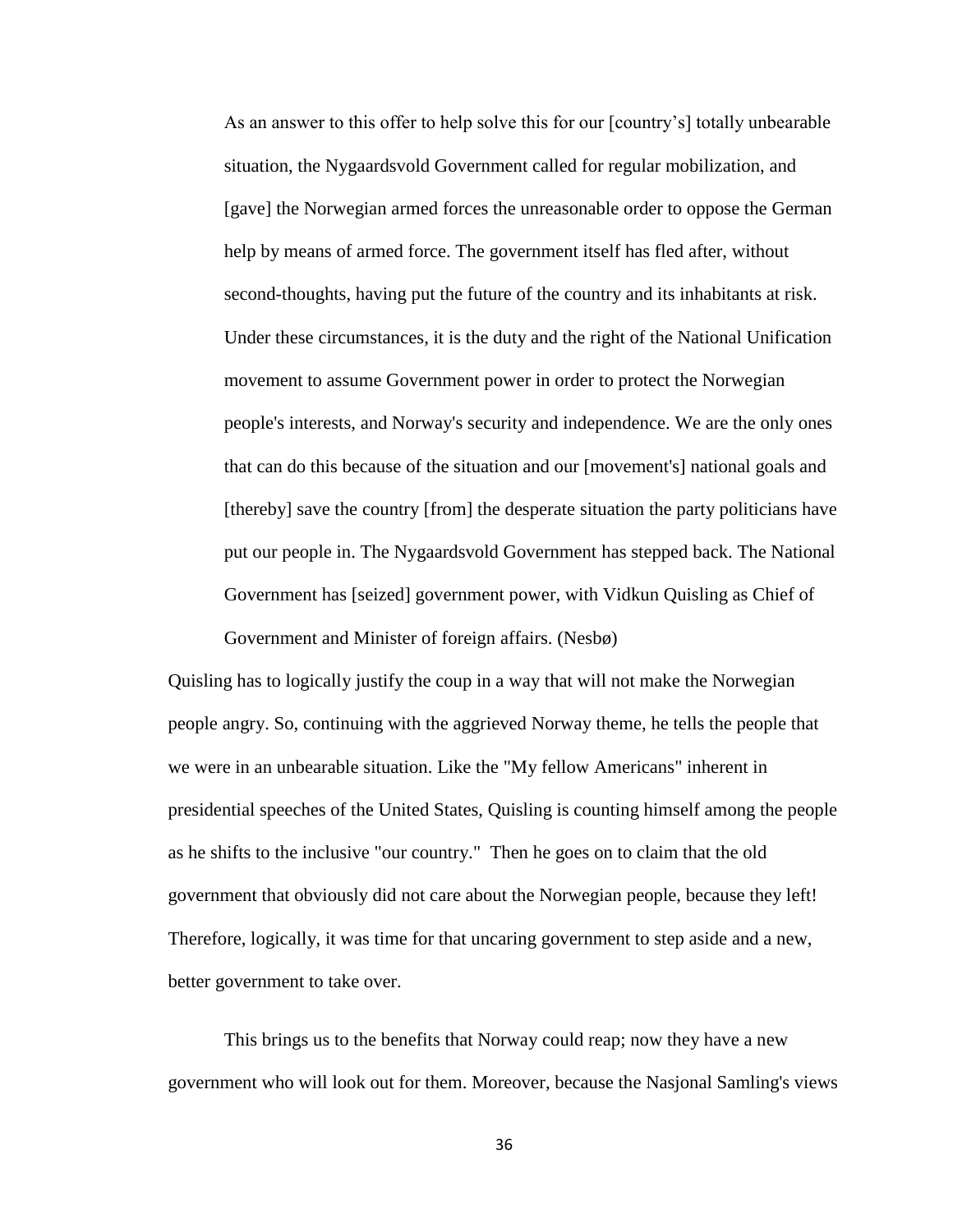are so closely aligned with Germany's, Quisling is implying that the Germans will respect this new government as a strong ally, rather than an extension of Germany itself.

The idea of being an ally to Martians is something that President James Dale keeps trying to sell to the conquering aliens. After the first disaster in the desert, where the armed forces acting as guards attempted to drive off Martian aggression, President Dale sends a message to the Martians in the hopes that there was a cultural misunderstanding, saying "There is no doubt that we two peoples have a great deal to offer one another" (*Mars Attacks!*). Dale is expecting a benefit, as any alliance with a technologically superior power might have for a less-advanced people. Perhaps it is symptomatic of Dale's self-delusion, but like Quisling, he is willing to allow an alliance with a foreign (or extra-terrestrial in this case) power after a military conflict has already occurred, as long as the benefits are there.

Later, when his back is against the wall in the war room he continues with his irenic rhetoric:

Why are you doing this? Why? Isn't the universe big enough for the both of us? What is wrong with you people? . . . We could work together. Why be enemies? Just because we're different? Is that why? We could work together! Think how much we could do! Think how strong we could be! Earth and Mars together! There's nothing we couldn't accomplish! Think about it! Why destroy when you can create? We can have it all—or we can smash it all—which is better? Which is better? Why can't we settle our differences? Why can't we work things out? Why can't we just get along? (*Mars Attacks!*).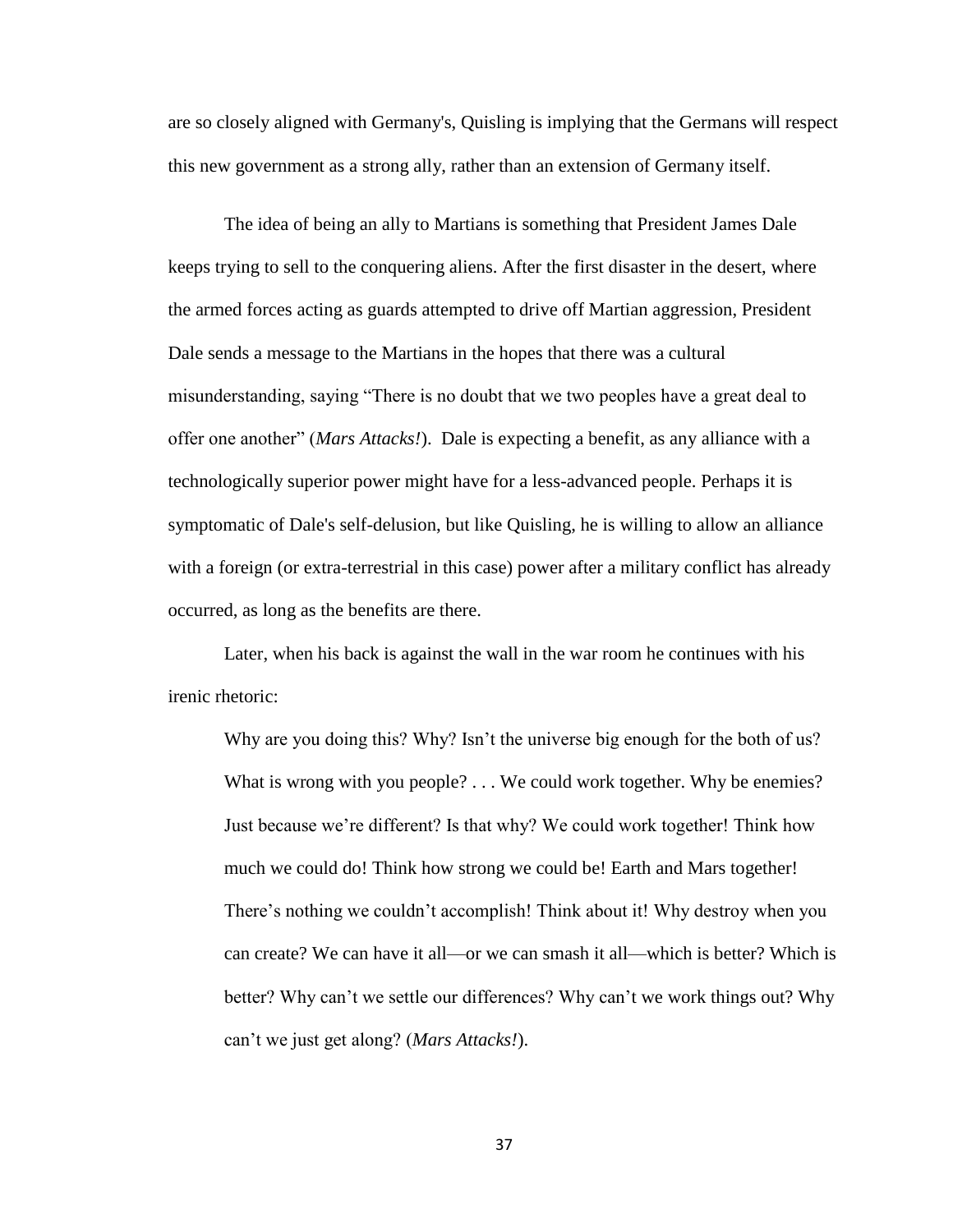While this rhetoric is particularly moving in terms of pathos, and coaxes a single tear from the Martian Ambassador, it does not actually save Dale or Earth. Immediately after shaking the Martian's hand in friendship Dale is stabbed through the heart, left as a monument in the war room, impaled by the Martian flag.

While the coup in Norway made the German conquest less significant in terms of body-count as the Martian invasion in *Mars Attacks!* it is not inconceivable that this oratory is filling the same function as Quisling's. First, if the universe is big enough for both, then the Martians can "respect [Earthling] life and property." Then the simple move to trivialize the outer differences of the two species is a similar move to Quisling's mentioning that the Nasjonal Samling's goals are closely aligned with Germany's. Each can work together. Finally, as Quisling attempted to legitimize his role in a government allied with the Germans, so too does Dale. Quisling announces that he is the head of the new Norwegian government, but Dale, in another display of americentrism, uses "we" or "us" interchangeably for "Earth." Either this is another ignorant American self-delusion, or Dale is suggesting cunningly that he is the spokesperson for the entire world and would be the person in charge who cooperates with the Martians. In which case, if he is successful, life can go on as per normal for everyday Americans.

This was a last-ditch effort to appease the aggressors for Dale, a tactic he employed earlier more directly by broadcasting to the Martian fleet: "You have nothing to fear from us. Our customs may be strange to you but we mean you no harm" (*Mars Attacks!*) after what they believed was a cultural misunderstanding led to the slaughter of media personalities, civilians, and the armed forces. Obviously in the film, it did not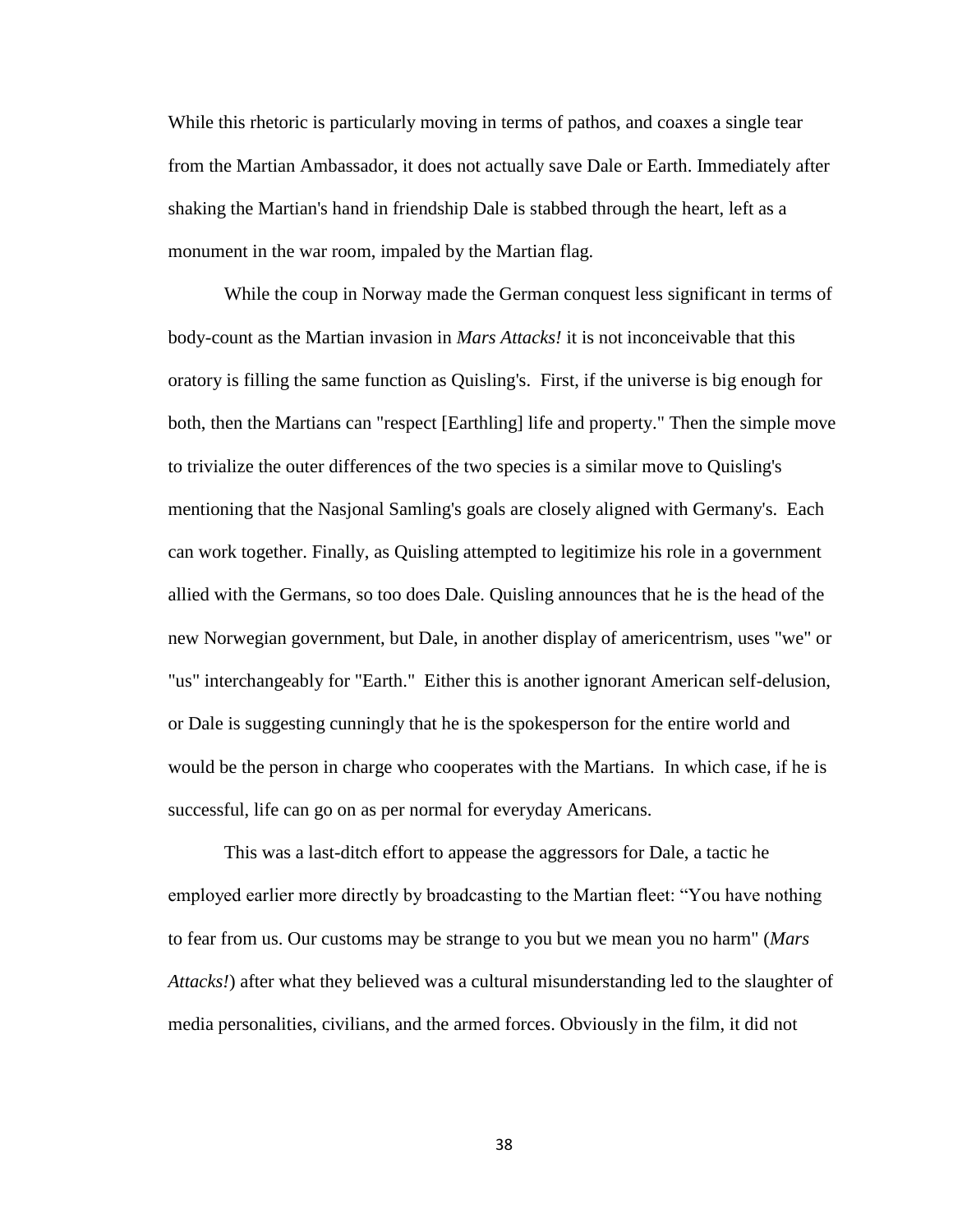work, as the un-pacified Martian forces zapped and smashed their way through any resistance they met.

Quisling also made a move to pacify the aggressive force and discourage possible resistance to the German forces by stating to the Norwegian people, "every ongoing resistance is not only futile, but also equal with criminal destruction of life and property" (Nesbø). While this might not do anything to ease the fears of the people of Norway, it does ease the apprehensions of the German forces or leaders who might be listening in. If there are resistance fighters, then they will be treated as criminals to the state, which means the Norwegian government is going to support the Wehrmacht as it stays in Norway. Quisling here is working very hard to make sure that nothing happens in the face of a change in power, that no resistance will spring up, that the Norwegian people take no action whatsoever to do something about this change.

Furthermore, Quisling adds "Every official and other serviceman in state and municipality, and especially all officers of the country in army, navy, coastal artillery and air force are obligated to obey orders exclusively from the new national government" (Nesbø). For the Germans, this, again, shows the commitment to complicity the new Norwegian government has in their invasion, that no official or armed serviceman will rise against the Germans. This carries a double meaning though, for the real audience of the Norwegian people, this does hint that regular state services will go on, despite the change in government; normal life would go on, even with the Wehrmacht in the country.

President Dale, too, nearing the end of his role in the film, and after a similar government shake-up--the destruction of the entire legislative branch by the Martians- wanted to go on-air to reassure the people. He said: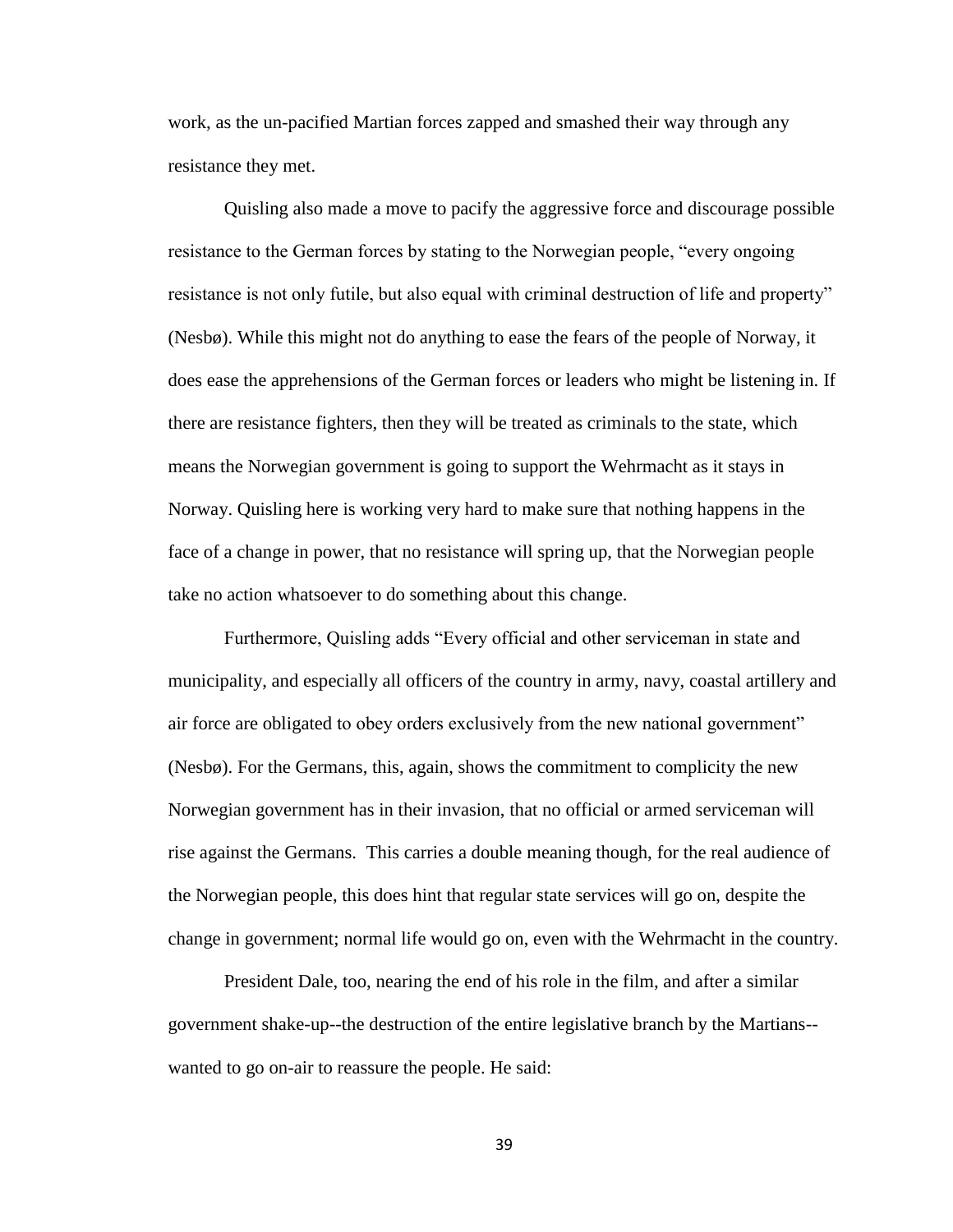We've got to let the people know they still have two out of three branches of government working for them. That ain't bad! I want people to know the schools are still open. . . I want people to know the garbage still gets picked up! I want a cop on every corner! (*Mars Attacks!*)

If the people needed to be reassured of the legitimacy of the government, that was the time. The Martian invasion was happening, and yet, the government continued its sit on its hands and calm the people down posture. Dale wanted American life to go on as though no apocalypse was taking place.

Both of these politicians are using the same rhetorical moves to carefully position themselves into a spot where they can placate both the people they represent and the colonial forces. Of course it does not work out for either politician, as Vidkun Quisling was executed after World War II, his name synonymous with traitor to this day, and Dale was killed in the floor of the War Room by the very Martians he hoped to appease and left as a literal foundation for the Martian flag on Earth.

### **The Innocent Natives**

On the opposite side of the coin, we have Richie. A young man who, as a character, represents young, naive middle-class America. His character is not prone to vices on screen, and seems to be the only one of his family to pay attention to his grandmother. Richie does not have a dark past like the other male protagonist, and his eventual love interest is the President's daughter, echoing and further reinforcing the American myth of class mobility and someone of the lower class being able to romance someone of a higher class without issue.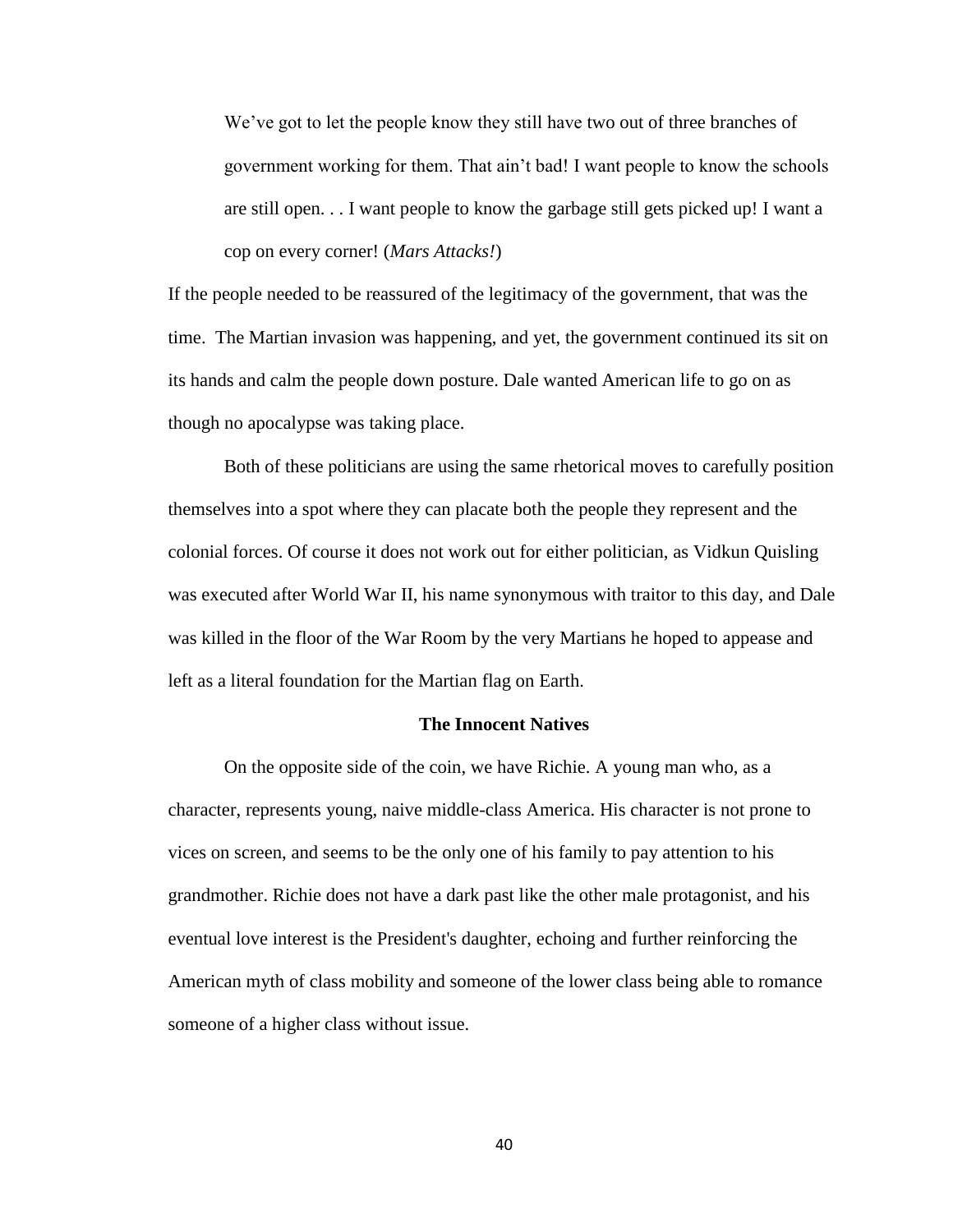It is Richie that stumbles onto the ultimate key to victory over the Martians--

American folk music, particularly Slim Whitman's "When I'm Calling You." The idea of folk music, the music of the common culture being the weapon to end aggression is at once absurd and poignant. Symbolically we have the common culture, untouched by the colonizer, being the ultimate tool to decolonize. Merely listening to Slim Whitman makes the oversized craniums of the Martians explode, suggesting that the pre-colonial times are strong enough to overpower and eradicate the colonial influences.

This act leads to his earning a congressional medal of honor. During the award ceremony, Richie even conjures up a speech:

Hi everybody. . . I want to say there's a lot of people in the world who've done a lot more than I have and they're the ones who should be here, getting a medal. I want to thank my Grandma for always being so good to me and helping save the world and everything. So I guess, like, we just have to start over and start rebuilding everything, like our houses. But I was thinking maybe instead of houses, we could live in teepees, because its better in a lot of ways. Okay, that's all I have to say. Thanks.

This awkward moment works, not just as Schneider describes "to collapse conservative and liberal remythologizing and to poke fun at them" (Unexpected Resistance 13), but to highlight that this really was not a *bildungsroman* for Richie. He is the same, gangly, idealistic teenager that he was before the invasion, the same one who misidentified a Martian salute as "the international symbol of the doughnut." His fanciful proposal to rebuild with teepees, and his inability to perceive decorum around rhetorical situations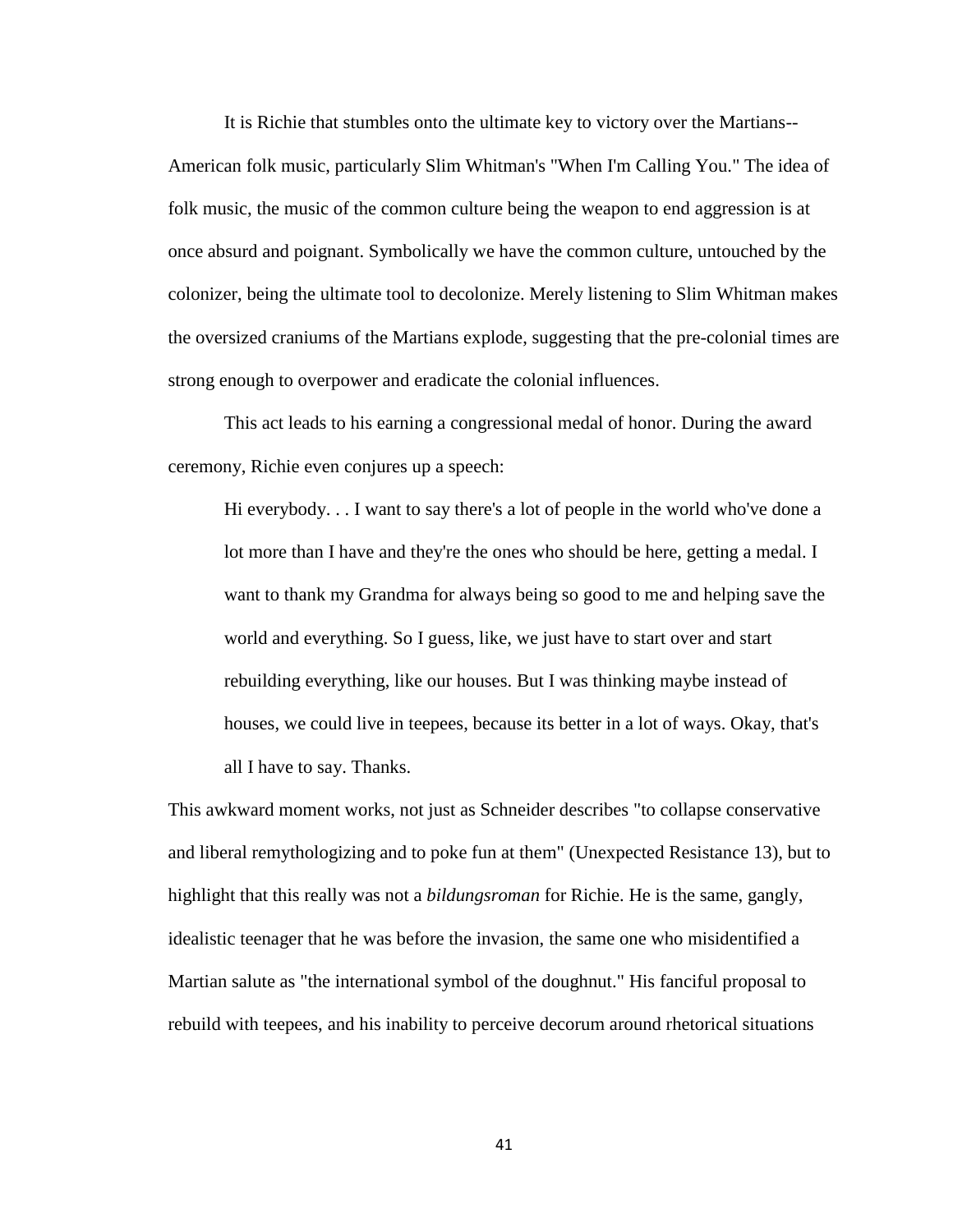marks his unchanging character. This is not a return to innocence, this is an innocence untouched by colonization.

Since throughout the film we are meant to identify and sympathize with Richie, this lack of change in paradigm from pre to post-invasion is indicative of a desire to return to innocence. Richie even selected the term "teepees" rather than something like "earth huts" or "log cabins" is telling, he specifically selected a term that is associated with Native Americans. Again, like with the folk music, we have a call back to precolonial times in identifying the entire populace now with Native Americans, as all of the people in America despite ethnic background can be seen as "native" with the Martian invader to compare against.

With Richie we have a symbol for a way around what Langer cites as the "impossible mourning" of diaspora or even nativism. He is representative of the hope that there is something innocent and basically good in the national narrative of the Unites States. I would extend this idea to any sense of loss in identity following a colonial invasion. The invasion of the Martians took away the innocence and naivety of the survivors, save for Richie, who seems to expect human society and infrastructure to be rebuilt "better in a lot of ways"--a modest way to yearn for a new golden age--while standing in the broken ruins of national symbols.

That innocence standing in the ruins of what was once Washington D.C. seems to be the crux of how the film imagines a post-imperial United States. The old establishment is crumbled away and an innocent core is left to thrive--especially as the film has Taffy (Natalie Portman) ask Richie if he had a girlfriend, culminating in a hinted heterosexual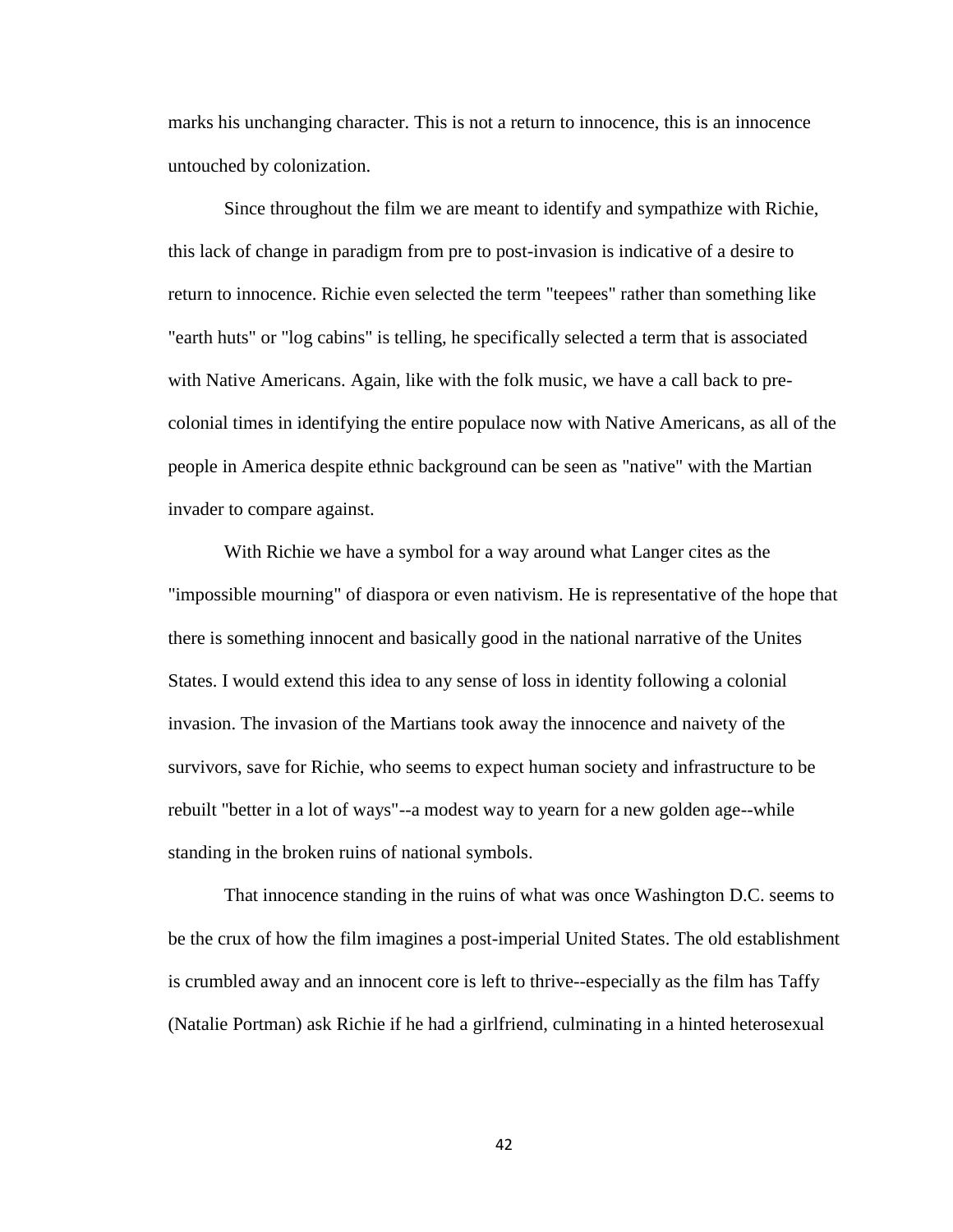romance between the two--an ultimately creative act--contrasting with the grey, dead concrete and ruins--the scenery of death.

# **Conclusions**

With this film, we are invariably drawn towards the hopeful and virtuous "natives" rather than the subversive and detestable elements within our own government. The fact that the naive and innocent--the pre-colonial ideals--are lauded with medals and rewards and the evil are punished is rhetoric preaching for an ideal United States. The message, whether overt or not, is to return to a pre-colonial innocence, either a recoverable or new golden era. A golden era that, perhaps, is only achievable after a catastrophe of such a destructive invasion.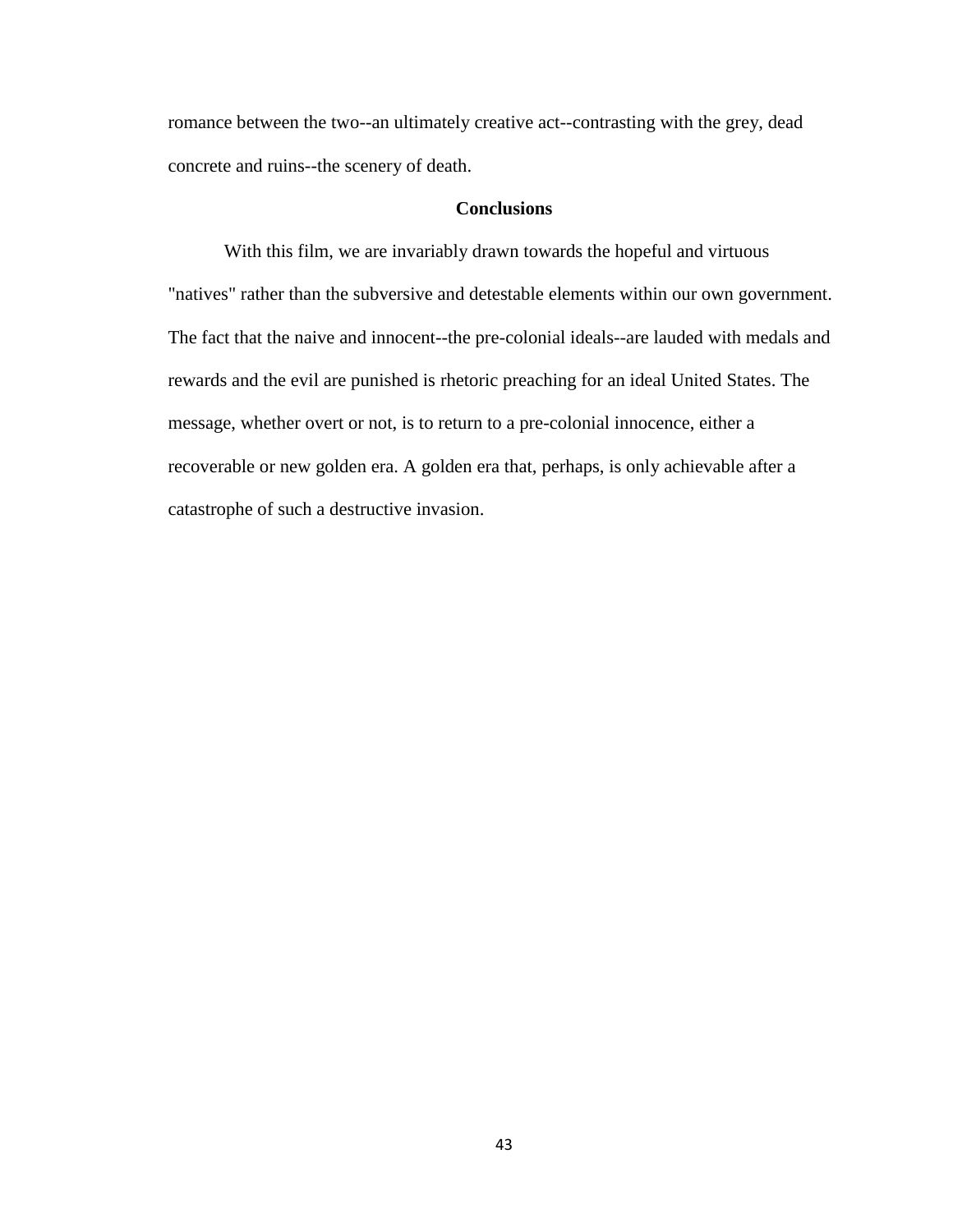# **Chapter 5:**

### *Babylon 5: In the Beginning*

*It is said the future is always born in pain. The history of war is the history of pain. If we are wise, what is born of that pain matures into the promise of a better world because we learn we can no longer afford the mistakes of the past. --G'Kar*

The past is what concerns *Babylon 5: In the Beginning*. This film is distinctly different than the previous two I have discussed, as it was a made-for-TV prequel movie to a successful Sci-fi TV series, and is a reversal of the covert readings of the two previous films. The series is set on "our last best hope for peace," the Babylon 5 space station, a neutral area, that could act as a meeting place for any of the galaxy's powers willing to negotiate their disputes. Of course, the station is threatened on a weekly basis, most often from superpowers in the galaxy or from a totalitarian Earth regime intent on eliminating subversive elements. *In the Beginning* is focused on the war that was the impetus for creating the Babylon stations, the war between the humans and the Minbari- a war that was made possible by a misunderstanding of cultural norms.

The overt story would indeed be that of a colonial power expanding its borders, as General Lefcourt explains at the start of the narrative, "we've taken advantage of the good will of other worlds to expand our sphere of influence." So immediately the humans are set up as a new power that has its sights on colonial expansion, and are curious about an older power, wondering if they are a threat or a potential ally. As the two races meet accidentally, and the war starts with a mistaken greeting and  $a(n)$  (un)lucky shot.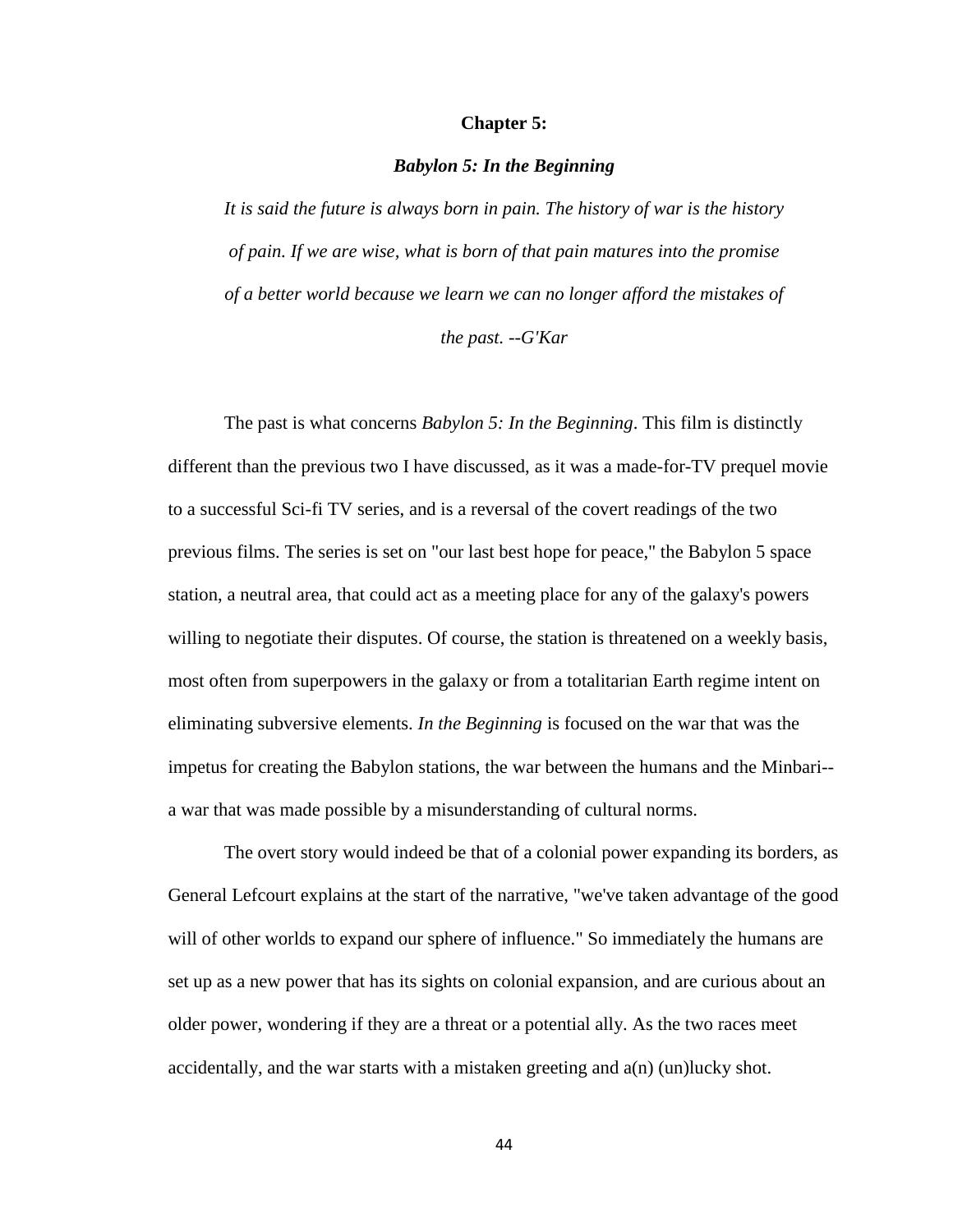The conflict is resolved by the Minbari surrendering, realizing that Minbari souls are being reincarnated as humans. This is, as Reider would point out, a variant on the "lost-race" narrative, except the aliens are the dominant ones, and apart from one or two losses, are winning the war against the humans. However, the revelation that Minbari and humans are linked at the soul is enough to end the war and cause the Minbari to surrender when their ships are on the doorstep of Earth. This makes *Babylon 5: In the Beginning* a reversal of the colonial lost-race narrative. Rather than putting the humans in a position of condoned expansion, the humans are the ones punished for their aspirations of neocolonial expansion by those they sought to colonize.

#### **One Soul--Two peoples**

As discussed in chapter 2, The lost race narrative hinges on the plot device of finding some link beyond physical resemblances to equate the colonizer and the colonized as a way of reconciling the colonial arrival and the resistance from the native population. In chapter 3, I discuss how the overtly explained biological similarities between the aliens and humans of *Independence Day* speak to the fact that both are analogous to real-world America. *Babylon 5* goes a step further, since the aliens here are obviously human actors with prosthetics and makeup to account for their alien appearance, another overt explanation is given in the series and reiterated in *In the Beginning*. Minbari are the older of the two races, and it is revealed to the Minbari ruling council (and the audience) near the end of the film that Minbari souls are being reincarnated as humans; the ultimate form of this cycle being the soul of the legendary leader and prophet of the Minbari, Valen, being reincarnated into a human, Jeffrey Sinclair (Michael O'Hare). This equivalence is played up in more detail in the series,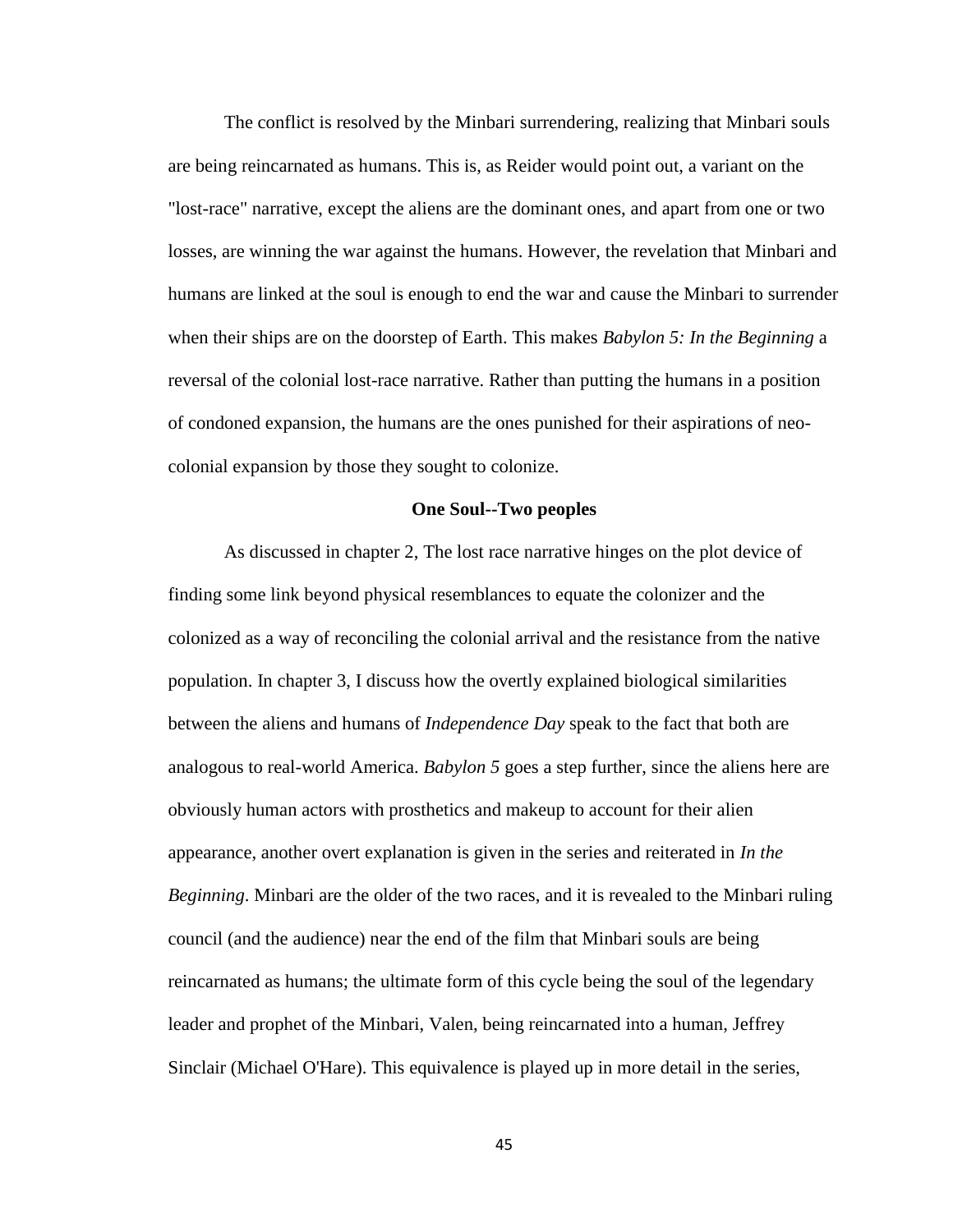where humans and Minbari start to work together more frequently; however, they are just as different as the colonizer and colonized.

The representations of the humans, the Earth Alliance, is roughly analogous to the United States. First, the Earth Alliance is a group of planets and moons colonized by humans formed into a larger governmental body--similar to the colonization of the United States. Furthermore, the crowds of people shown in the film, particularly in Earthforce, the military, are limitedly multiracial, or at least multicultural; we see a few Russians (like Susan Ivanova and her brother) in active service alongside American and European officers, we see prominent African-Americans, being Captain Sterns (Jason Ross-Azikiwe), the commander of the Lexington, and Dr. Stephen Franklin (Richard Biggs). This speaks to the dream of a cooperative, multi-ethnic and cultural America. Though, rarely do we see any representations of peoples from developing nations--a telling absence. Here we have a fairly realistic representation of mainstream America, while other cultures of humans not prominently represented may exist, they are not shown in favor of the majority--American males.

The Minbari do not have the same ethnic differentiation like humans do; the bony crests on their heads are supposed to differentiate between their clan or caste system--but they all have close to the same skin-tone. These bony crests are only on the back of the head, forming what could almost be considered a headdress similar to the feathered ones worn by Native Americans.

Also, They are a very homogenous race, and, as General Lefcourt suggests, "A full third of their population is devoted to warfare"--meaning the warrior caste. While the U.S. has not been able to boast numbers like that, it is able to boast, even at the time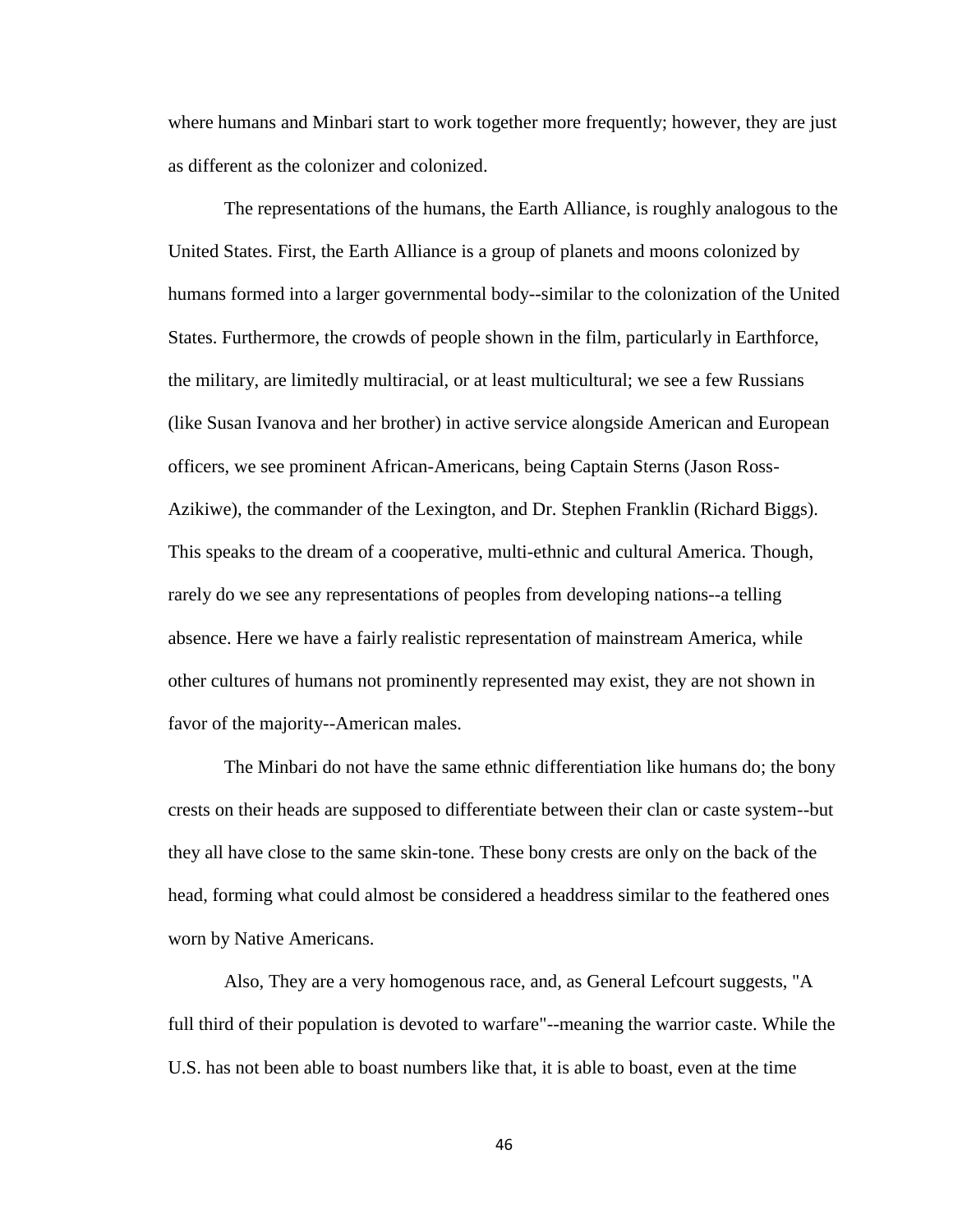when this film was made, one of the largest defense budgets in the world, accounting for over one-third of the world's military spending through the 1990s (Walker). They are also the most human looking of the alien invaders I have discussed.

Of the other two castes, the one that gets the most screen time and named characters is the religious caste, whose influence is pervasive in everything the Minbari do. The religious caste are the guardians of culture and philosophy, thinkers, and the ones who officiate the on-screen rituals. They are also the ones the race of "space angels," the Vorlons, reached out to first in secret.

Contrast this to the scientific skepticism of the humans, where religious rituals are lacking in screen time in the film. It is only as a last resort as we will see in the presidential rhetoric that religion is invoked, instead humans fall back on technological leaps or unconventional tactics when the war is going badly for them. Their only victory comes specifically when the "nuke" is invoked, the weapon of choice for the cold war, destroying the Minbari flagship. Ultimately though, the use of the nuke is ineffectual, rather than being a decisive victory to turn the tide of the war; in the very next scene, General Lefcourt explains "We're losing this war. . . If the only way the human race can survive is to surrender, we'll surrender."

The Humans had all but resigned themselves to defeat, and despite the valiant efforts of the Human colonists on other worlds, the Minbari continued to wipe out the defensive capabilities of the colonies until they reach Earth itself, and apart from a few fringe elements of the Minbari administration, they have not allowed negotiations. As cited in Chapter 3, Chomsky points out that the U.S. did not want negotiations, where it would be forced to bargain with its foe, rather it would continue to rely on the field of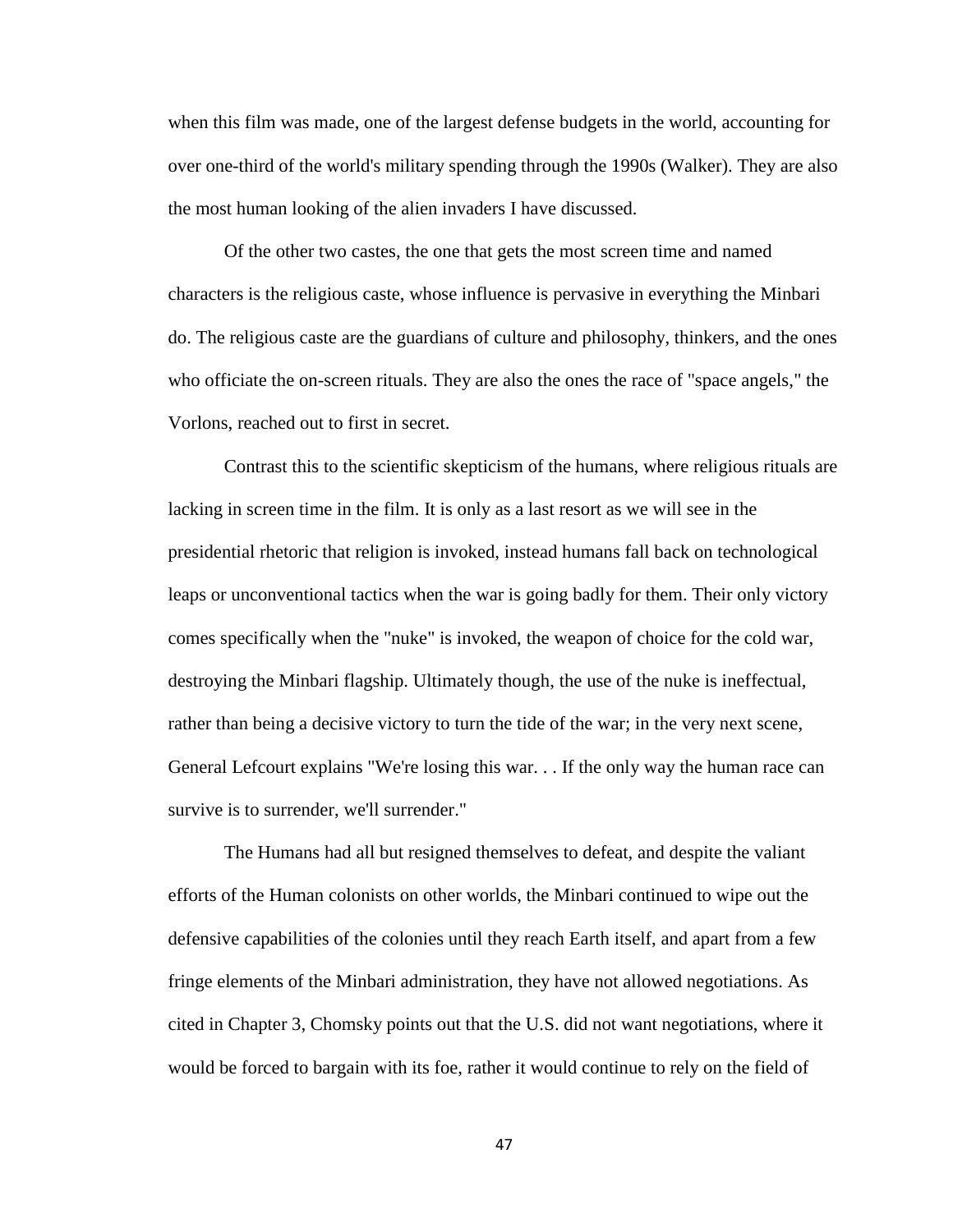might, military force, where it dominated. The Minbari are totally dominant in warfare, as their technology vastly outstrips that of the humans. Again we have a reversal, where the actual colonial power is underprepared in force to deal with those it wished to colonize. The Minbari are portrayed as being, in battle, a mirror image of America's unrelenting, non-negotiating use of force against the to-be-colonized.

The Grey Council, the ruling body of the Minbari, also falls into a trap that the American Government was guilty of during the cold war. Knowledge of, but a lack of planning for, a probable event. Because of conflicting interests between the two dominant castes (Religious and Warrior), the revelation about humans being needed for the next great war against the villainous Shadows was kept from the Warrior caste--knowledge of their existence was limited only to the top echelons of the Religious caste. Thus, when the humans did appear, no plan was implemented for first contact with this new race.

As Timothy McKeown states "Where officials are known to be divided, a decision to plan is a decision to place a conflictual item on the agenda" (1183). McKeown was talking about the lack of planning for the Cuban Missile Crisis, but the same ideas apply. A new threat or ally was on the horizon, and due to a lack of planning and conflict between the highest levels of government, the wrong protocol was implemented and the situation escalated.

Taken together, these similarities suggest that the Minbari, for all their advanced technology, is amalgamation of Native Americans and western science--a spiritual people with important religious rituals and fierce warriors, whose depictions echo the most iconic, if stereotypical depictions of Native Americans--the warrior and the medicine man. Yet in a reversal of colonial history, they are still more technologically advanced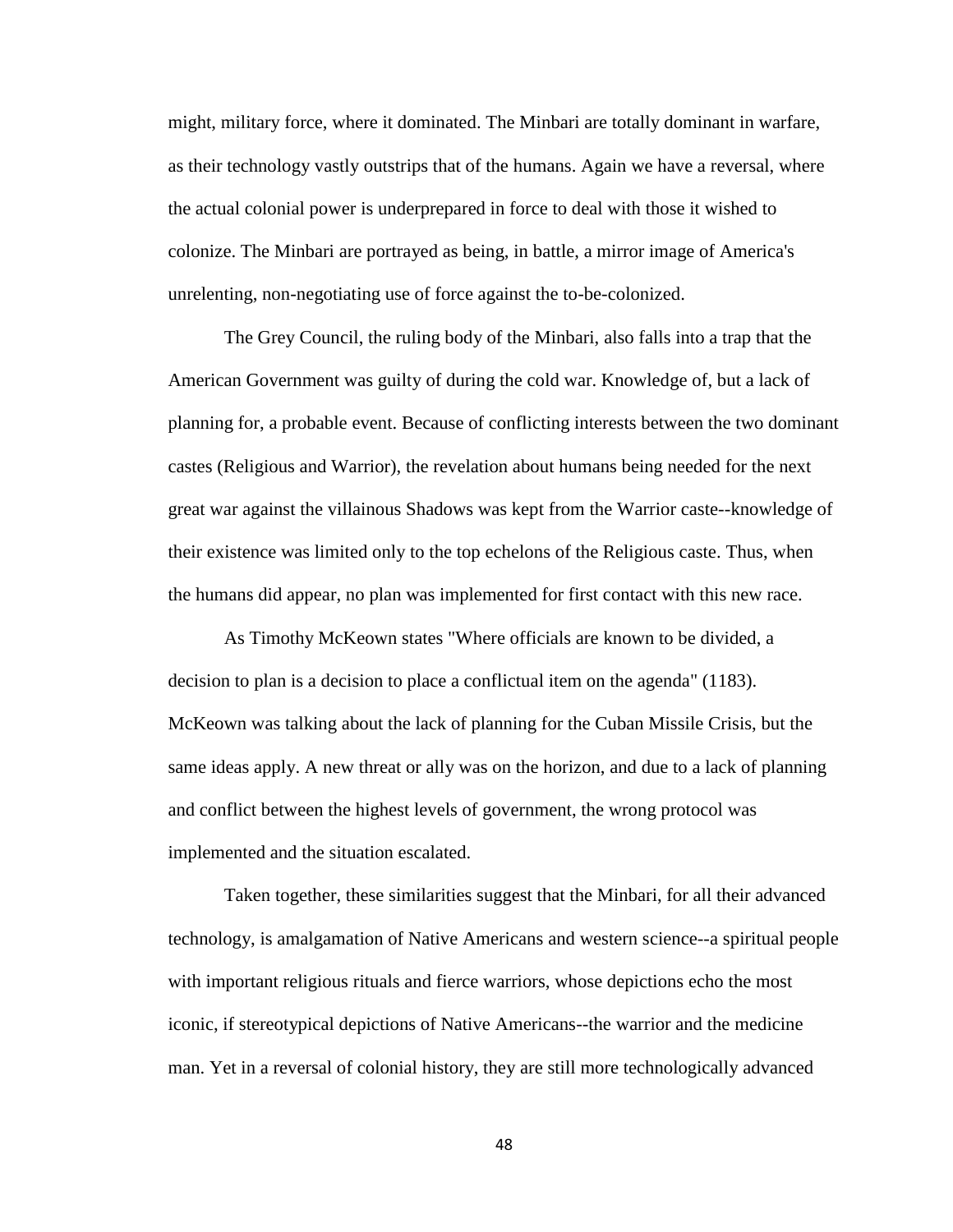than the science-based western-analogue Earth Alliance, driving the humans to the brink of extinction.

# **The Rhetoric of Survival**

When we finally see the Earth Alliance's President (Tricia O'Neal), we see the Earth as the weaker power that was trying to become a power on the galactic stage, allying itself with other races that warn them to steer clear of the Minbari, on the verge of defeat. The technological powerhouse of the Minbari fleet easily wipes away the Human military at every encounter, and so, as the leader of a people who might soon be extinct, the President broadcasts a speech for those remaining troops in Earthforce.

Anita Gates wrote in a New York Times review of In the Beginning that "Tricia O'Neal may not be the star. . . , but she has the movie's most exhilarating moments, as President of the Earth Alliance, sending her planet's soldiers into space battle [*sic*] against a superior alien enemy with some inspiring words." Indeed, the President's parts in the film seem insignificant when you count the nuanced nature of the other characters and the weight of the TV series behind them, but her rhetoric steals the show.

The speech on the eve of what is to be known as The Battle of the Line, offhandedly compared by Gates to the St. Crispin's Day speech at Agincourt from *Henry V*, shows a troubled leader asking for one more sacrifice from the military, the simple stumble of decorum at the beginning of the speech as the President utters "Are we on?" and then the stumbled exordium of "This is... This is the President" speaks to the desperate situation Earth is in.

The President goes on to set kairos of the speech, as she addresses her audience of Earthforce (The Earth Alliance's military) officers and enlisted: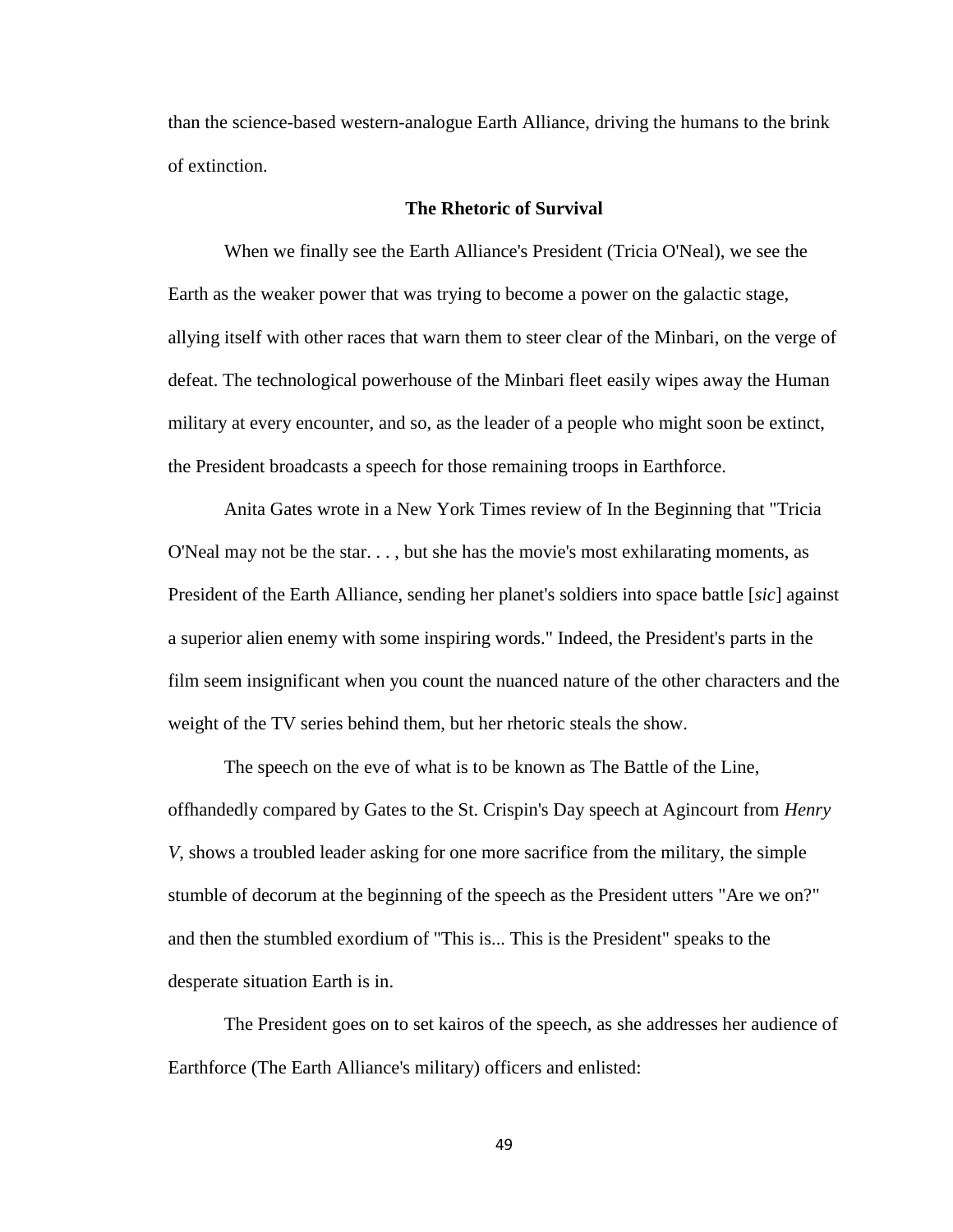I've just been informed that our midrange military bases. . . have fallen to the Minbari advance. We've lost contact with Io and must conclude that they too have fallen to an advanced force. Our military intelligence believes that the Minbari intend to bypass Mars and hit Earth directly and the attack may come at any time. We have continued to broadcast our surrender and a plea for mercy. And they have not responded. We therefore can only conclude that we stand at the twilight of the human race.

The oncoming night seems a particular theme for this particular situation, where the human race is on the brink of extinction. It recalls Whitmore's speech from Chapter 3, but where Whitmore confidently declares "We will not go quietly into the night," the President here has no confidence for such a declaration.

Instead of instilling in the troops a hope of survival for themselves, or riling them up with jingoism, the President seems willing here to accept the human race in diaspora. She tells the soldiers the only conceivable plan, along with dire predictions for their future:

In order to buy more time for evacuation transports to leave Earth we ask for the support of every ship capable of fighting to take part in the last defense of our homeworld. We will not lie to you. We do not believe that survival is a possibility. We believe that anyone who joins this battle will never come home.

This does not bode well for the military, but it does speak to the heroic self-sacrifice the Humans have been performing throughout the war. The price of their lives must buy something, and she continues: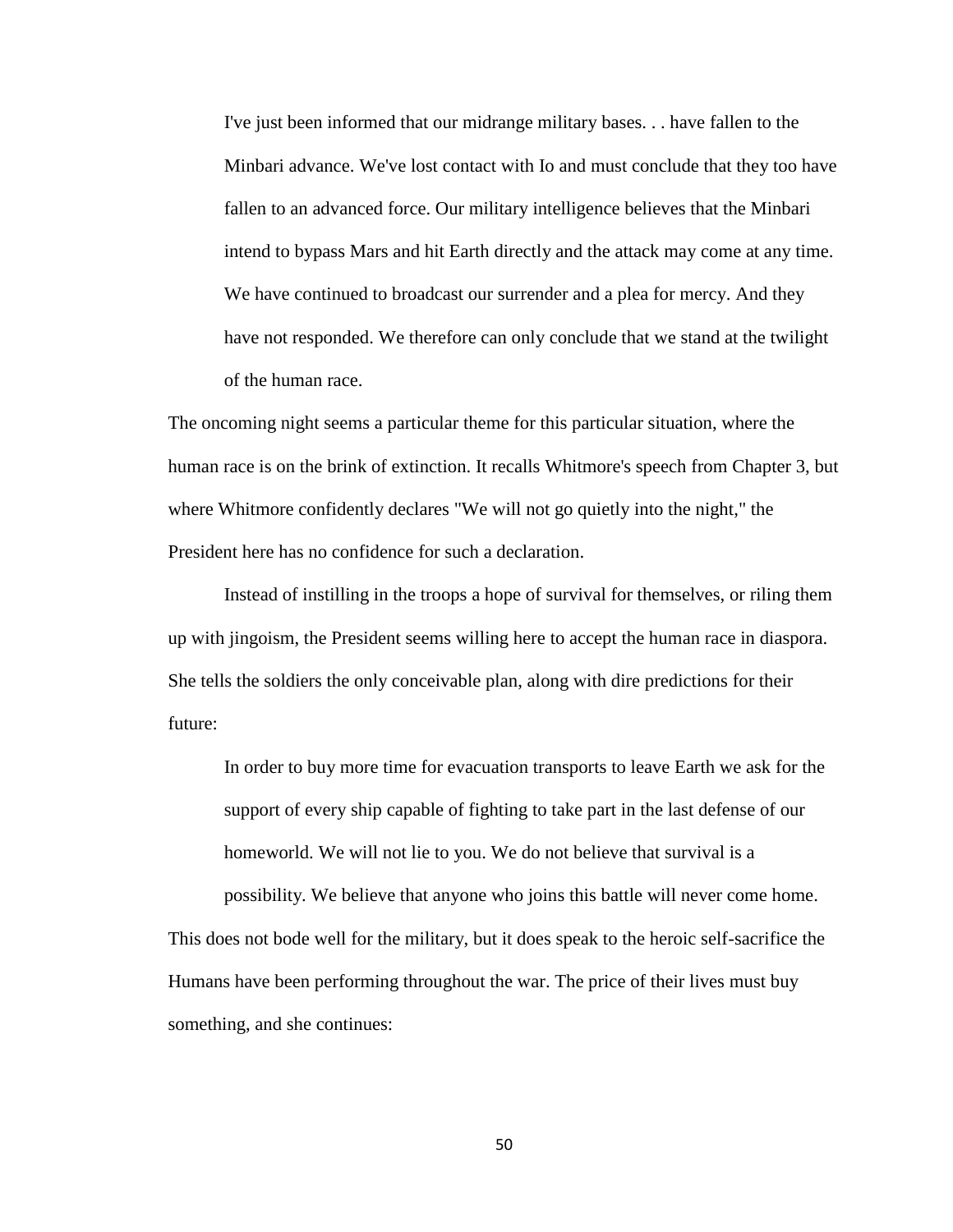But for every ten minutes we can delay the military advance several hundred more civilians may have a chance to escape to neutral territory. Though Earth

may fall, the Human race must have a chance to continue elsewhere.

Here we have the only hope of the Human race being to move, to leave their homeworld and find some new place to call home. In aspects of terminology, humans are the only race in *Babylon* 5 with a species-name not associated with their homeworld (the Centauri being from Centauri Prime, Minbari being from Minbar, etc), this might make diaspora more easily acceptable as racial identity does not necessarily mean "coming from Earth" and species identity is simply a state of having certain features.

Her final lines are: "No greater sacrifice has ever been asked of a people that I ask you now to step forward one last time, one last battle, to hold the line against the night. May God go with you all." Here we finally have the appeal to a divinity, the only vestige of religion the humans display in the film. It is, of course, the Christian God, rather than a concession to whatever higher power those serving in Earthforce worship. This kind of appeal to the Christian God seems indicative, once again, of a western power where Christianity is the dominant religion.

Also, this ending to the speech does not quite fit Gates's earlier *Henry V* comparison, but it cleaves more towards Winston Churchill's *The Few*:

The gratitude of every home in our Island, in our Empire, and indeed throughout the world, except in the abodes of the guilty, goes out to the British airmen who, undaunted by odds, unwearied in their constant challenge and mortal danger, are turning the tide of the world war by their prowess and by their devotion. Never in the field of human conflict was so much owed by so many to so few.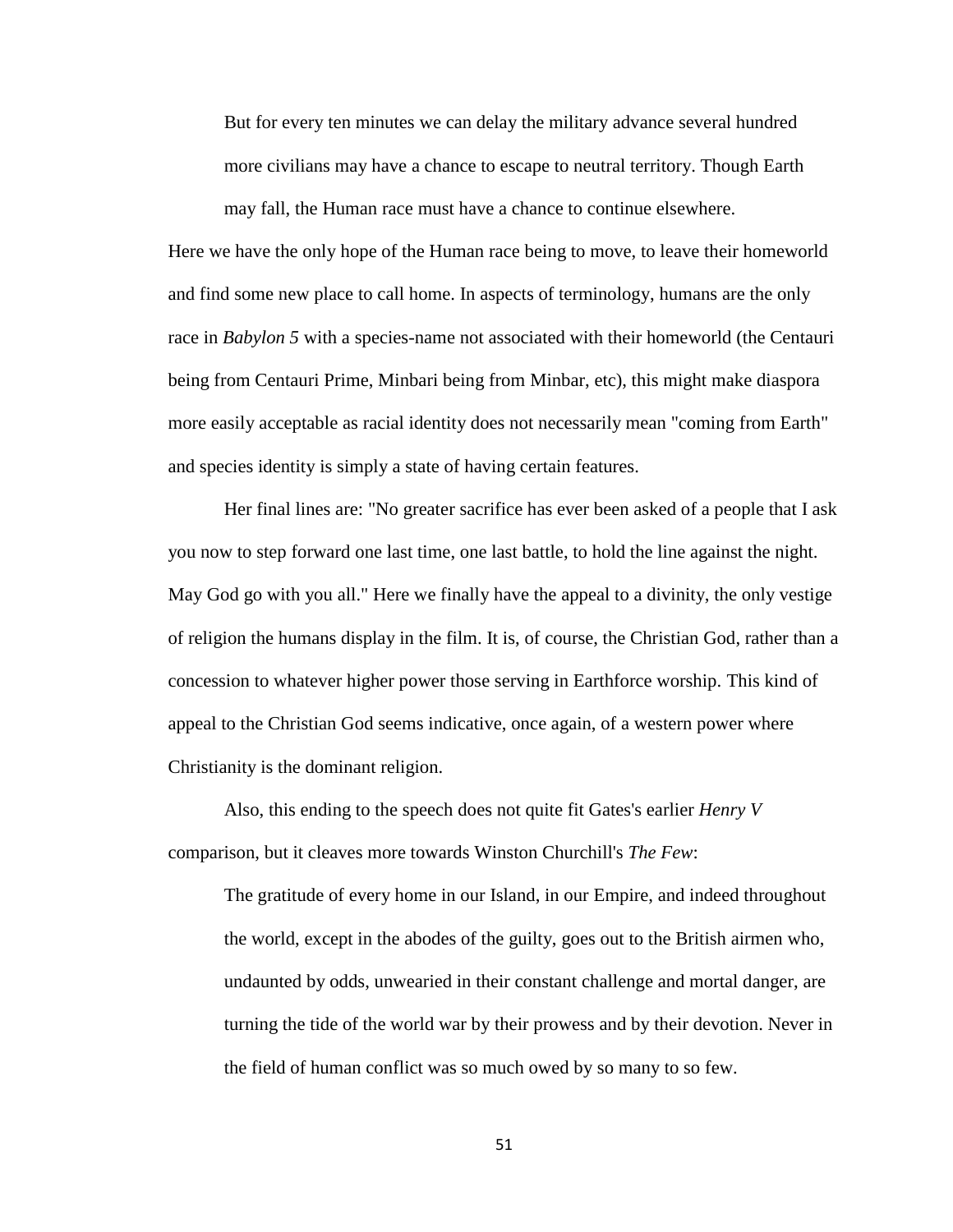Both these speeches end with a pathetic appeal to servicemen (and servicewomen in the case of *In the Beginning*), something to stir their nobler emotions towards self-sacrifice for the greater good. "The gratitude of every home" suggests the same thing as the President's "several hundred more civilians have a chance to escape," that no matter the cost to the armed services, the civilians must survive. Both of these speeches were given at a pivotal battle in their respective wars, and communicate to their intended audience that their people must be preserved, no matter the outcome of the battle. Where it differs though, is the real audience of the speech of *In the Beginning*. To the real audience sitting in their living rooms and tuning in to the TNT special of *Babylon 5: In the Beginning*, seeing humanity brought so close to the brink of destruction and then this pathos-laced speech delivered to the beleaguered troops simply reinforces the absurdity for the reasons behind the war. That neo-colonial expansion and the arrogance of the Humans are what drove them nearly to extinction.

However, when the Minbari surrender after the "lost race" plot twist is revealed, the President returns. She ushers us into the series of *Babylon 5* proper, with the decorum befitting someone who just escaped the destruction of their homeworld by a miracle:

Today the Senate has approved funding to begin construction on the Babylon Station located in neutral space between several major governments. Together we stood on the eve of destruction as a result of a terrible, terrible mistake. A mistake which none of us can afford to make again. The Babylon Station will provide a place to work out our problems peacefully. It is, we believe, our last best hope for peace.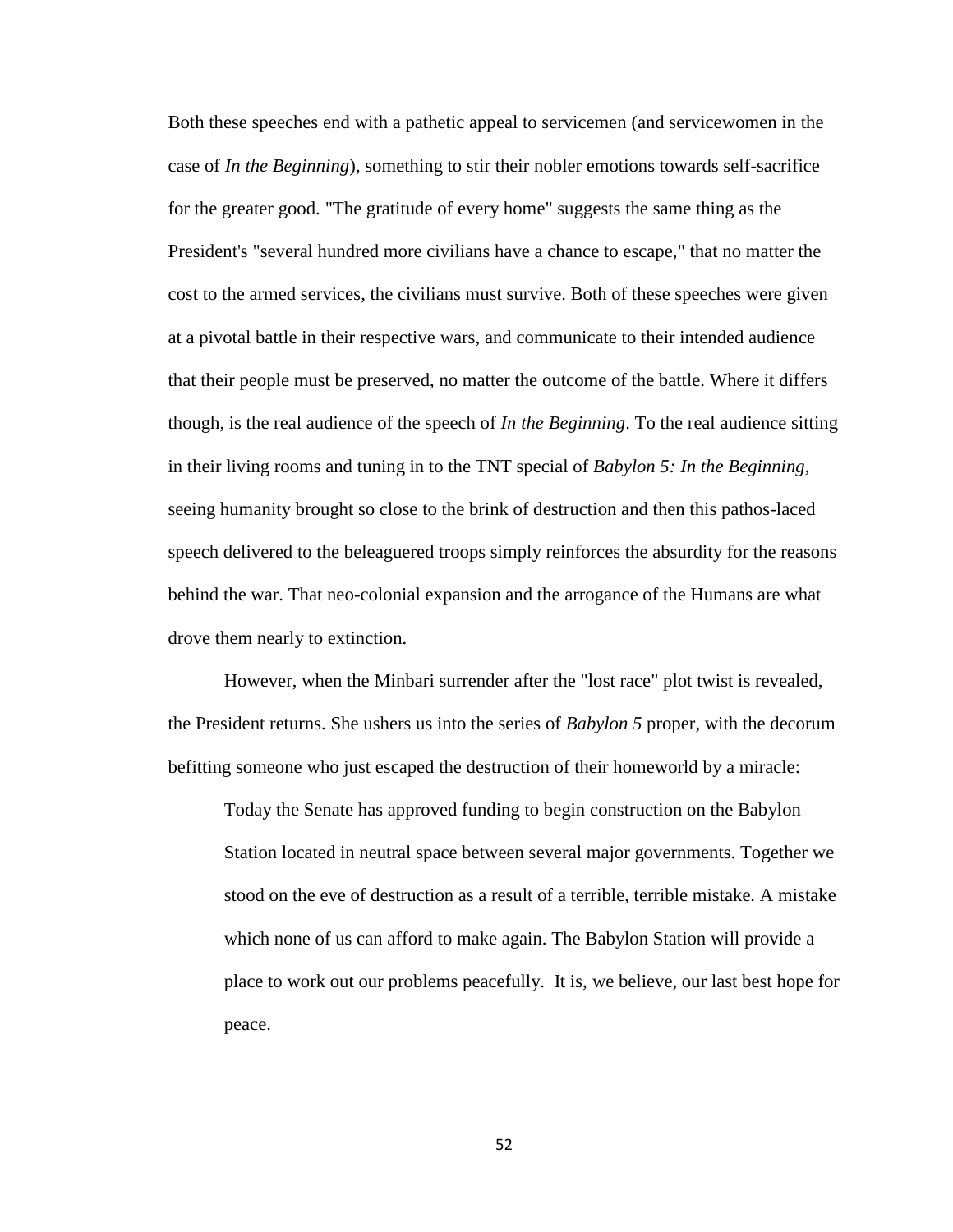Keeping in mind that the "mistake" is not defined in the speech, most would assume it to be the misinterpreting of the Minbari's gesture of friendship--approaching another ship with gun ports open.

Yet one could conclude that the mistake was having neo-colonial aspirations--the reason the humans were in the position to start the war in the first place. The wording here is ambiguous, and "afford" would tend to make us think in terms of economy, but because actual monetary value is only mentioned sparingly in the film, the price of this war was human casualties. Further, the repetition of "terrible" puts the mistake on a moral level, rather than a simple breach of procedure.

As Elazar Barkan notes, in the 1990's:

the international emphasis on morality [had] been characterized in going beyond accusing other countries of human rights abuses, to include self-examination. The very countries and leaders which shaped the policies of a new internationalism -- Clinton, Blair, Chirac and Schroeder -- have all apologized and repented for gross historical crimes in their own countries. (2)

We, similarly, in *In the Beginning*, have a leader who is starting to work with other governments for the Babylon project, and covertly apologizing for the moral breach of neo-colonialism, and offers a solution to it: The Babylon Station--a place where no one political faction should have more influence or power than any other and thus be free of neo-colonial influence in their politics.

#### **Conclusions**

The two sides to this conflict are very much humanized, thus making them even better analogues for post-colonial rhetoric. A post-colonial view of this film then, is a sort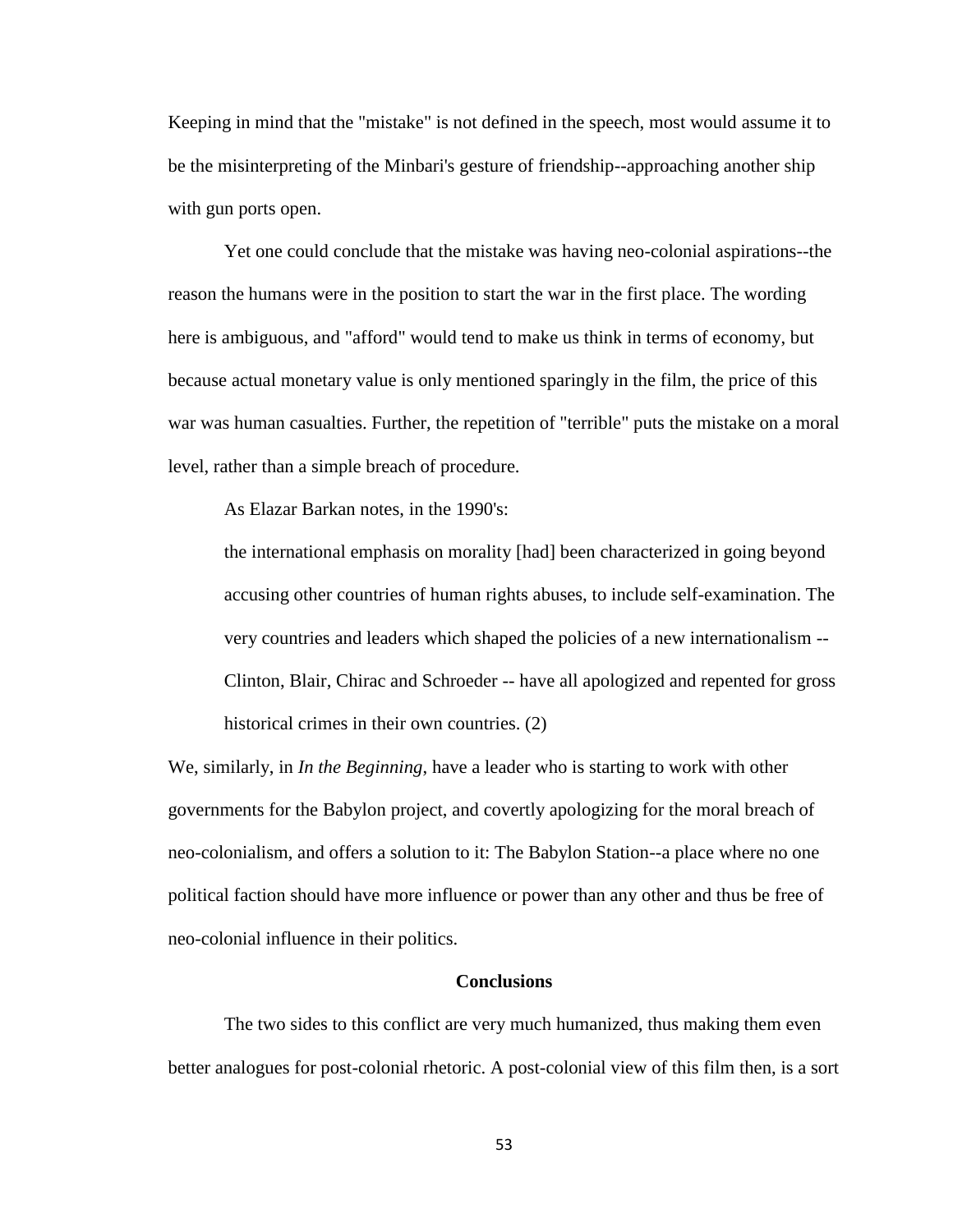of masochistic fantasy. It is as if the filmmakers are saying, if only we had been so decidedly defeated by those we wished to colonize, then perhaps we would have a "last best hope for peace." This hope was for conflicts to be resolved on an equal playing field via negotiations, rather than through force or foreign influence--making the whole premise of *Babylon 5: In the Beginning* a criticism of the colonial expansion of the United States.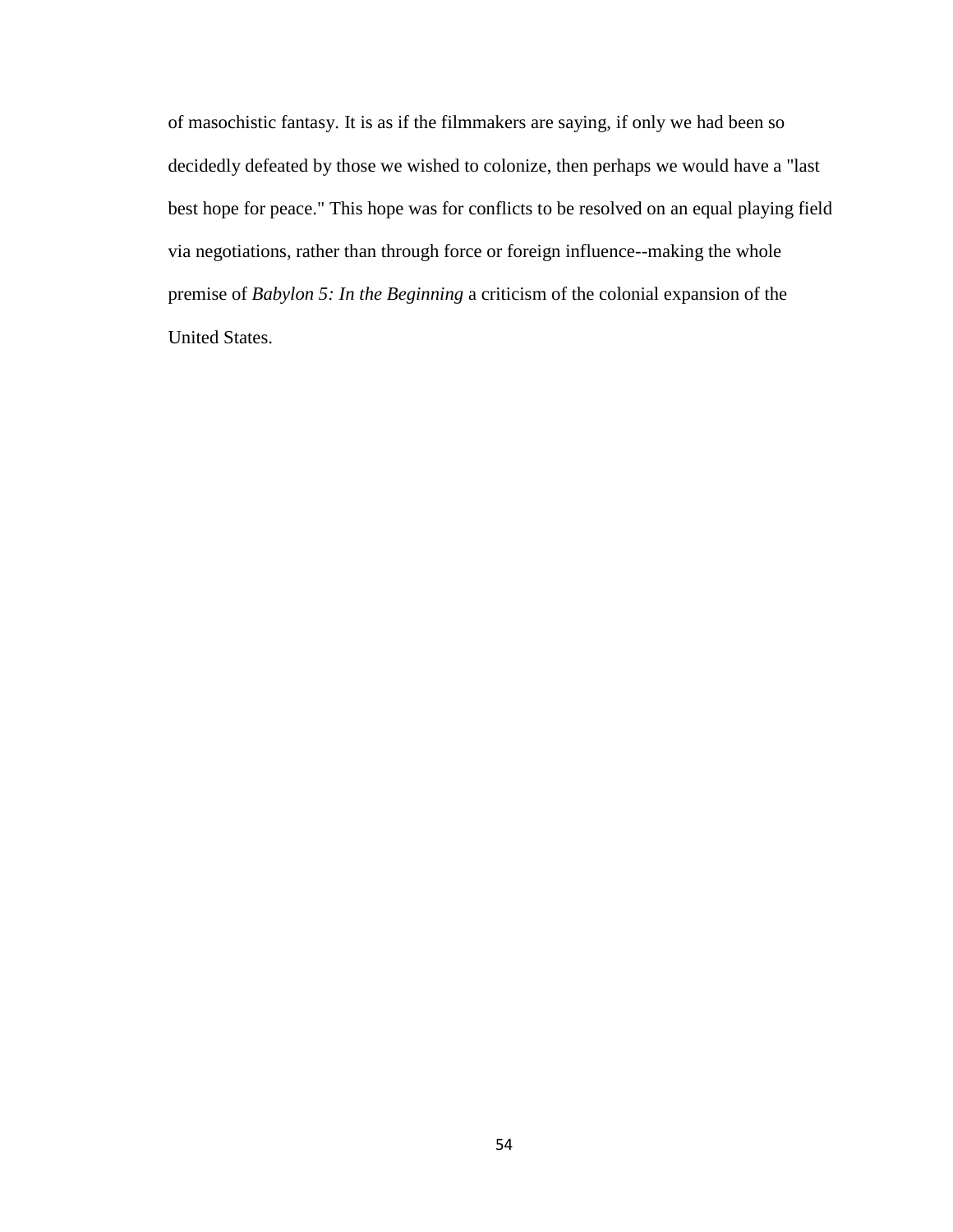#### **Chapter 6:**

# **The Puppet Masters**

*"Do you miss me, Sam?"--Alien slug on a chimpanzee, typing a message to a former host.*

Many authors have suggested that *The Puppet Masters*, along with the trope of alien invaders occupying/duplicating the bodies of our friends and neighbors, is a piece inherent to the fears of the Cold War. Yet, Elana Gomel points out that "The trope, in fact, came into being before the Cold War and has persisted after the collapse of the U.S.S.R." (181). While Gomel focuses on how the trope explores "a posthuman subjectivity in a human body" (181) one cannot completely distance these texts from their kairos.

When talking about *The Puppet Masters* (1951), Rieder suggests that:

This figure of invasion by assimilation speaks to and about anxieties concerning America's economic and cultural inundation of the postcolonial world, about the invisible but ever more pervasive power of new forms of multinational capitalism, or about the hybridization of the postimperial homelands. (*Colonialism* ch.5)

That is a lot to swallow, and Rieder does not truly delve into Heinlein's novel other than to just make these suppositions. However, struggling to shift to a postimperial/postcolonial paradigm after the cold war influenced the 1994 film adaptation, far after the publication of the novel.

The U.S. had stretched so far into the world via its businesses, political jockeying, and military conflicts other cultures that American culture seemed to be permeating these other cultures. While the commonplace of being able to go everywhere in the world and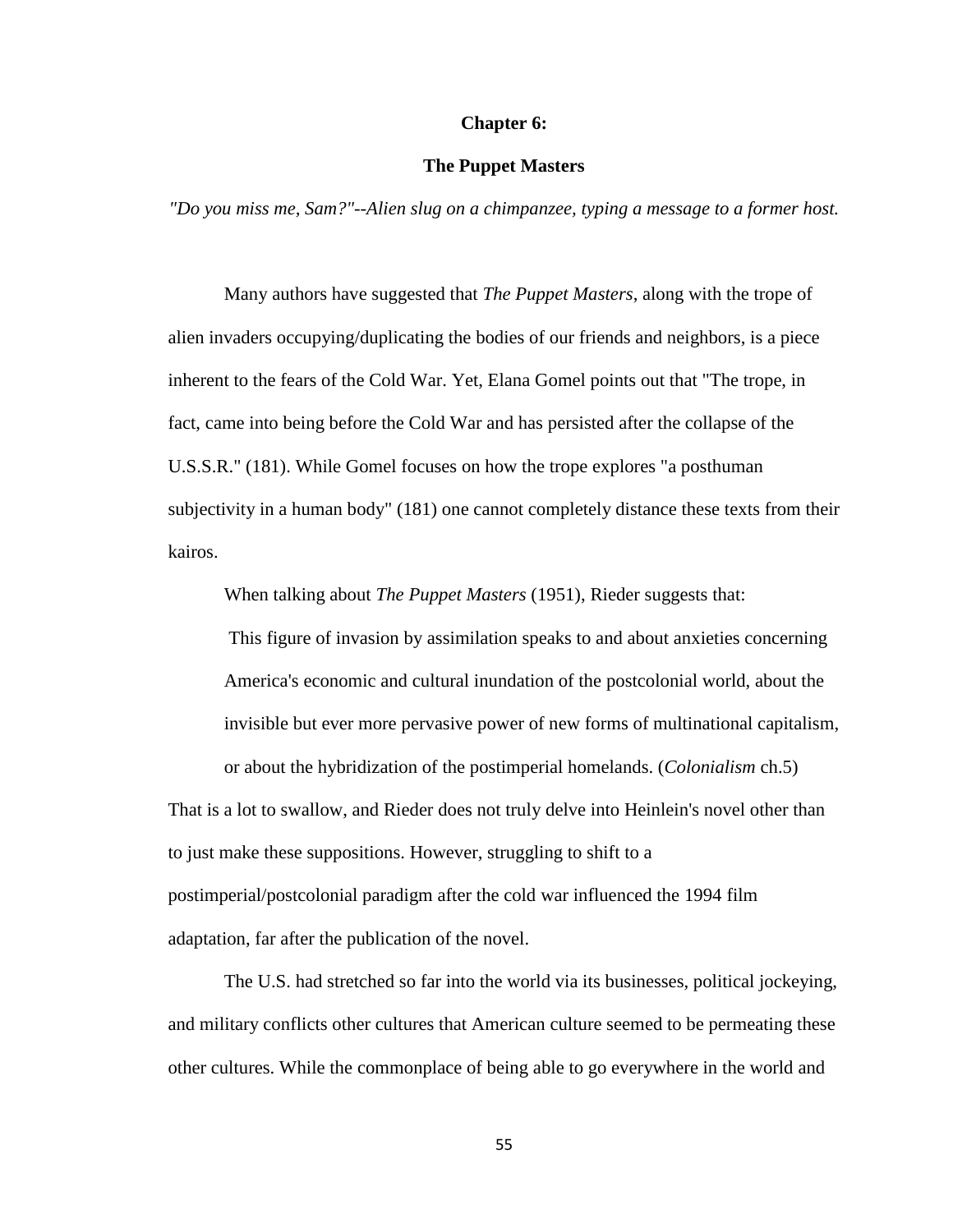get an American-style hamburger seems quaint, it speaks to the level of world-wide permeation of American culture. In *The Puppet Masters* (1994) we play out our own guilt from what Langer would describe as "the desire to keep indigenous cultures 'pure' for the colonizer's own consumption" and the antithetical "desire to 'civilize'. . . colonial subjects" (133). Out of a misguided sense of responsibility we try to impose a *Star Trek*like "prime directive" on ourselves to limit the cultural "damage" we have caused via our own interactions with these other cultures. The film puts us in the position of having a new, alien culture imposed on us via invasion and infiltration.

This film also proselytizes the myth that there can be a return to, as Langer describes it, "nativism, a desire to drive out the colonizer altogether by (re)capturing some notion of pure indigeneity" (109). We see this in the character of Andrew Nivens (Donald Sutherland), the man who heads the department of scientific intelligence; he is a man who, with a cool detachment, plans how to remove the alien infiltration from earth no matter the cost.

These aliens are once again a colonizer, vampiric, or parasitic in nature as they move from host species to host species, even pointing out "Our previous hosts ceased to be useful. You're stronger." as their reason for coming to Earth. They are similar to *Independence Day's* aliens in this regard, but the resources they reap from Earth are new host bodies which can explore the periphery of their world, though always returning to the center with the currency of information.

## **Assimilated Culture**

In *The Puppet Masters*, the aliens, referred to as slugs due to their physical appearance, are part of a monolithic hive mind. While others suggest this constitutes the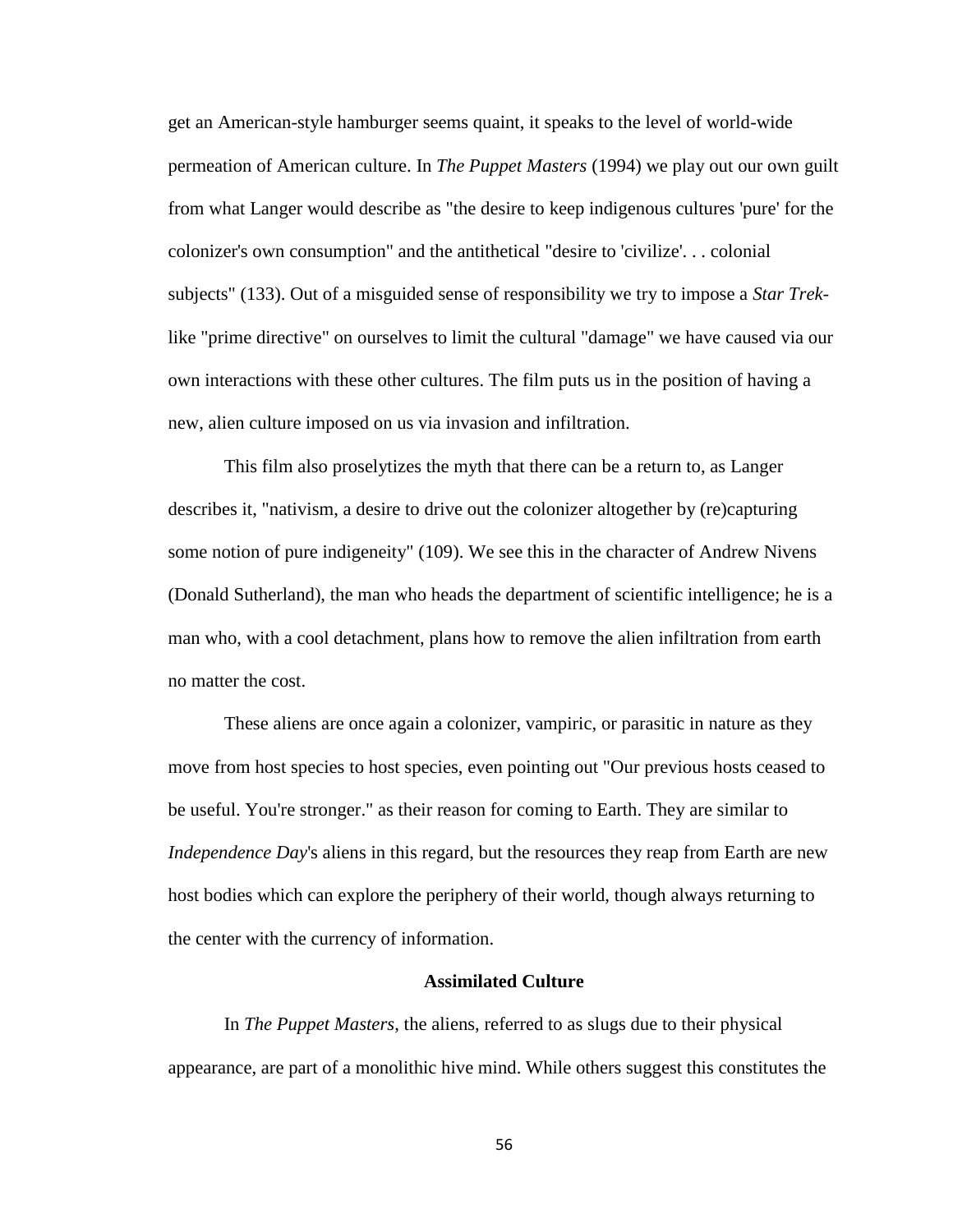communist collectivist theme in cold war narratives, the use of this trope of a hive mentality just as easily can represent a cultural paradigm--a possibility that seems more likely from the dissolution of the U.S.S.R. three years prior to the release of the film.

We can also interpret the culture to be a western one. The slugs are supposed to be primarily brain matter; while the correlation between brain-size and intelligence is, in real life, as dubious as phrenology, as a symbol this indicates a higher intelligence. Returning to Langer's description of cultural desires, the western, civilized culture, with all of its focus on science and what it deems as intelligence, desires to impose civilization onto barbaric cultures, which it views as intrinsically ignorant or living in the past. The aliens seek therefore to bring humans into modernity, an addicting sensation to suddenly be plunged into and one any colonizer might believe the barbaric cultures *need*. This view is exactly Rieder's missionary fantasy, the aliens have identified a need in humans and seeks to fill it.

In the film, this need exhibits itself in Jarvis (Richard Belzer) when one of the slugs is removed from his body. He starts going through withdraw symptoms from being separated--ultimately choosing to die rather than live apart from the slug. This paradigm is even understood by Andrew, explaining the reason for withdraw as "one moment you have this huge brain the next moment you don't; just think of it" as though the need for this greater civilization is so seductive that it would be difficult to live without. The slugs are even aware of this fact, asking the newly liberated Sam Nevins (Eric Thal) "Do you miss me?"

The slugs even see themselves (or itself, depending on how you want to count them), as this civilizing force, they are quick to explain how their way of life is superior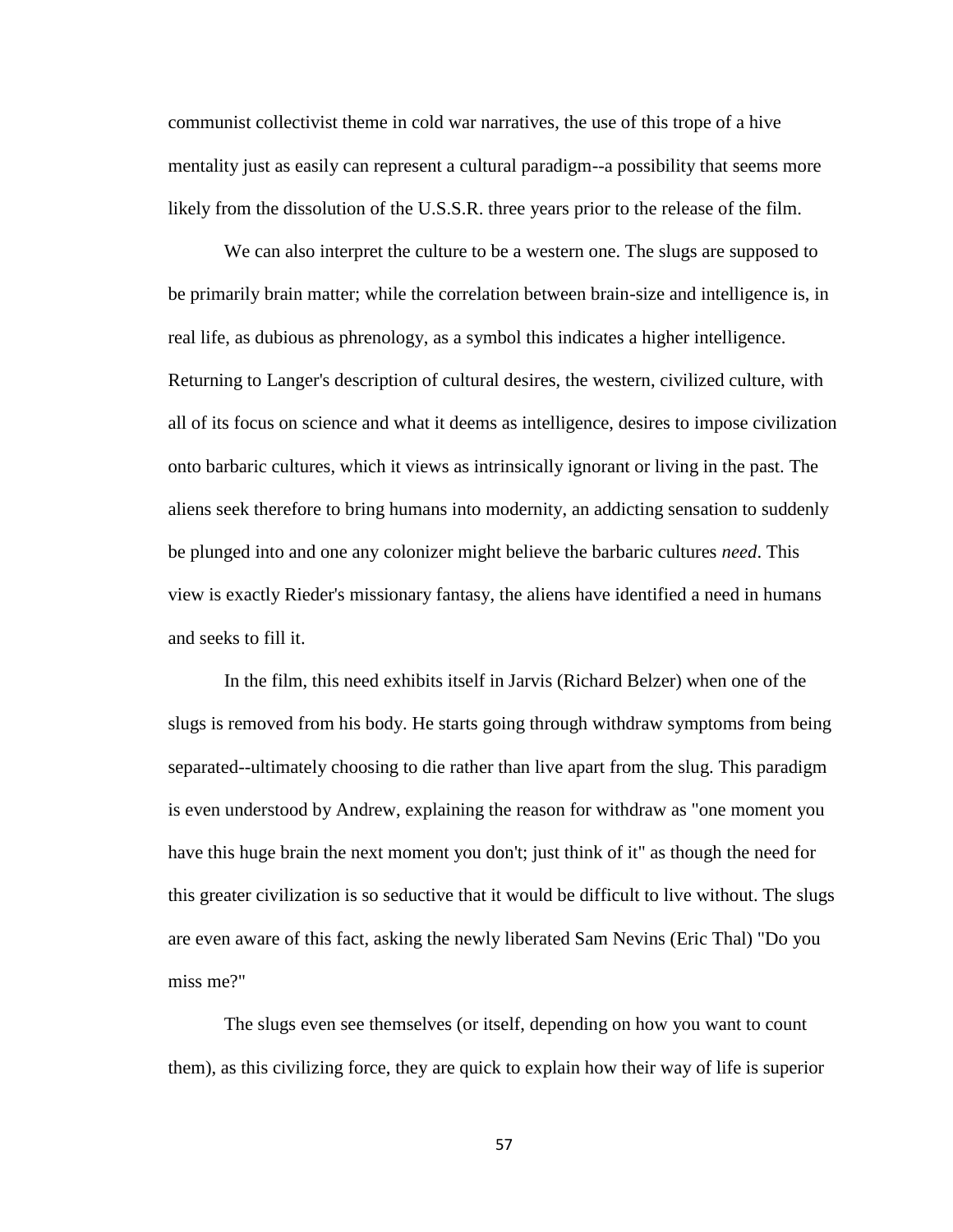to the barbaric human's way, as seen in their repeated criticisms of the loneliness of human existence, Sam's slug even says "you won't be lonely when you're one of us; no one will be" to Andrew, as though offering a better way of life. Of course, this life comes via sacrificing the human's old culture and paradigm, but the slugs refuse to acknowledge the indigenous culture's loss, and when asked what they want, the only reply is "Peace." This peace echoes a refrain we hear even today when the U.S. talks about "stabilizing a region" or "making a region safe for democracy." We do not see that as a particularly negative thing, even if military might is sent, but in so doing we push our western ideals into whatever culture is in that corner of the globe.

This forceful assimilation is something *The Puppet Masters* addresses as well. The teenagers who are first assimilated by the alien invaders physically attack someone with a baseball bat to assimilate a new human. Here they have co-opted part of American culture, by using the tools of "America's pastime" as a weapon to force assimilation onto others. While the method seems overtly hostile, one might be able to read the covert message of the slugs appropriating symbols that are otherwise innocent in American culture and turning them against those resisting the change. Other examples are the overt use of children to carry slugs to new hosts and putting nascent slugs in mailboxes. In the "decent, all-American sort of way" as Andrew Niven puts it, the American paradigm would take the innocence of children and daily mail delivery for granted. Both of these show how symbols that once were welcome are threatened by the alien cultural influence.

## **Rhetoric of the Prize**

There is one American symbol in the film that is sacrosanct, the President. While the President in *The Puppet Masters* does not get a lot of lines, nor is he named, he is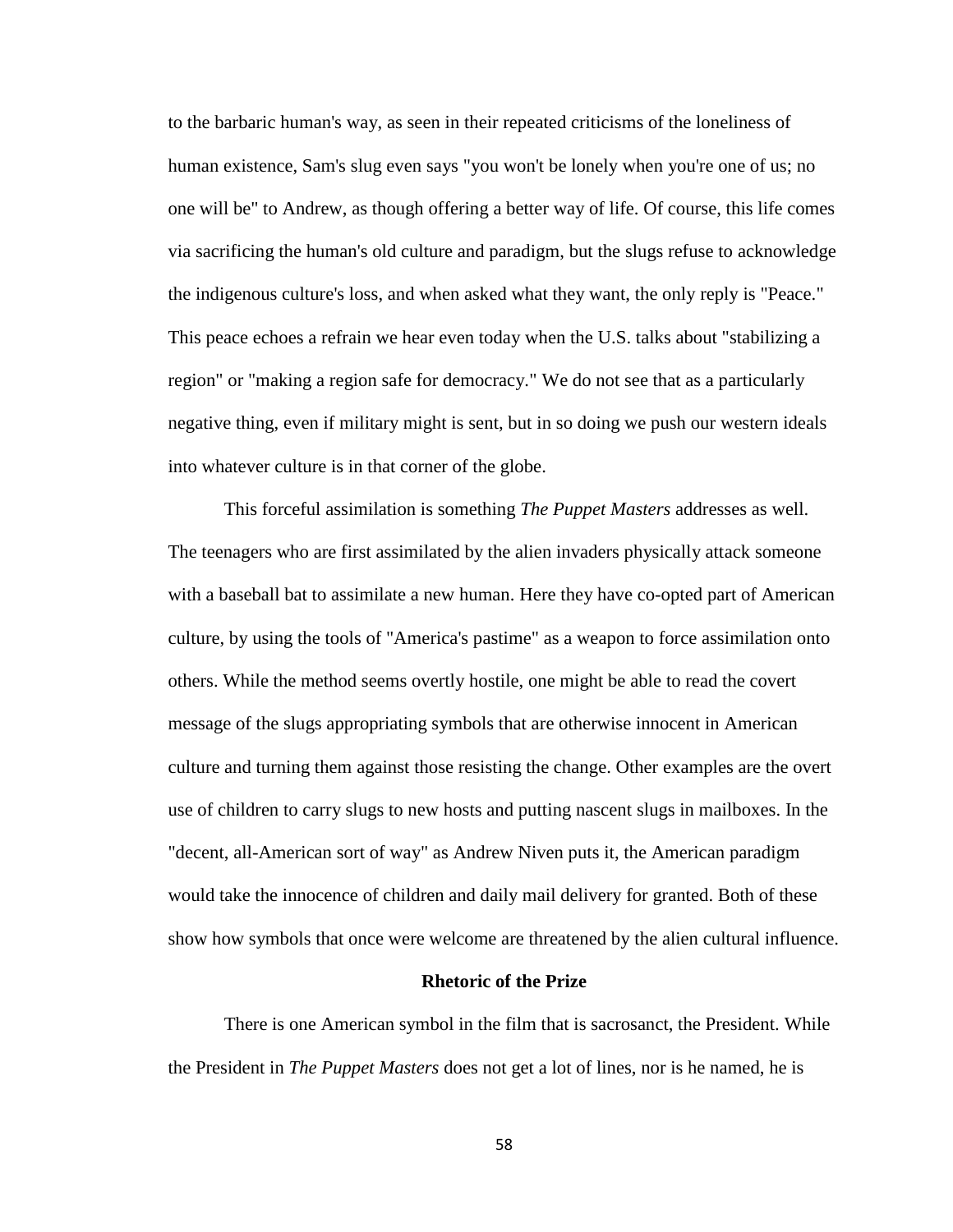nonetheless important. The aliens make an explicit move to assimilate him and further the co-opting of American cultural symbols. If a colonizer could get cooperation from the highest levels of government (as discussed in Chapter 4 with Vidkun Quisling), it could influence the people into easily falling in line, no matter how effective of a leader the figure might be.

Here we do not have a very effective leader for a United States President; the first lines we hear him speak are "Bruce, you wanna tell me what's happening here, please?" and "Andrew, what in God's name is going on?" neither really confirming his ethos as a leader, more a hapless trophy, an object for morale rather than any strategic value. If the President had known about the possible threats facing him, or had a more active role in the film, we could see him like Whitmore, or even as a potential collaborator like Dale. However, here we have an ineffectual president who is led in his decisions by Andrew, someone who has managed to keep the President safe, despite alien infiltration in the secret service.

We also see the President as a character who is not willing to face the grim reality of the invasion. When informed of the slugs and shown the tape of Sam with the slug on him, the President starts walking towards the camera, shaking his head, as though he does not want to acknowledge the desperate situation the American culture/human race is in. However, he keeps deferring to Andrew in matters of defense, when plans are being suggested, Andrew suggests a plan of action, and we immediately see the President's head centered in frame as he looks up towards Andrew (presumably). His only reaction is to say "Do it." The President continues to defer and rely on Andrew and his interpretations of events, for instance when the General Morgan reports a successful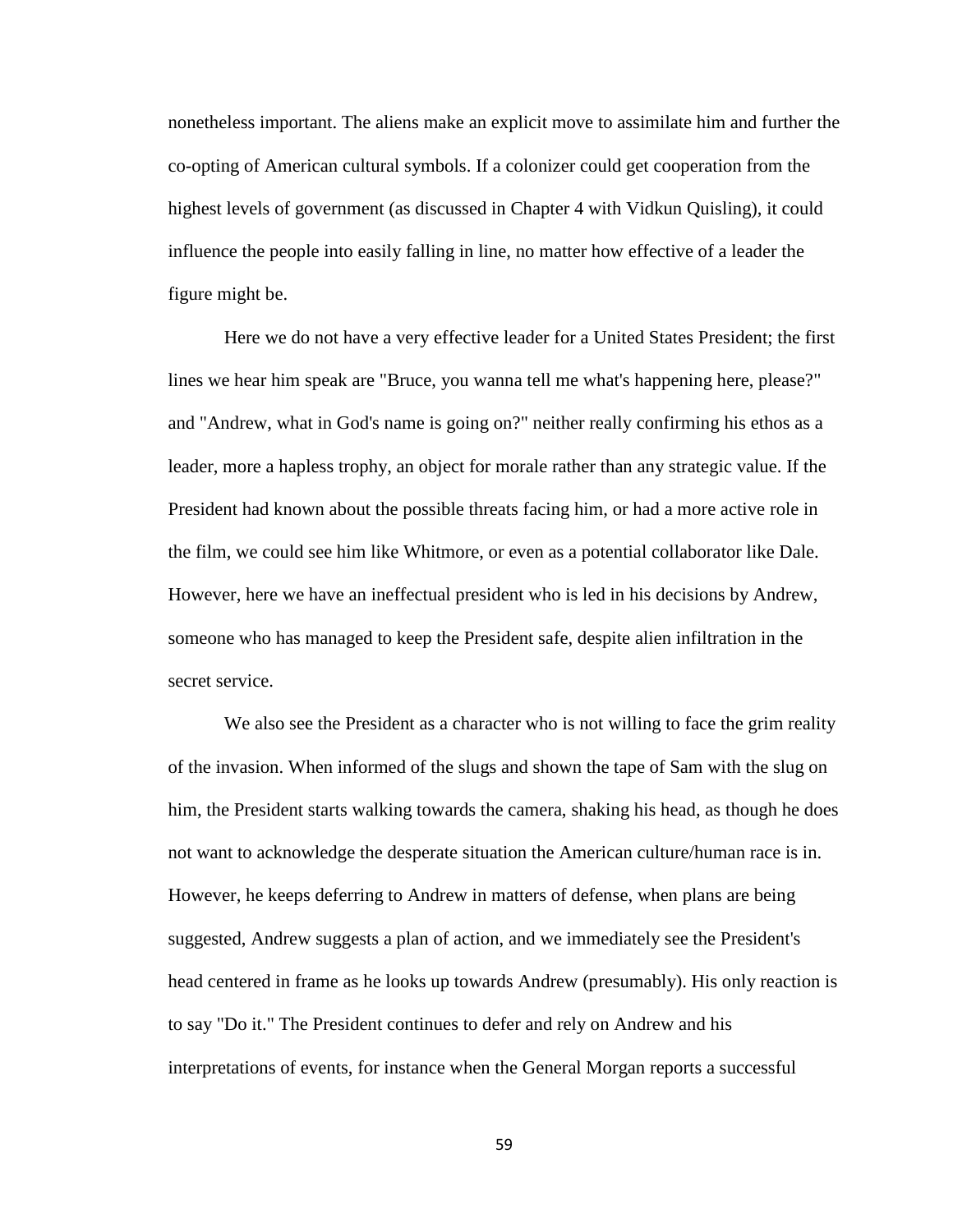operation in containing the slugs, Andrew asks the General to take off his shirt. He refuses and when pressed the transmission is lost. Immediately the President asks "Alright what's going on? Andrew?" looking to the sole figure who is willing to take any measure to fight off this alien culture.

#### **Nativism, or Else**

In Andrew we see someone who exemplifies the though behind what Langer describes as "appealing purely to a precolonial nativism as a decolonization strategy" (109). He stops at nothing to wipe away the taint of the colonial presence. Even when the slugs use children to deliver the parasites to other people, Andrew balks at the idea of sparing them: "We cannot think of them any longer as children; they are the enemy." He is even willing to electroshock his own son, Sam, to remove the alien from him.

The nature of this film, though, makes sure that we as an audience sympathize with him, even when he is electro-shocking Sam. Andrew is the leader with the answers, the man who lives for a crisis, and that builds his ethos in the eyes of the audience. This is a very dangerous bit of rhetoric to convey to an audience as it leads them to believe there is even a possibility of resurrecting an innocent, perfect, pre-colonial time of their state or any state. Miyao Miyoshi states "the golden age of a nation-state's memory proved to be neither pure nor just, nor even available, but a utopian dream often turned into a bloody nightmare" (qtd in Langer, 109-10); this way of thinking might have been exemplified in Andrew if we had seen him haunted by the pain he inflicted on his son, or if we could see him have any remorse for suggesting that troops should open fire on children being ridden by the slugs, but we do not. Andrew is unapologetically callous in his efforts to remove alien influence, succeeding in the end of the film.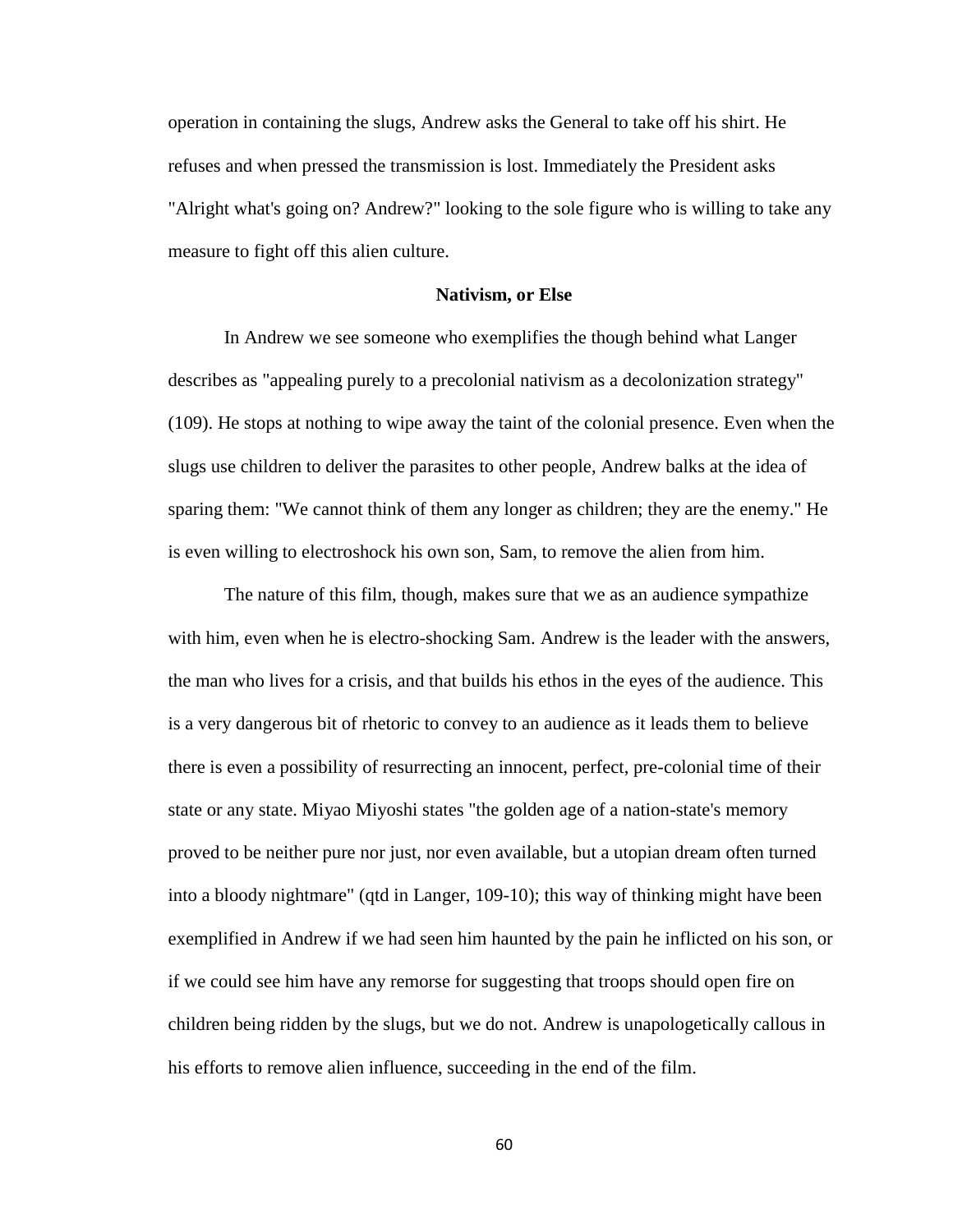# **The Ending**

There is a major and telling difference in the epilogue between Heinlein's novel and the film. In the film, after being released from the control of a slug, as Andrew is being dragged off to the hospital, he says to Sam, "Go on, exercise a fantasy... That was the last one." With absolute finality, and despite Sam's doubts, Andrew assures us that the crisis is over and the heterosexual romance ubiquitous to CHC can continue without threat from alien invaders. While Sam and his love interest, Mary, move deeper into the city of Des Moines away from the remains of the slug hive, we are treated to some witty banter about the nature of men and women in relationships before the credits roll, an ending that could have been pulled from any CHC film.

The book ends differently, of course it is set in a slightly more futuristic time, and interplanetary travel is more feasible. Sam and Mary go off to "clean up Titan" (Heinlein ch.35), the place where the alien slugs stayed before they hit Earth. Here there is no complete finality, Sam tells us that "in spite of the almost complete success of Schedule Mercy there is no way to be sure that the slugs are all gone. No longer ago than last week it was reported that a bear was shot, up Yukon way, wearing a [slug]" (Heinlein ch.35). Here is the concept that there is no going back to a pre-colonial time as Heinlein writes that even the very ecology of Earth had been co-opted by the colonizing aliens. The nature of the end of the book is very retaliatory ending with the words "Puppet mastersthe free men are coming to kill you! Death and Destruction!" (Heinlein ch.35), and even has a nod to culmination of the book's own heterosexual romance subplot, where Mary has become a housewife to Sam.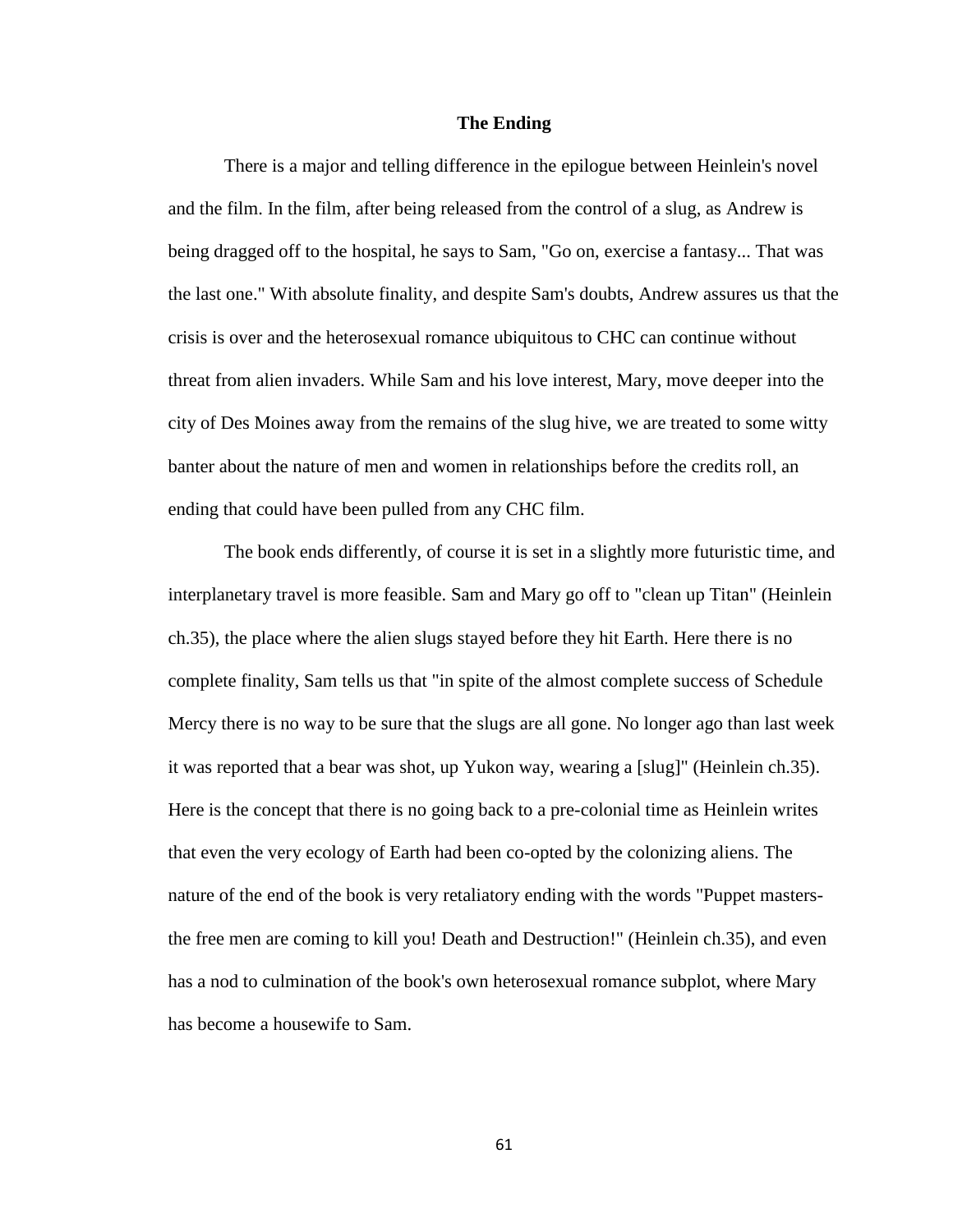What does this difference say to the audience? One could put it down to the kairos in which each work is presented. Heinlein's novel was published in 1951, when the United States and the audience of western readers would be expecting a full-on war against the soviets to break out at any moment; in contrast, the U.S.S.R. had dissolved by the time the film was released. Since, by the time of the film's release, we had "won" the cold war with our "American-ness" intact, the ending in the book would be wholly inappropriate. Instead, we have the pathetic effect of the "walking off into the sunset" ending and a return to normalcy versus another pathetic effect of a call to arms and an irrevocably changed paradigm of always being on guard.

The change communicates something significant, though. This deliberate choice by the filmmakers in adapting this novel is deflecting that possibility that a post-colonial state might seek some form of justice, whether retaliation or compensation against their former colonizer. There is no sense of bitterness, no thirst for revenge or wanting to continue eradicating the colonizer wherever it may lurk in the wider arena (in this case the solar system), but rather a lighthearted appraisal of the postcolonial state as, in the film, Mary suggests "from a sociological standpoint, it [being a part of the hive mind for a short time] could be a good thing." This, for a state struggling to come to grips with being a colonial power is a comfort, because it suggests that they are immune from retribution; and the de-colonized would be grateful for their experience of being colonized for a time.

#### **Conclusions**

The movie itself is simply telling us that everything is back to normal, life can go on just as it was before the invasion as though it never happened. The desire for nativism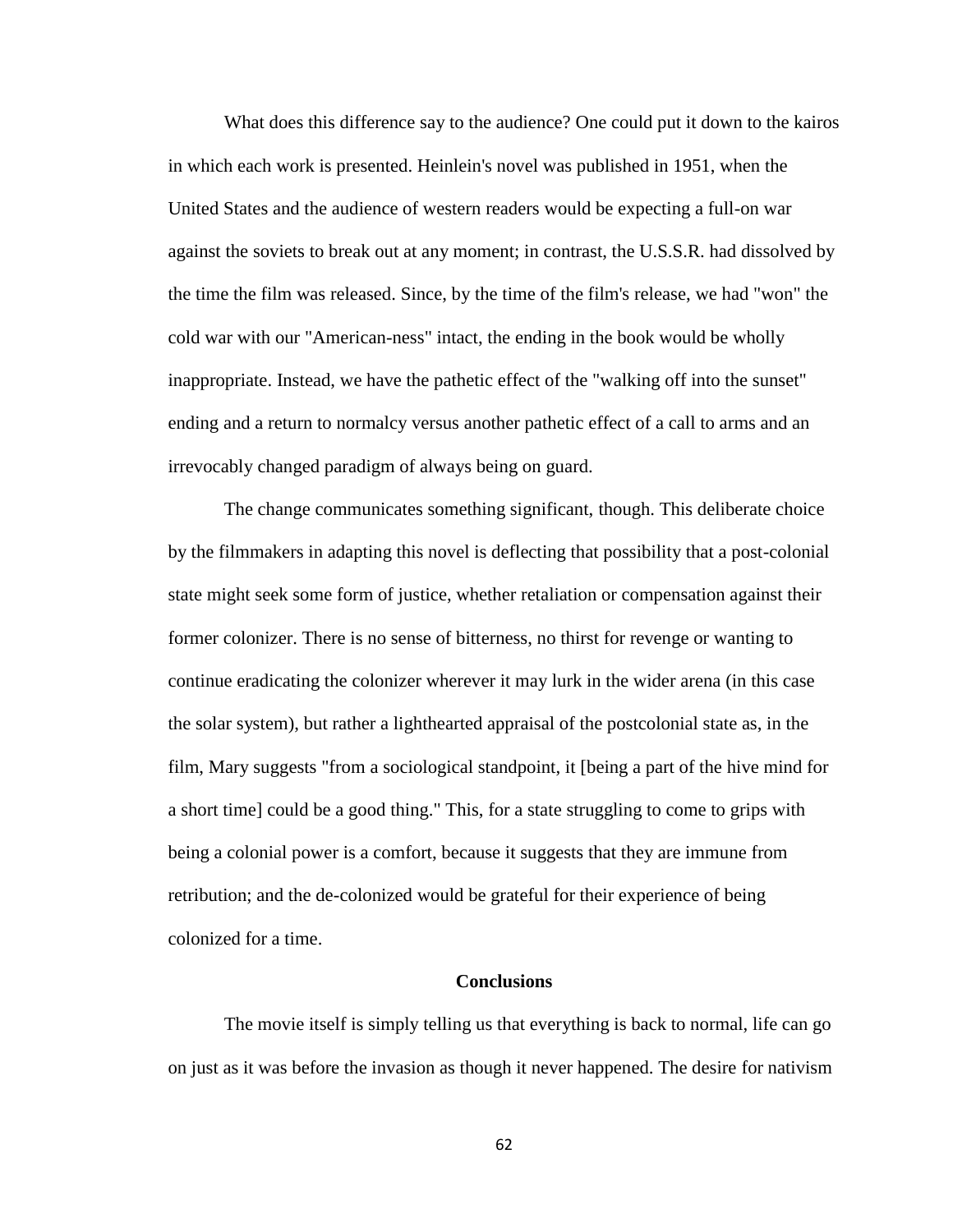won, and colonial cultures can just be erased from indigenous peoples as long as there are still pure symbols of their original culture to cling to and someone in the indigenous culture is willing to do whatever it takes to rid themselves of it, as long as that task is contained solely within their borders. Considering that the United States is representative of a colonial force, this film must be trying to assuage our guilt by putting the impetus on the indigenous population to fully decolonize, and perpetuating the myth that a pure culture is achievable.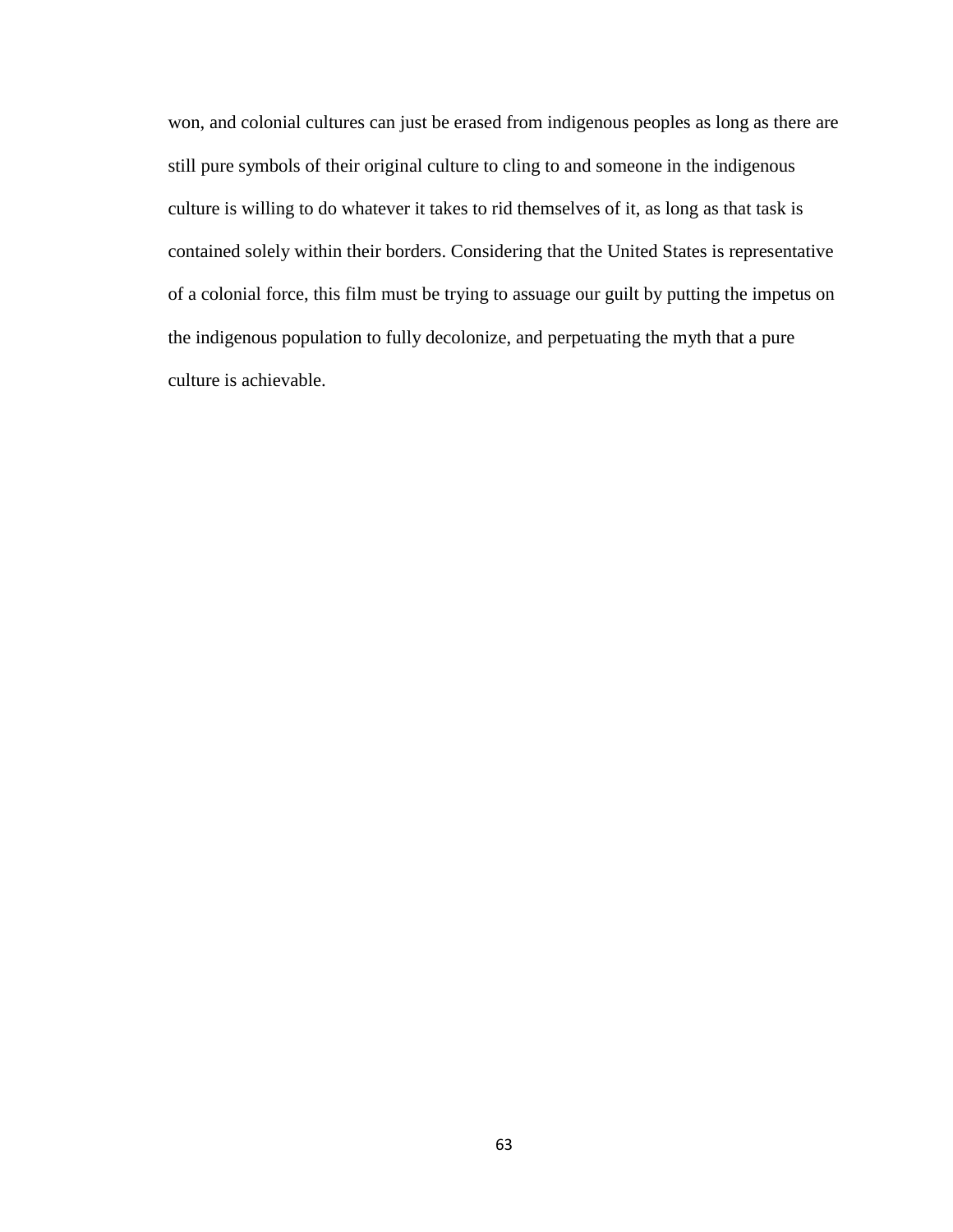### **Chapter 7:**

# **Conclusions**

# *They'll keep fighting... and they'll win!--*Starship Troopers *Newsreel*

Each of these films fought the colonial paradigm, and painted a none-too-bright picture of America as colonizer. Further, each have in their own way attempted to resolve the conflicted conscience of a post-imperial America. With *Independence Day* we saw the conflict between an arrogant imperial America-as-grotesque and a hopeful, cooperative internationally-minded America. Similarly, with *Mars Attacks!*, we had the America-as-grotesque and the failure of an arrogant, collaborationist government in the face of a desire for a return to nativism. This nativism as a decolonization strategy against a vampiric colonizer was borne out as well by *The Puppet Masters*. Finally, with *Babylon 5: In the Beginning*, we have a narrative of wishful thinking--as though the filmmakers were saying "if only we had been shown the error of our ways."

This the reactions to this grievous error is played out via the presidential characters. We can, like President Whitmore, rise up against the colonial paradigm and fight. We can collaborate with the colonials to keep things just the way they are and live comfortably normal lives like President James Dale. Like the President from *In the Beginning*, we can escape, we can attempt to learn from the darkness of colonialism and hope for a better future. Or, like the President in *The Puppet Masters*, we can let someone else deal with it.

The ever-pervasive theme of these films also included the assuaging of guilt- whatever the means of becoming a post-imperial nation; by the films' ends, we have the American analogue surviving the colonization attempt, usually at great cost in terms of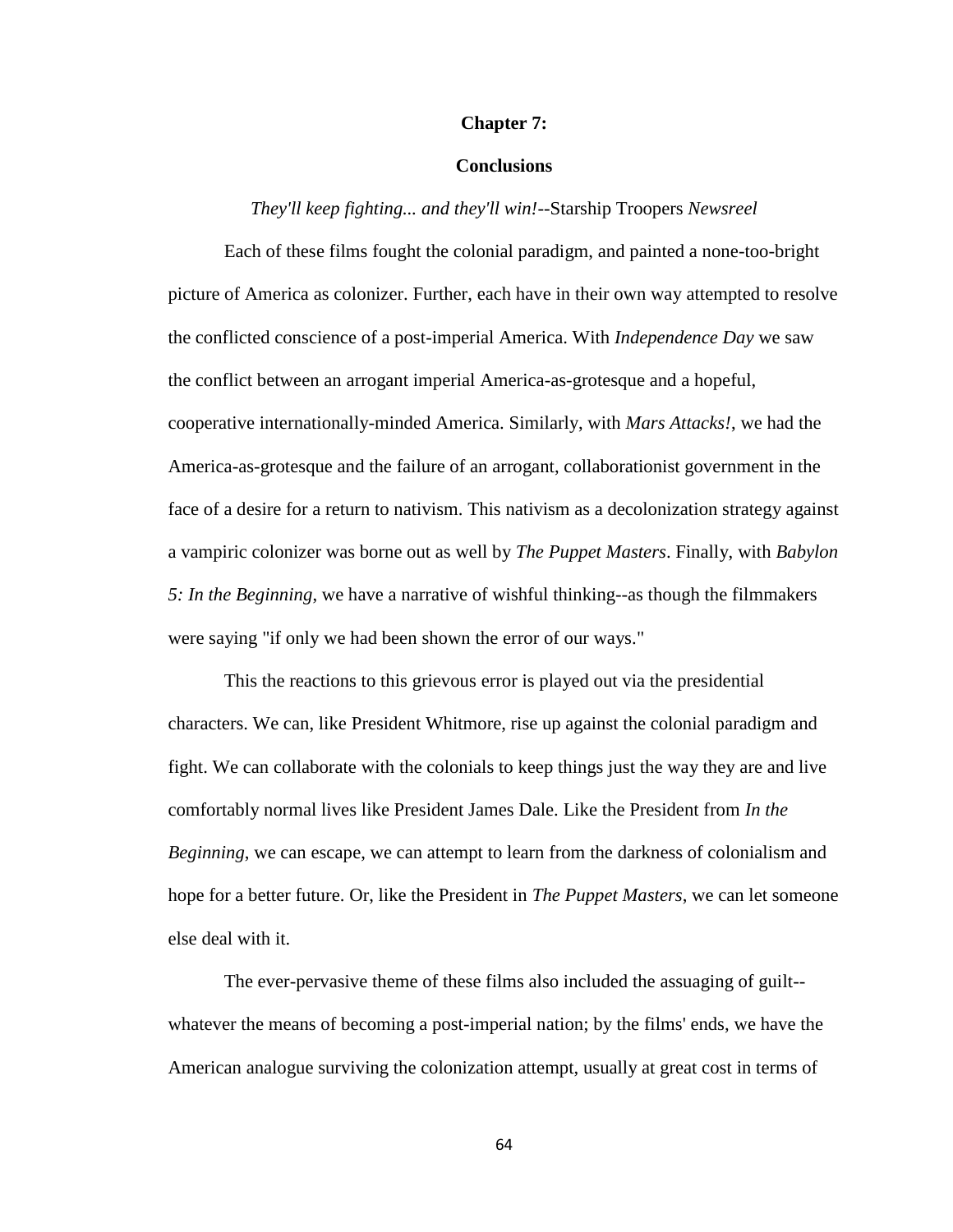human casualties, but otherwise unscathed in terms of identity. This repeated theme, as rhetoric to the American audience, attempts to reassure them that the demons of colonialism can be put or is behind the United States. This means that the U.S. can continue its national narrative as the world-wide "good guys." Supposedly, with little more than an overabundance of pathos, American audiences can be covertly convinced of this.

# **Implications and Further Study**

The existence of this guilt in popular culture during the cold war suggests that the populace was aware and willingly blinding themselves to the United States's colonial activities. The populace of the U.S. cannot claim ignorance, and can be considered just as guilty as those deliberately working towards colonization because of their inaction.

Interestingly, we are still telling these stories. Aliens are still invading in television programs and on film with the remake of the show *V* (2009), and *James Cameron's Avatar* (2009) and its forthcoming sequel. As I mentioned earlier, we may also be seeing a sequel or spin-off of *Independence Day* in the next few years. This indicates that the 90's films may not have been as successful as previously thought in communicating an end to neo-colonialism--or that we as a nation have chosen the path of *The Puppet Masters*, and no one internally has stepped up to the plate to eradicate the colonial aspects of our nation.

That being said, there are opportunities for further study, the question becomes how does this play out in the 00's to today. As there are no shortage of invasion narratives in any decade, what changes in post-colonial rhetoric could be tracked from this decade, and have we lost some of these avenues of decolonization from the ongoing rhetoric or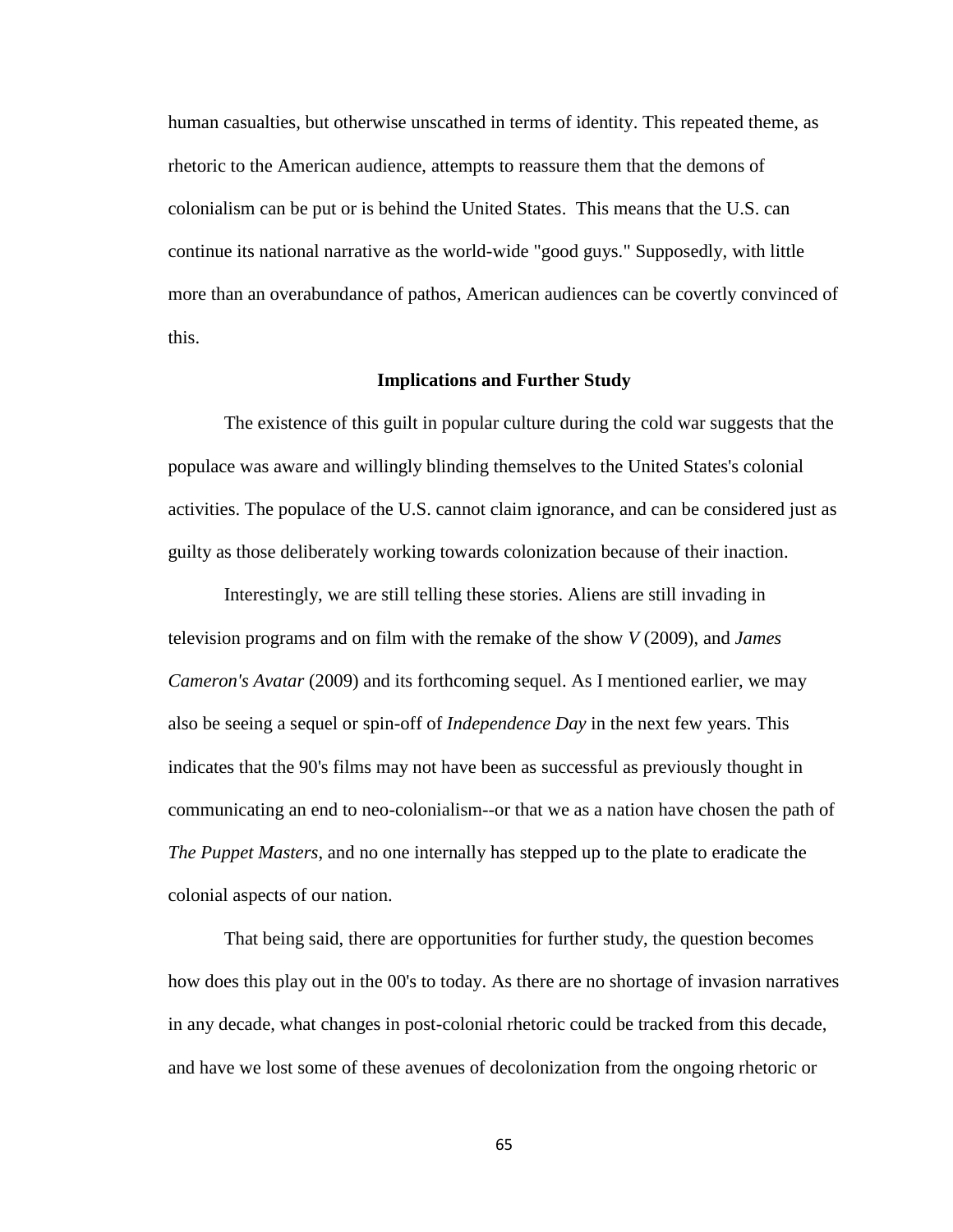are each still as viable as they were in the 1990's? Or could we have predicted this postcolonial rhetorical shift in film in popular media prior to the 90's?

Whatever the case, I intend to keep my eyes peeled for the return of *Independence Day* to big screens, and further works like *Babylon 5* from J. Michael Straczynski, for post-colonial themes. There is a lot more of this narrative out there, and I want this thesis to open the door for other avenues of analysis. So, I too leave an imperative, like Ned Scott of *The Thing* (1951), to tell the world, tell this to everybody wherever they are. Keep watching the screens.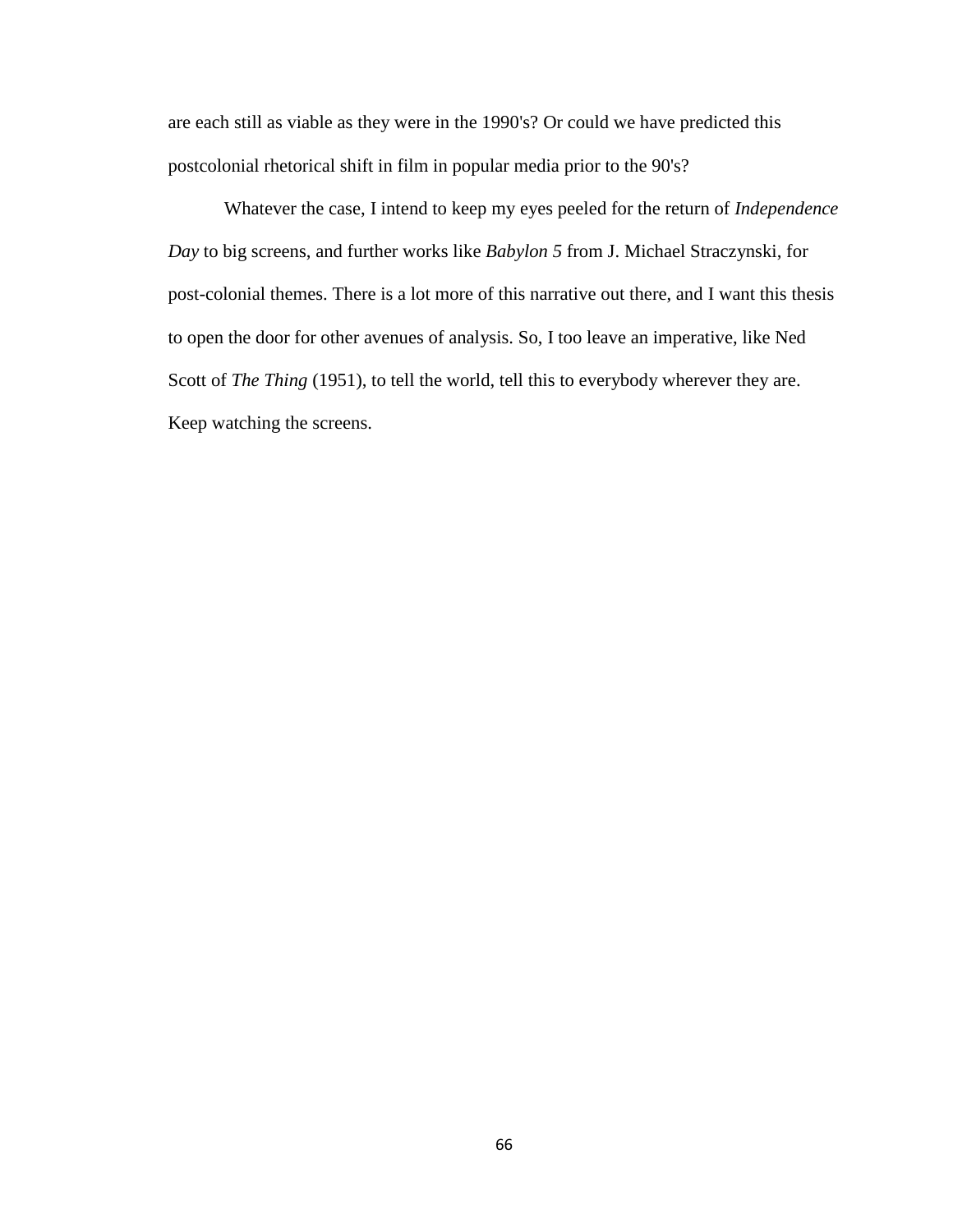## **Works Cited**

- Anders, Charlie. "Why Would Aliens Come All This Way Just to Invade Earth?." *io9*. io9, 3 May 2013. Web. 12 Feb. 2014.
- *Babylon 5: In the Beginning*. Dir. Michael Vejar. Perf. Mira Furlan, Bruce Boxleitner, Tricia O'Neill. Warner Brothers, 1998. DVD.
- Barkan, Elazar. "Restitution and amending historical injustices in international morality." *Politics and the past: on repairing historical injustices* (2003): 91-102. Web. 26 July 2014.
- Born, Daniel. *The Birth of Liberal Guilt in the English Novel: Charles Dickens to H.G. Wells*. Chapel Hill: University of North Carolina Press, 1995. Print.
- Butler, Robert. "Aliens Invade The Multiplex." *Langfield Entertainment Newsletter*. Langfield Entertainment, 11 Mar. 2011. Web. 14 Feb. 2014.
- Churchill, Winston. "The Few." *WinstonChurchill.org*. The Churchill Centre, n.d. Web. 25 July 2014.
- Chomsky, Noam. *Deterring democracy*. New York: Verso, 1991. Print.
- ---. "Foreign Policy and the Intelligentsia." *The Essential Chomsky*. Ed. Anthony Arnove. New York: New Press, 2008. 160-86. Print.
- ---. *What Uncle Sam really wants*. Tucson: Odonian Press, 1992. Print.
- Davies, Jude. "'Diversity. America. Leadership. Good Over Evil.' Hollywood Multiculturalism And American Imperialism In Independence Day And Three Kings." *Patterns Of Prejudice* 39.4 (2005): 397-415. *PsycINFO*. Web. 9 July 2014.
- Gates, Anita. "With a Trigger-Happy Leader, Earthlings Battle Aliens." *New York Times (1923-Current file)*: 1. Jan 03 1998. *ProQuest.* Web. 17 July 2014.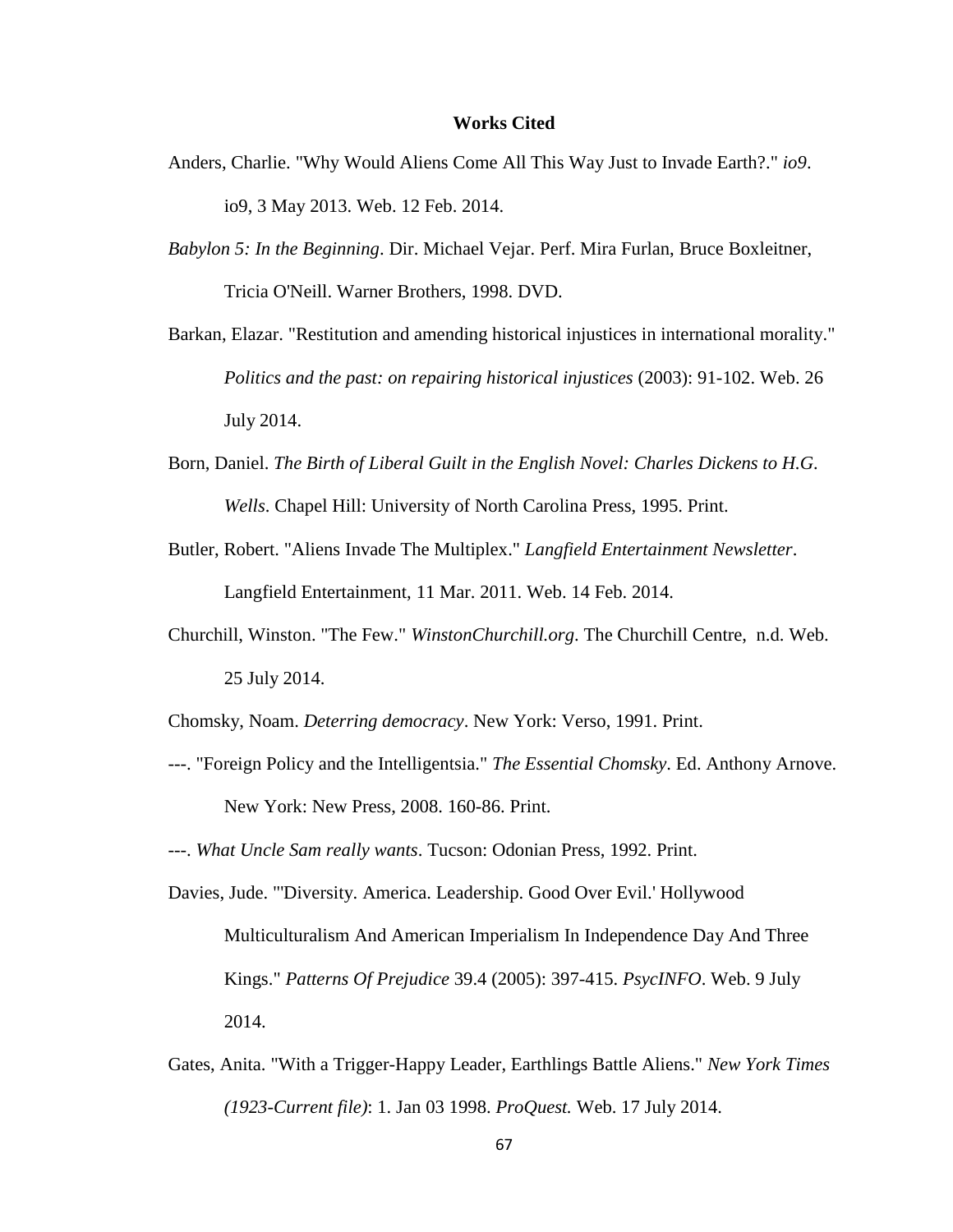- Gems, Jonathan, Scott Alexander, and Larry Karaszewski. *Mars Attacks!.* Drexel University. 2012. PDF file.
- Gomel, Elana. "Posthuman Voices: Alien Infestation And The Poetics Of Subjectivity." *Science Fiction Studies* 39.2 (2012): 177. *Biography Reference Bank (H.W. Wilson)*. Web. 21 July 2014.

Heinlein, Robert. *The Puppet Masters*. New York: Ballantine, 1990. PDF.

- *Independence Day*. Dir. Roland Emmerich. Perf. Will Smith, Bill Pullman, Jeff Goldblum. 20th Century Fox, 1996. Blu-Ray.
- Jensen, Jeff, and Kate Fitzgerald. "Alien Invasion Strikes U.S. Media." *Advertising Age* 67.23 (1996): 52. *Business Source Premier*. Web. 15 Mar. 2014.
- Langer, Jessica. *Postcolonialism and Science Fiction*. New York: Palgrave Macmillan, 2011. Print.
- Leith, Sam. *Words like Loaded Pistols: Rhetoric from Aristotle to Obama*. New York: Basic Books. 2012. Print.
- Lockett, Christopher. "Domesticity As Redemption In "The Puppet Masters": Robert A. Heinlein's Model For Consensus." *Science Fiction Studies* 34.1 (2007): 42-58. *Academic Search Premier*. Web. 21 July 2014.

*Mars Attacks!.* Dir. Tim Burton. Perf. Jack Nicholson. Warner Brothers, 1994. Blu-ray.

Madsen, Kenneth D. "Blue Indians: Teaching The Political Geography Of Imperialism With Fictional Film." *Journal Of Geography* 113.2 (2014): 47-57. *Education Full Text (H.W. Wilson)*. Web. 24 June 2014.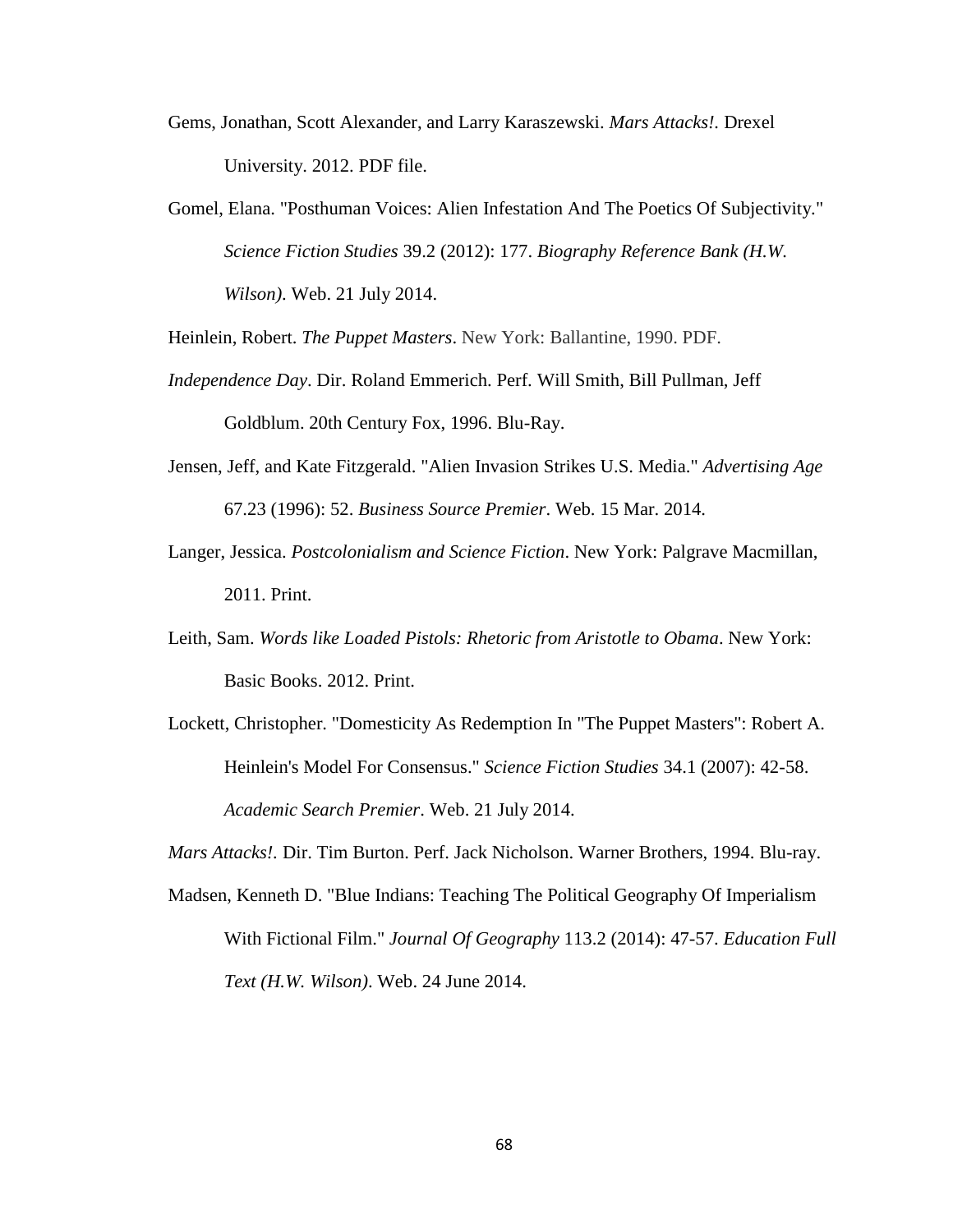- McKeown, Timothy J. "Plans And Routines, Bureaucratic Bargaining, And The Cuban Missile Crisis." *Journal Of Politics* 63.4 (2001): 1163. *Academic Search Premier*. Web. 20 July 2014.
- Nesbø, Kenth Remy. " Vidkun Quisling`s speech on April 9th 1940" Online video clip. *YouTube*. YouTube, 24 Sep. 2008. Web. 29 Nov. 2013.
- Rieder, John. *Colonialism and the Emergence of Science Fiction*. Middletown: Wesleyan UP, 2008. Kindle file.
- ---. "Science Fiction, Colonialism, And The Plot Of Invasion." *Extrapolation (University Of Texas At Brownsville)* 46.3 (2005): 373-394. *Academic Search Premier*. Web. 24 June 2014.
- Sánchez-Escalonilla, Antonio. "Hollywood And The Rhetoric Of Panic: The Popular Genres Of Action And Fantasy In The Wake Of The 9/11 Attacks." *Journal Of Popular Film & Television* 38.1 (2010): 10-20. *Art Full Text (H.W. Wilson)*. Web. 18 Nov. 2013.
- Schneider, Karen. "Celluloid Presidents: A Religious Revival." *Arizona Quarterly* 59.4 (2003): 137-58*. Project Muse.* Web. 27 June 2014.
- ---. "Unexpected Resistance in Postmodern Cinema: The Parodic Satire of *Mars Attacks!*" 2003. *Microsoft Word* file.

Sontag, Susan. "Susan Sontag: Notes on 'Camp'". Martin Irvine, n.d. Web. 09 July 2014.

- *The Puppet Masters.* Dir. Stuart Orme. Perf. Donald Sutherland, Eric Thal, Tom Mason. Hollywood Pictures, 1994. DVD.
- Uscinski, Joseph E. "The Timing Of Presidential Cinema." *Social Science Quarterly* 90.3 (2009): 687-702. *PsycINFO*. Web. 25 Mar. 2014.